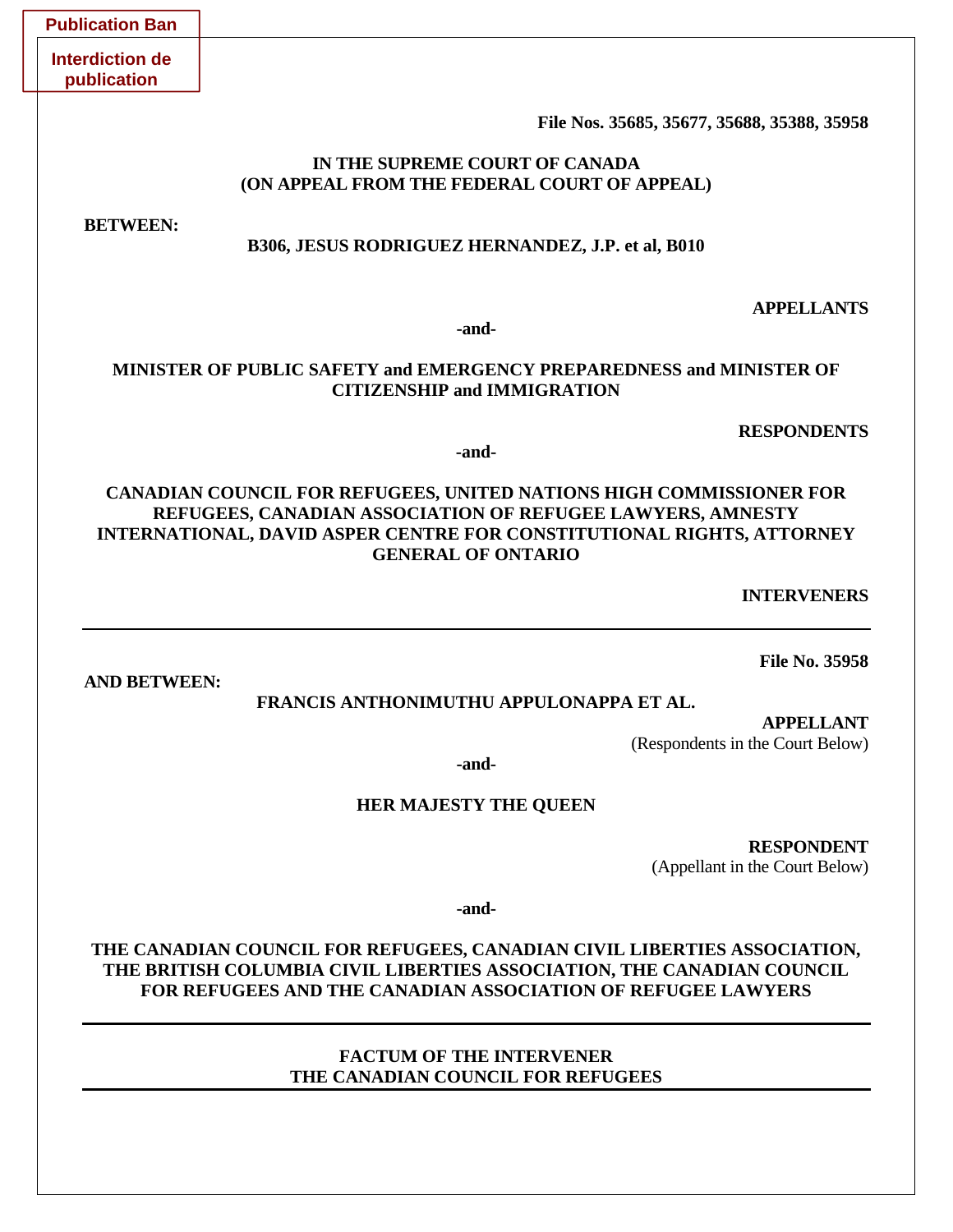**File No. 35685** 

## **IN THE SUPREME COURT OF CANADA (ON APPEAL FROM THE FEDERAL COURT OF APPEAL)**

**BETWEEN:** 

**AND BETWEEN:** 

**B306**

**APPELLANT**  (Respondent in the Court Below)

**-and-**

#### **MINISTER OF PUBLIC SAFETY and EMERGENCY PREPAREDNESS**

 **RESPONDENT**  (Appellant in the Court Below)

**-and-**

## **CANADIAN COUNCIL FOR REFUGEES, UNITED NATIONS HIGH COMMISSIONER FOR REFUGEES, CANADIAN ASSOCIATION OF REFUGEE LAWYERS, AMNESTY INTERNATONAL, DAVID ASPER CENTRE FOR CONSTITUTIONAL RIGHTS, ATTORNEY GENERAL OF ONTARIO**

 **INTERVENERS** 

**File No. 35677**

**JESUS RODRIGUEZ HERNANDEZ** 

**APPELLANT**  (Respondent in the Court Below)

**-and-**

#### **MINISTER OF PUBLIC SAFETY and EMERGENCY PREPAREDNESS**

 **RESPONDENT**  (Appellant in the Court Below)

**-and-**

**CANADIAN COUNCIL FOR REFUGEES, UNITED NATIONS HIGH COMMISSIONER FOR REFUGEES, CANADIAN ASSOCIATION OF REFUGEE LAWYERS, AMNESTY INTERNATONAL, DAVID ASPER CENTRE FOR CONSTITUTIONAL RIGHTS, ATTORNEY GENERAL OF ONTARIO** 

 **INTERVENERS**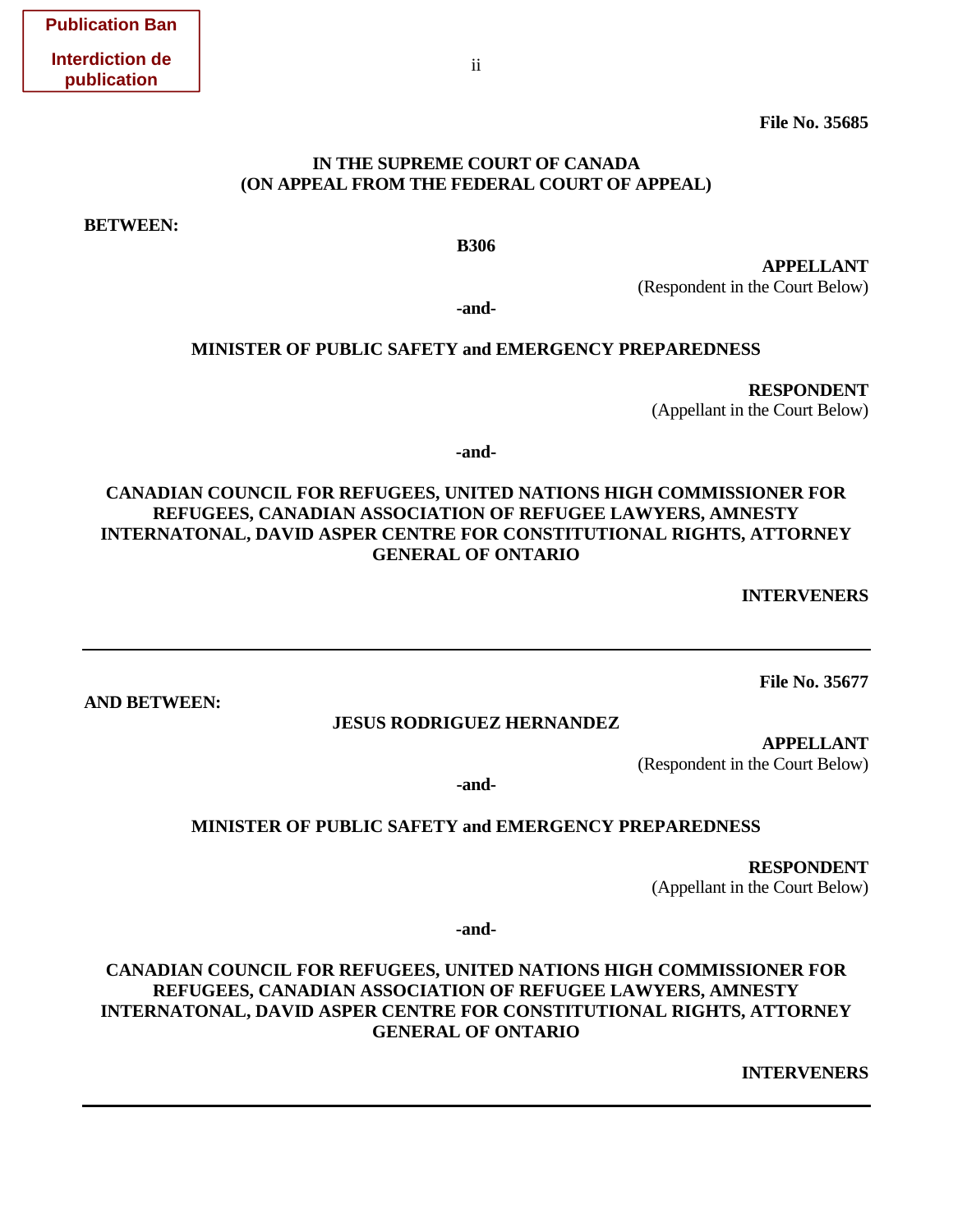iii

**File No. 35688** 

**AND BETWEEN:** 

**J.P. et al** 

**APPELLANTS** 

(Respondents in the Court Below)

**-and-**

## **MINISTER OF PUBLIC SAFETY and EMERGENCY PREPAREDNESS**

 **RESPONDENT**  (Appellant in the Court Below)

**-and-**

## **CANADIAN COUNCIL FOR REFUGEES, UNITED NATIONS HIGH COMMISSIONER FOR REFUGEES, CANADIAN ASSOCIATION OF REFUGEE LAWYERS, AMNESTY INTERNATONAL, DAVID ASPER CENTRE FOR CONSTITUTIONAL RIGHTS, ATTORNEY GENERAL OF ONTARIO**

**INTERVENERS** 

**File No. 35388** 

**AND BETWEEN:**

**B010**

**APPELLANT**  (Appellant in the Court Below)

**-and-**

## **MINISTER OF CITIZENSHIP and IMMIGRATION**

 **RESPONDENT**  (Respondent in the Court Below)

**-and-**

**CANADIAN COUNCIL FOR REFUGEES, UNITED NATIONS HIGH COMMISSIONER FOR REFUGEES, CANADIAN ASSOCIATION OF REFUGEE LAWYERS, AMNESTY INTERNATONAL, DAVID ASPER CENTRE FOR CONSTITUTIONAL RIGHTS, ATTORNEY GENERAL OF ONTARIO**

**INTERVENERS**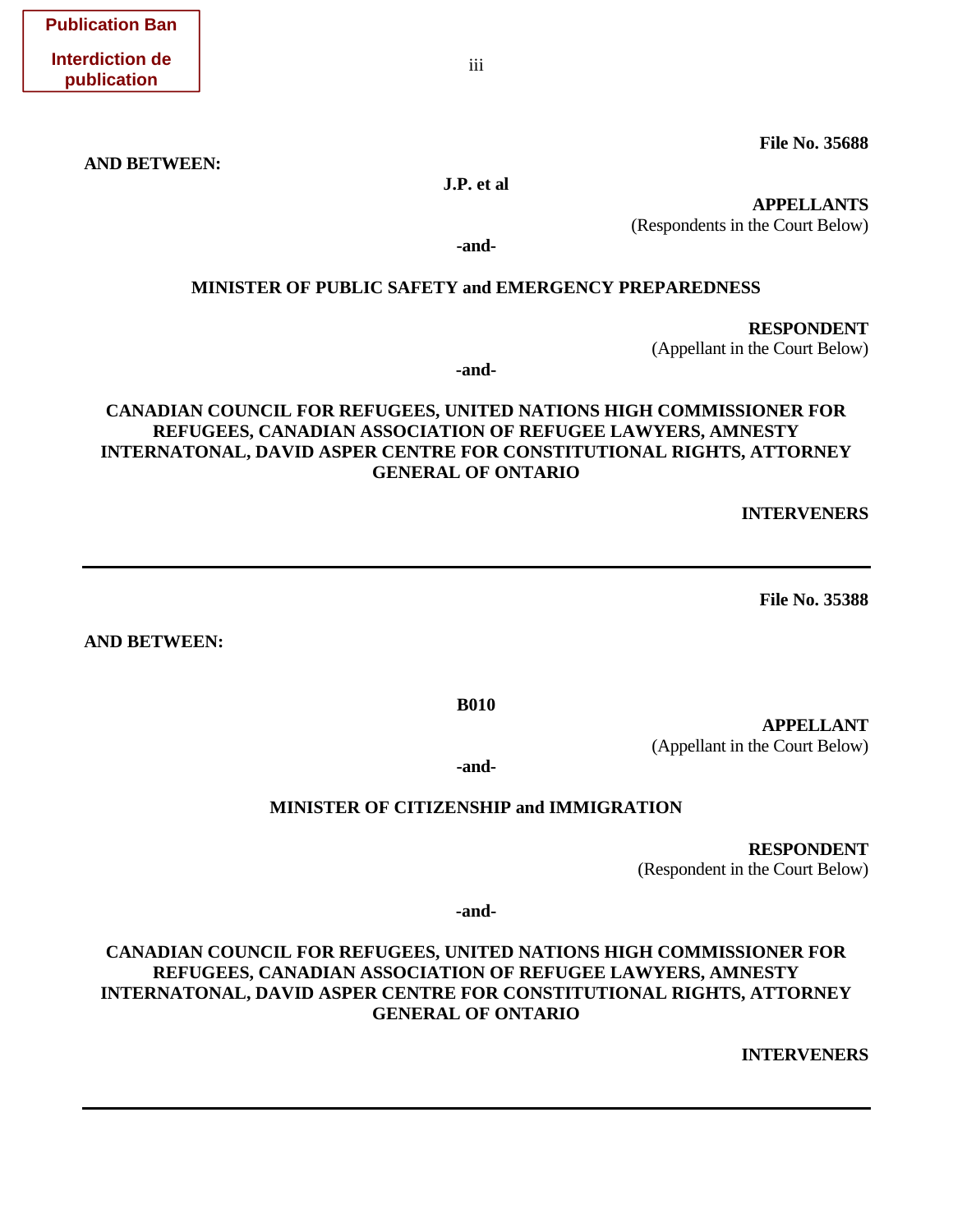**File No. 35958** 

**AND BETWEEN:**

#### **FRANCIS ANTHONIMUTHU APPULONAPPA ET AL.**

**APPELLANT**  (Respondents in the Court Below)

**-and-**

#### **HER MAJESTY THE QUEEN**

 **RESPONDENT**  (Appellant in the Court Below)

**-and-**

**THE CANADIAN COUNCIL FOR REFUGEES, CANADIAN CIVIL LIBERTIES ASSOCIATION, THE BRITISH COLUMBIA CIVIL LIBERTIES ASSOCIATION, THE CANADIAN COUNCIL FOR REFUGEES AND THE CANADIAN ASSOCIATION OF REFUGEE LAWYERS** 

## **FACTUM OF THE INTERVENER THE CANADIAN COUNCIL FOR REFUGEES**

#### **LAURA BEST & FADI YACHOUA**

Box 26, 609 West Hastings Street 6th Floor, Princess Building Vancouver, BC V6B 4W4 Tel: [604-662-7404, ext. 106](tel:1-604-662-7404%2C%20ext.%20106) Fax: [604-662-7466](tel:1-604-662-7466) [laura@elgcanada.com](mailto:laura@elgcanada.com)

## **CATHERINE BRUCE**

Refugee Law Office, Legal Aid Ontario 20 Dundas Street West, Suite 202 Toronto, ON M5G 2H1 Phone: 416-977-8111 Fax: 416-977-5567 [brucec@lao.on.ca](mailto:brucec@lao.on.ca)

#### **ANGUS GRANT**

64 Kenwood Ave Toronto, ON M6C 2S2 Tel: 416-606-9206

## **LA CLINIQUE JURIDIQUE FRANCOPHONE DE L'EST D'OTTAWA**

**Vanier Community Service Centre** 290 Dupuis Street Ottawa, ON K1L 1A2

#### **Per: Martine Cétoute**

Tel: (613) 744-2892 ext. 1114 Fax: (613) 744-3960 cetoutem@lao.on.ca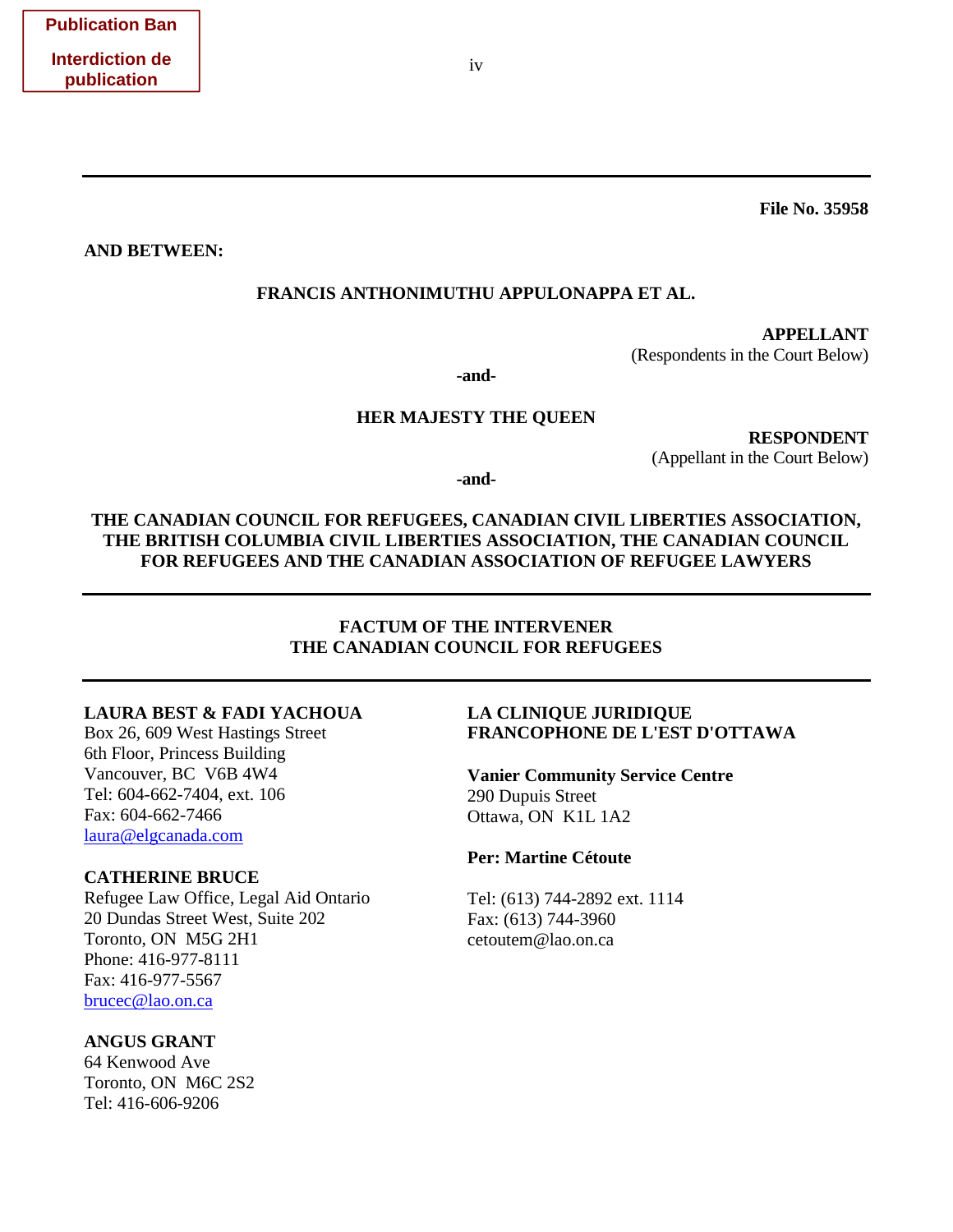[angusgrant@osgoode.yorku.ca](mailto:angusgrant@osgoode.yorku.ca)

Counsel for the Proposed Intervener, Canadian Council for Refugees

Ottawa Agent for the Proposed Intervener, Canadian Council for Refugees

| TO:            | <b>THE REGISTRAR</b>                    |                                  |
|----------------|-----------------------------------------|----------------------------------|
|                | Supreme Court of Canada                 |                                  |
|                | 301 Wellington Street                   |                                  |
|                | Ottawa, ON K1A 0K1                      |                                  |
|                |                                         |                                  |
| <b>AND TO:</b> | <b>Ronald Poulton</b>                   | <b>Jean Lash</b>                 |
|                | 596 St. Clair Ave. W.                   | <b>Community Legal Services</b>  |
|                | Toronto, ON M6C 1A6                     | South Ottawa                     |
|                | Tel: (416) 653-9900 Ext. 232            | 406-1355 Bank St.                |
|                | Fax: (416) 653-1036                     | Ottawa, ON, K1S 0X2              |
|                |                                         | Tel: (613) 733-0140              |
|                |                                         | Fax: (613) 733-0401              |
|                |                                         | Email: lashj@lao.on.ca           |
|                | Counsel for the Appellant, Rodriguez    | Ottawa Agent for Counsel for the |
|                | Hernandez                               | Appellant, Rodriguez Hernandez   |
|                |                                         |                                  |
|                | <b>Raoul Boulakia</b>                   | <b>Michael Bossin</b>            |
|                | 31 Prince Arthur Ave.                   | <b>Community Legal Services</b>  |
|                | Toronto, ON M4Y 1W6                     | <b>Ottawa Centre</b>             |
|                | Tel: (416) 963-4488 Ext. 135            | 1 Nicholas St., Suite 422        |
|                | Fax: (416) 960-5456                     | Ottawa, ON K1N7B7                |
|                | Email: raoul@boulakia.ca                | Tel: (613) 241-7008 Ext. 224     |
|                |                                         | Fax: (613) 241-8680              |
|                |                                         | Email: bossinm@lao.on.ca         |
|                | Counsel for the Appellant, B306         | Ottawa Agent for Counsel for the |
|                |                                         | Appellant, B306                  |
|                | <b>Lorne Waldman</b>                    | D. Lynn Watt                     |
|                | Waldman & Associates                    | Gowling Lafleur Henderson LLP    |
|                | 281 Eglinton Ave. E.                    | 160 Elgin St., Suite 2600        |
|                | Toronto, ON M4P 1L3                     | Ottawa, ON K1P 1C3               |
|                | Tel: (416) 489-9618                     | Tel: (613) 786-8695              |
|                | Email: lorne@lornewaldman.ca            | Fax: (613) 788-3509              |
|                |                                         | Email: lynne.watt@gowlings.com   |
|                | Counsel for the Appellants, J.P. et al. | Ottawa Agent for Counsel for the |
|                |                                         | Appellant, J.P. et al.           |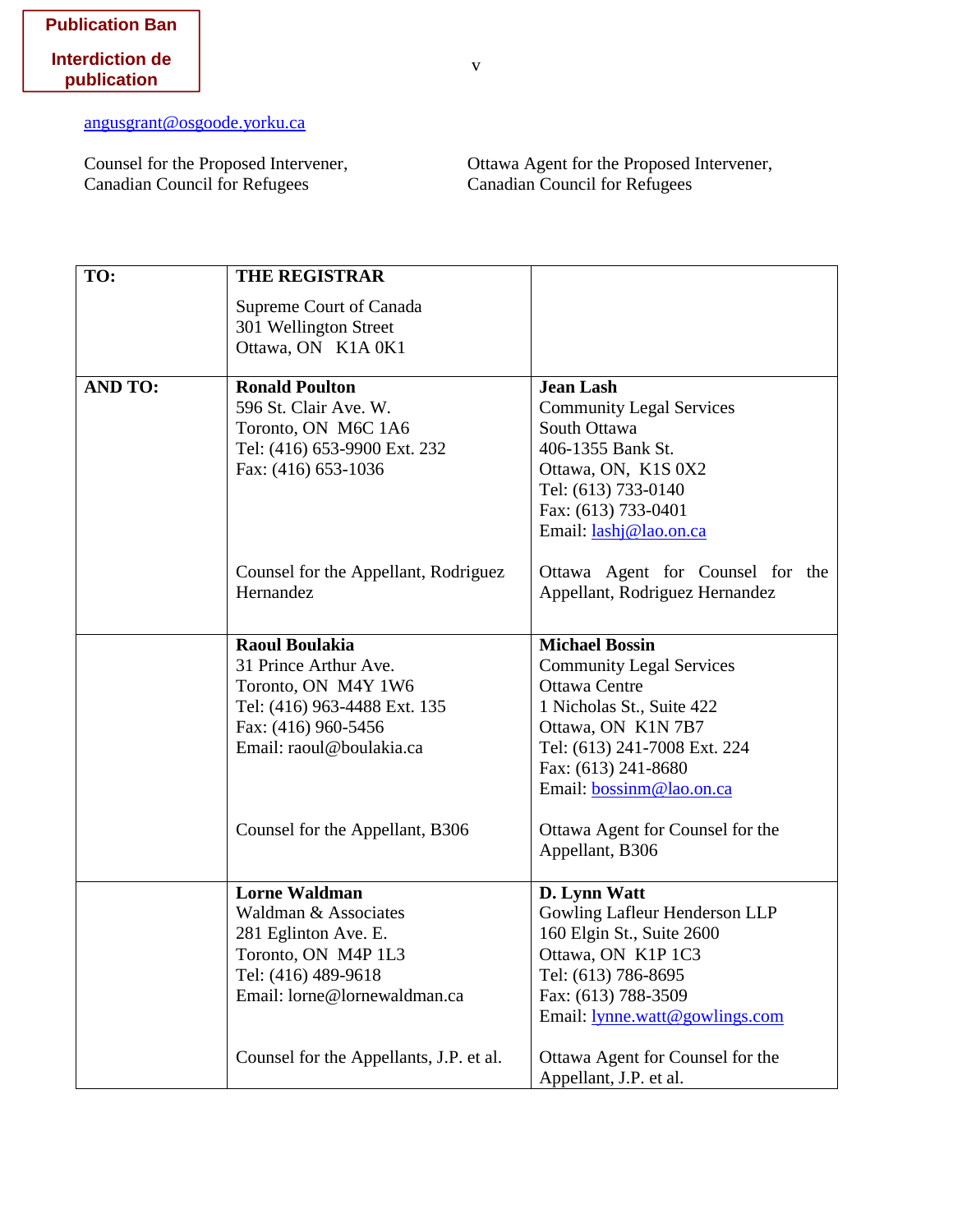| <b>Marianne Zoric</b>                | <b>Christopher Rupar</b>             |
|--------------------------------------|--------------------------------------|
| <b>François Joyal</b>                | Department of Justice                |
| Department of Justice                | 50 O'Connor St., Suite 500           |
| 130 King St. W., Suite 2400          | Ottawa, ON K1A 0H8                   |
| Toronto, ON M5X 1K6                  | Tel: (613) 670-6290                  |
| Tel: (416) 973-3135                  | Fax: (613) 954-1920                  |
| Fax: (416) 954-8982                  |                                      |
|                                      |                                      |
| Counsel for the Respondent, the      | Ottawa Agent for the Respondent, the |
| Minister of Public Safety and        | Minister of Public Safety and        |
| <b>Emergency Preparedness</b>        | <b>Emergency Preparedness</b>        |
|                                      |                                      |
| Rod H.G. Holloway                    | D. Lynn Watt                         |
| <b>Erica Olmstead</b>                | Gowling Lafleur Henderson LLP        |
| <b>Legal Services Society</b>        | 160 Elgin St., Suite 2600            |
| $400 - 510$ Burrard St.              | Ottawa, ON K1P 1C3                   |
| Vancouver, BC V6C 3A8                | Tel: (613) 786-8695                  |
| Tel: (604) 601-6078                  | Fax: (613) 788-3509                  |
| Fax: (604) 682-0956                  | Email: lynne.watt@gowlings.com       |
|                                      |                                      |
| Counsel for the Appellant, B010      | Ottawa Agent for the Appellant, B010 |
|                                      |                                      |
|                                      |                                      |
| <b>Banafsheh Sokhansanj</b>          | <b>Robert J. Frater</b>              |
| Department of Justice                | Department of Justice                |
| $900 - 840$ Howe St.                 | 50 O'Connor St., Suite 500           |
| Vancouver, BC V6Z 2S9                | Ottawa, ON K1A 0H8                   |
| Tel: (604) 666-1296                  | Tel: (613) 670-6290                  |
| Fax: (604) 666-2639                  | Fax: (613) 954-1920                  |
|                                      |                                      |
|                                      |                                      |
| Counsel for the Respondent, the      | Ottawa Agent for the Respondent, the |
| Minister of Citizenship and          | Minister of Citizenship and          |
| Immigration                          | Immigration                          |
|                                      |                                      |
| <b>Peter Edelmann</b>                | D. Lynn Watt                         |
| <b>Jennifer Ellis</b>                | Gowling Lafleur Henderson LLP        |
| Edelmann & Co. Law Offices           | 160 Elgin St., Suite 2600            |
| $905 - 207$ W. Hastings St.          | Ottawa, ON K1P 1C3                   |
| Vancouver, BC V6B 1H7                | Tel: (613) 786-8695                  |
| Tel: (604) 646-4684                  | Fax: (613) 788-3509                  |
| Fax: (604) 648-8043                  | Email: lynne.watt@gowlings.com       |
| Email: peter@edelmann.ca             |                                      |
|                                      |                                      |
| Counsel for the Appellant, Handasamy | Ottawa Agent for the Appellant,      |
|                                      | Handasamy                            |
|                                      |                                      |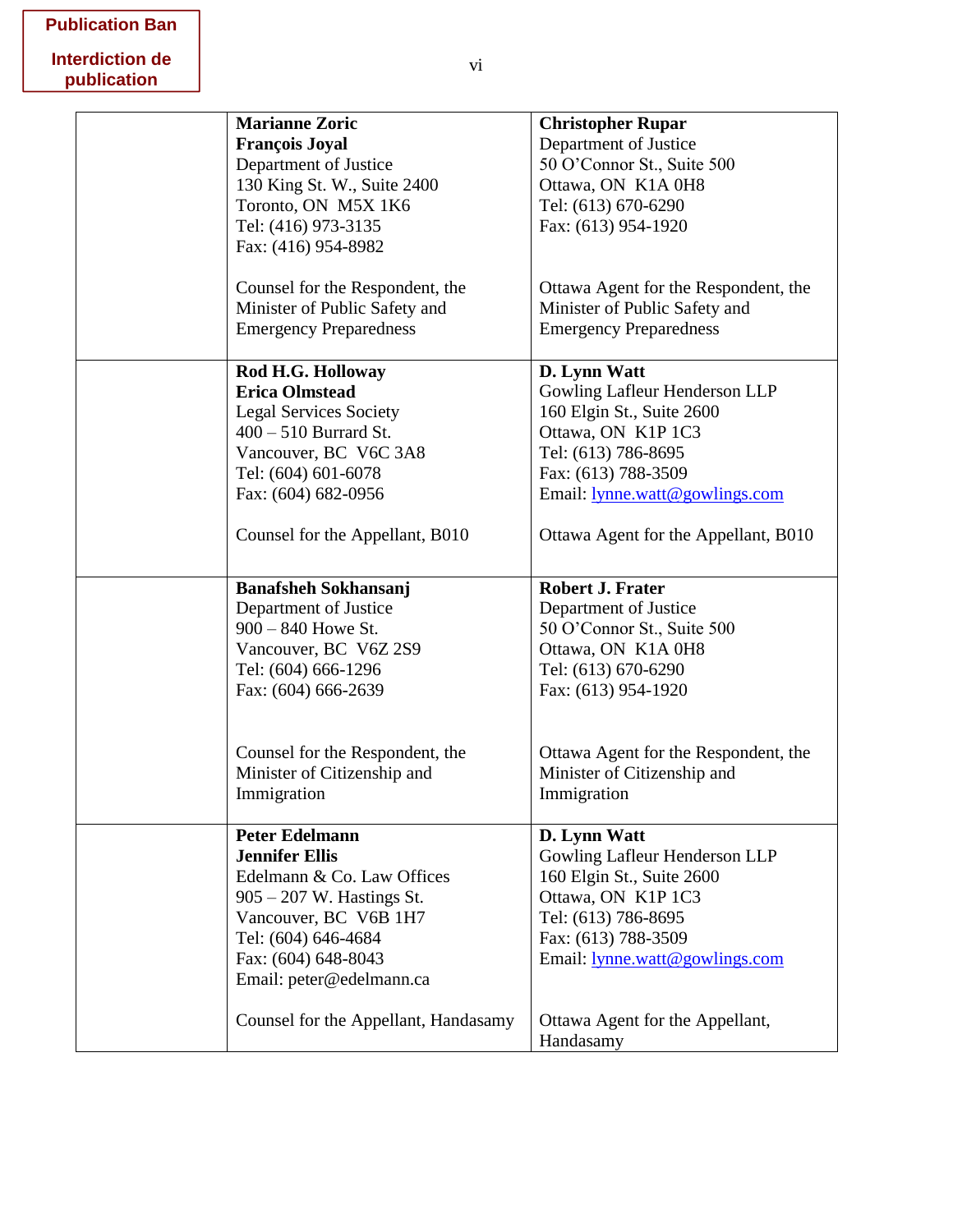|  | <b>Publication Ban</b> |  |
|--|------------------------|--|
|--|------------------------|--|

|                    | <b>Fiona Begg</b><br>218 East $28th$ Ave.<br>Vancouver, BC V5V 2M4<br>Tel: (604) 558-2248<br>Fax: (604) 676-2237<br>Counsel for the Appellant,                                                           | D. Lynn Watt<br>Gowling Lafleur Henderson LLP<br>160 Elgin St., Suite 2600<br>Ottawa, ON K1P 1C3<br>Tel: (613) 786-8695<br>Fax: (613) 788-3509<br>Email: lynne.watt@gowlings.com                                                   |
|--------------------|----------------------------------------------------------------------------------------------------------------------------------------------------------------------------------------------------------|------------------------------------------------------------------------------------------------------------------------------------------------------------------------------------------------------------------------------------|
|                    | Appulonappa                                                                                                                                                                                              | Ottawa Agent for the Appellant,<br>Appulonappa                                                                                                                                                                                     |
|                    | <b>Phil Rankin</b><br><b>Micah Rankin</b><br>Rankin & Bond<br>255 - 1651 Commercial Dr.<br>Vancouver, BC V5L 3Y3<br>Tel: (604) 682-3621<br>Fax: (604) 682-3919<br>Counsel for the Appellant, Kanagarajah | D. Lynn Watt<br>Gowling Lafleur Henderson LLP<br>160 Elgin St., Suite 2600<br>Ottawa, ON K1P 1C3<br>Tel: (613) 786-8695<br>Fax: (613) 788-3509<br>Email: lynne.watt@gowlings.com<br>Ottawa Agent for the Appellant,<br>Kanagarajah |
|                    | Gregory DelBigio, Q.C.<br><b>Lisa Sturgess</b><br>400 - 744 W. Hastings St.<br>Vancouver, BC V6C 1A5<br>Tel: (604) 684-4751<br>Fax: (604) 684-8319<br>Counsel for the Appellant, Thevarajah              | D. Lynn Watt<br>Gowling Lafleur Henderson LLP<br>160 Elgin St., Suite 2600<br>Ottawa, ON K1P 1C3<br>Tel: (613) 786-8695<br>Fax: (613) 788-3509<br>Email: lynne.watt@gowlings.com<br>Ottawa Agent for the Appellant,                |
|                    |                                                                                                                                                                                                          | Thevarajah                                                                                                                                                                                                                         |
|                    | <b>W. Paul Riley</b><br>Public Prosecution Service of Canada<br>$900 - 840$ Howe St.<br>Vancouver, BC V6Z 2S9<br>Tel: (604) 666-0704<br>Fax: (604) 666-1599                                              | <b>François Lacasse</b><br>Public Prosecution Service of Canada<br>160 Elgin St., 12 <sup>th</sup> Floor<br>Ottawa, ON K1A 0H8<br>Tel: (613) 957-4770<br>Fax: (613) 941-7865                                                       |
|                    | Counsel for the Respondent, Her<br>Majesty the Queen                                                                                                                                                     | Ottawa Agent for the Respondent, Her<br>Majesty the Queen                                                                                                                                                                          |
| <b>INTERVENERS</b> |                                                                                                                                                                                                          |                                                                                                                                                                                                                                    |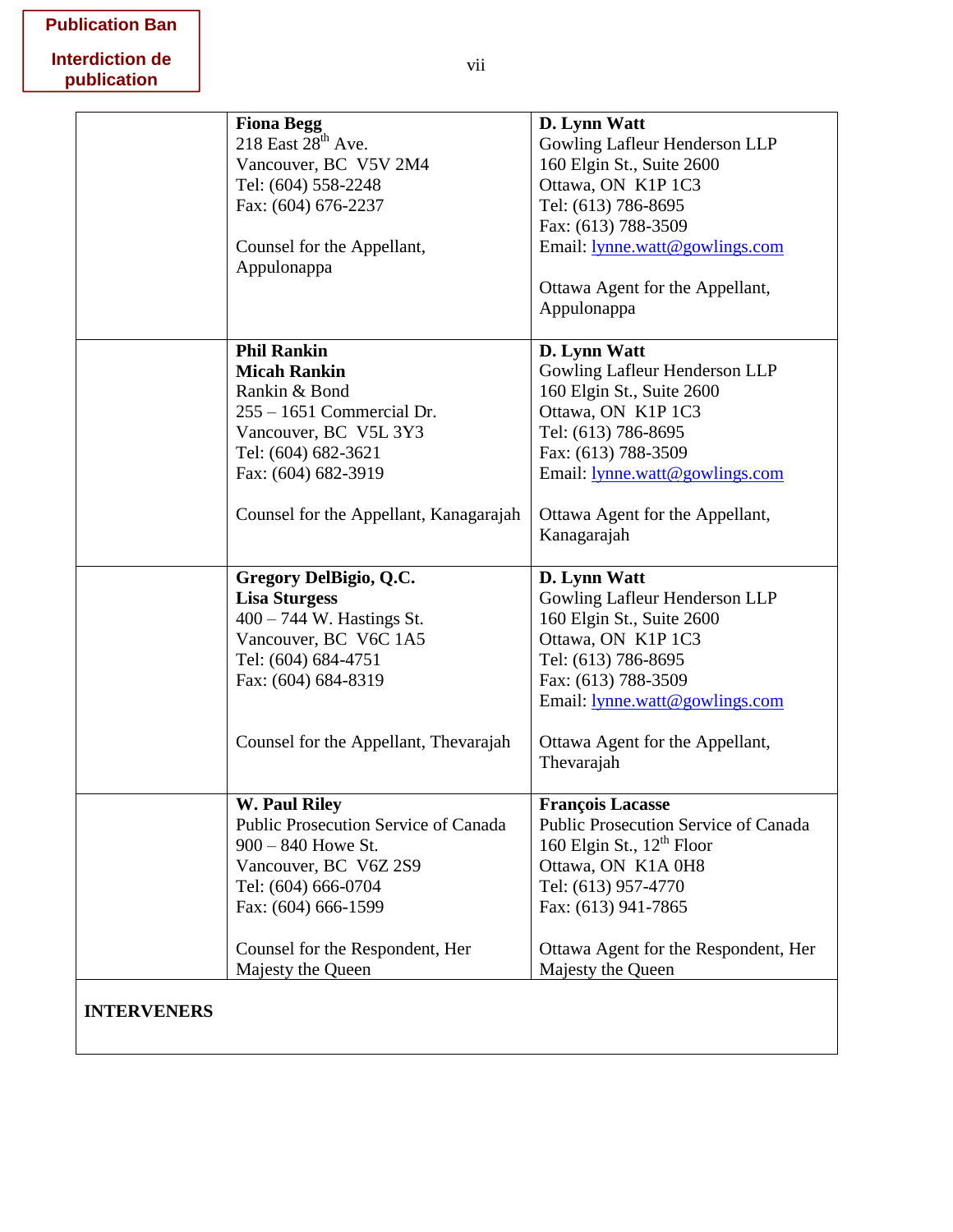|  | <b>Publication Ban</b> |  |
|--|------------------------|--|
|--|------------------------|--|

| <b>Barbara Jackman</b>                   | Martha A. Healey                      |
|------------------------------------------|---------------------------------------|
| <b>Audrey Macklin</b>                    | Norton Rose Fulbright Canada LLP      |
| Jackman Nazami & Associates              | 45 O'Connor Street                    |
| 526 St. Clair Avenue West, Unit 3        | Ottawa, ON                            |
| Toronto, ON, M6C 1A6                     | <b>K1P1A4</b>                         |
| Tel: (416) 653-9964                      | Tel: (613) 780-8638                   |
| Fax: (416) 653-1036                      | Fax: (613) 230-5459                   |
| barb@bjackman.com                        |                                       |
|                                          | Martha.healey@nortonrose.com          |
| Counsel for the David Asper Centre for   | Agent for the David Asper Centre for  |
| <b>Constitutional Rights</b>             | <b>Constitutional Rights</b>          |
|                                          |                                       |
| <b>Andrew J. Brouwer</b>                 | Karima Karmali                        |
| Refugee Law Office                       | Legal Aid Ontario                     |
| 20 Dundas Street West                    | 73 Albert Street, Ground Floor        |
| Suite 202                                | Ottawa, ON                            |
| Toronto, ON M5G 2H1                      | <b>K1P1E3</b>                         |
|                                          |                                       |
| Tel: (416) 977-8111 Ext. 7139            | Tel: (613) 238-7931 Ext. 59           |
| Fax: (416) 977-5567                      | Fax: (613) 238-3410                   |
| brouwea@lao.on.ca                        |                                       |
| Counsel for the Canadian Association     | Agent for the Canadian Association of |
|                                          |                                       |
| of Refugee Lawyers                       | Refugee Lawyers                       |
|                                          |                                       |
|                                          |                                       |
| <b>Michael Bossin</b>                    |                                       |
| Laïla Demirdache                         |                                       |
| <b>Chantal Tie</b>                       |                                       |
| <b>Community Legal Services-Ottawa</b>   |                                       |
| Carleton                                 |                                       |
| 1 Nicholas Street, Suite 422             |                                       |
| Ottawa, ON K1N 7B7                       |                                       |
| Tel: (613) 241-7008 Ext. 224             |                                       |
| Fax: $(613)$ 241-8680                    |                                       |
| bossinm@lao.on.ca                        |                                       |
|                                          |                                       |
| <b>Counsel for Amnesty International</b> |                                       |
| (Canadian Section, English Branch)       |                                       |
| <b>John Terry</b>                        | Jeffrey W. Beedell                    |
| <b>Ryan Lax</b>                          | Gowling Lafleur Henderson LLP         |
| Rana R. Khan                             | 160 Elgin Street                      |
| <b>Torys LLP</b>                         | Suite 2600                            |
| Suite 3000, Maritime Life Tower          | Ottawa, ON                            |
| P.O. Box 270,                            | <b>K1P1C3</b>                         |
| Toronto, ON M5K 1N2                      | Tel: (613) 786-0171                   |
| Tel: (416) 865-8245                      | Fax: (613) 788-3587                   |
| Fax: (416) 865-7380                      | Jeff.beedell@gowlings.com             |
| jterry@torys.com                         |                                       |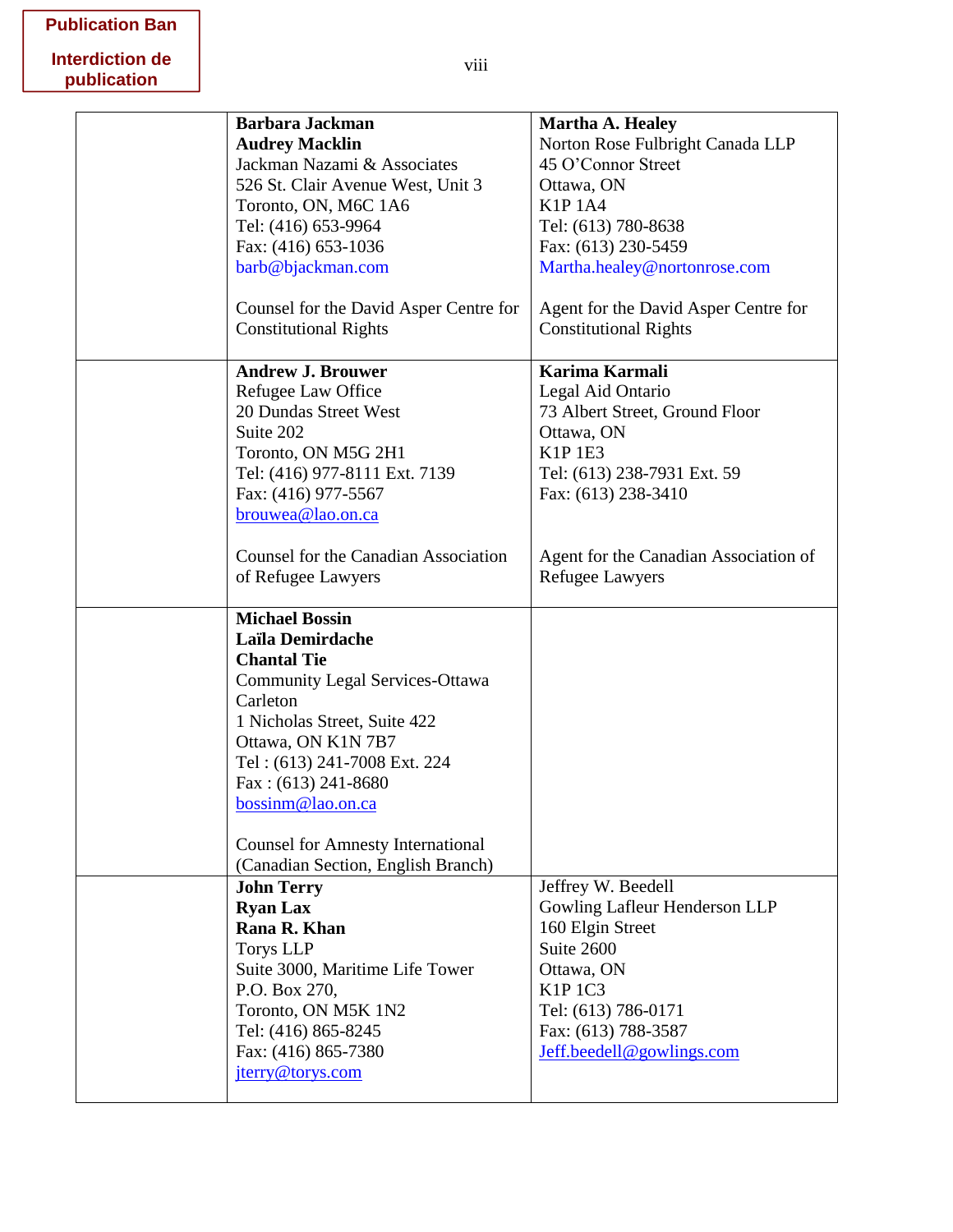# **Publication Ban**

| Counsel for the United Nations High  | Agent for the United Nations High      |
|--------------------------------------|----------------------------------------|
| <b>Commissioner for Refugees</b>     | <b>Commissioner for Refugees</b>       |
|                                      |                                        |
| <b>Andrew I. Nathanson</b>           | <b>Yael Wexier</b>                     |
| <b>Gavin R. Cameron</b>              | Fasken Martineau DuMoulin LLP          |
| Fasken Martineau DuMoulin LLP        |                                        |
|                                      | 55 Metcalfe Street, Suite 1300         |
| $2900 - 550$ Burrard Street          | Ottawa, ON<br>K1P 6L5                  |
| Vancouver, BC<br><b>V6C 0A3</b>      |                                        |
|                                      | Tel: (613) 236-3882                    |
| Tel: (604) 631-4908                  | Fax: (613) 230-6423                    |
| Fax: (604) 631-3232                  | ywexier@fasken.com                     |
| Counsel for the Canadian Civil       | Agent for the Canadian Civil Liberties |
| <b>Liberties Association</b>         | Association                            |
|                                      |                                        |
| <b>Hart Schwartz</b>                 | Robert E. Houston, Q.C.                |
| $4th$ Floor, 720 Bay St.             | <b>Burke-Robertson</b>                 |
| Toronto, ON M5G 2K1                  | 441 MacLaren St., Suite 200            |
| Tel: (416) 212-3095                  | Ottawa, ON K2P 2H3                     |
| Fax: (416) 326-4015                  | Tel: (613) 236-9665                    |
| Email: hart.schwartz@ontario.ca      | Fax: (613) 235-4430                    |
|                                      | Email: rhouston@burkerobertson.com     |
| Counsel for the Intervener, Attorney | Ottawa Agent for Intervener, Attorney  |
| General of Ontario                   | General of Ontario                     |
|                                      |                                        |
| <b>Marlys A. Edwardh</b>             | <b>Colleen Bauman</b>                  |
| <b>Daniel Sheppard</b>               | Sack Goldblatt Mitchell LLP            |
| Sack Goldblatt Mitchell LLP          | 500 - 30 Metcalfe St.                  |
| 1100 - 20 Dundas St. W.              | Ottawa, Ontario                        |
| Toronto, Ontario                     | K1P 5L4                                |
| <b>M5G 2G8</b>                       | Telephone: (613) 235-5327              |
| Telephone: (416) 979-4380            | FAX: (613) 235-3041                    |
| FAX: (416) 979-4430                  | E-mail: cbauman@sgmlaw.com             |
| E-mail: medwardh@sgmlaw.com          |                                        |
| Counsel for the B.C. Civil Liberties | Agent for the B.C. Civil Liberties     |
| Association                          | Association                            |
|                                      |                                        |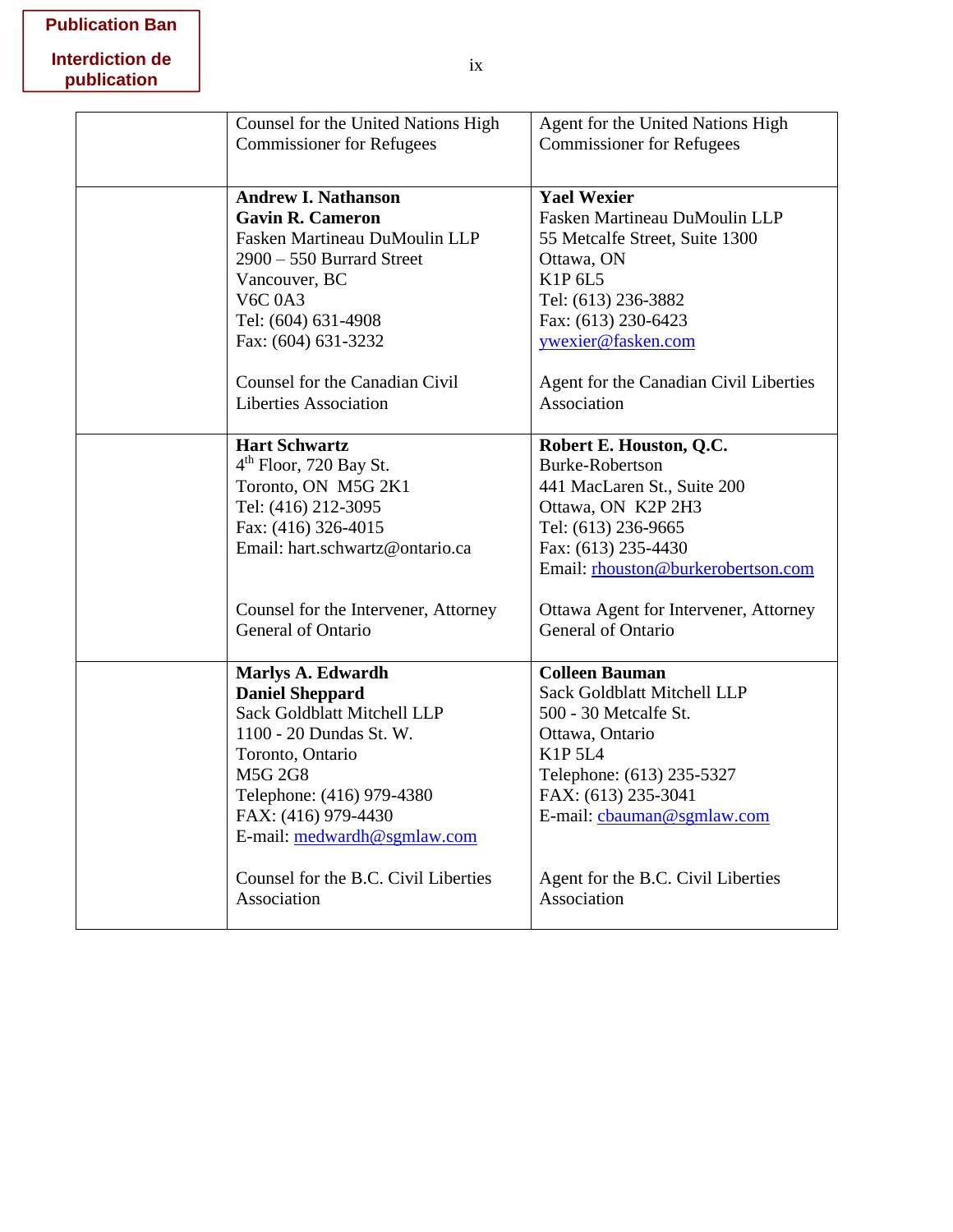# **Table of Contents**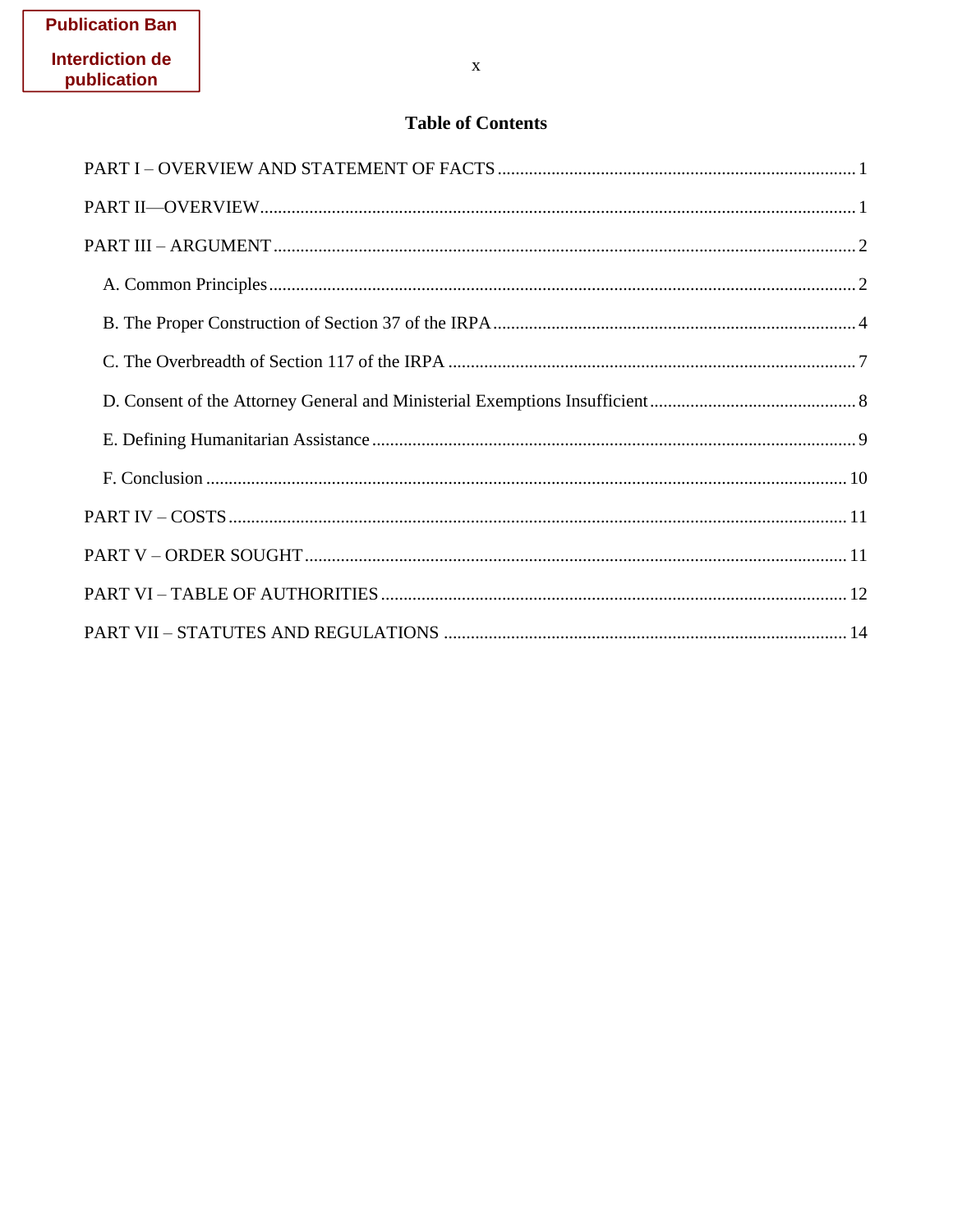#### <span id="page-10-0"></span>**FACTUM OF THE INTERVENER, THE CANADIAN COUNCIL FOR REFUGEES**

#### **PART I – OVERVIEW AND STATEMENT OF FACTS**

1. The Canadian Council for Refugees (CCR) relies on the summary of the facts in the various Appellants' Facta.

#### **PART II—OVERVIEW**

<span id="page-10-1"></span>2. In commemoration of Raoul Wallenberg Day, on January 17, 2015, Minister of Multiculturalism Jason Kenney recently noted that:

> Raoul Wallenberg was a Swedish diplomat sent to Budapest, Hungary, during the Second World War. At great personal risk, he helped rescue tens of thousands of Hungarian Jews from certain death at the hands of the Nazis and their like-minded allies.<sup>1</sup>

- 3. What Minister Kenney did not mention in these recent comments is that Wallenberg's acts of heroism in issuing fraudulent passports to Jewish refugees and facilitating their escape from persecution are considered criminal offences under s. 117 of the *Immigration and Refugee Protection Act* (the IRPA).<sup>2</sup> If Wallenberg were still alive (and had he not been the first individual to be granted honorary Canadian citizenship), he also would be considered by the Respondents to be inadmissible to Canada under s. 37 of the IRPA. In other fora, the CCR describes this state of affairs as a moral failure. Before this Honourable Court, the CCR argues that it is also contrary to law.
- 4. In these appeals, the Canadian Council for Refugees (CCR) starts from the following broad propositions: **1)** those who, for no financial or material benefit, engage in acts that facilitate either their own or another's right to seek asylum do not engage in activity that renders them inadmissible to Canada; **2)** Canadian law cannot criminalize those same individuals (who, for no material benefit, engage in acts that facilitate either their own or another's right to seek asylum); **3)** Canada's anti-smuggling regime can only exclude from Convention Refugee protection those properly excluded under the 1951 *Convention Relating to the Status of*

<sup>&</sup>lt;sup>1</sup> Government of Canada Press Release "Minister Kenney issues statement in recognition of Raoul Wallenberg Day", January 16, 2015, accessed online:<http://news.gc.ca/web/article-en.do?nid=922189>[Intervener CCR Book of Authorities (CCRBOA), Tab 8] [Kenney Release]

<sup>2</sup> *Immigration and Refugee Protection Act,* S.C. 2001, c. 27.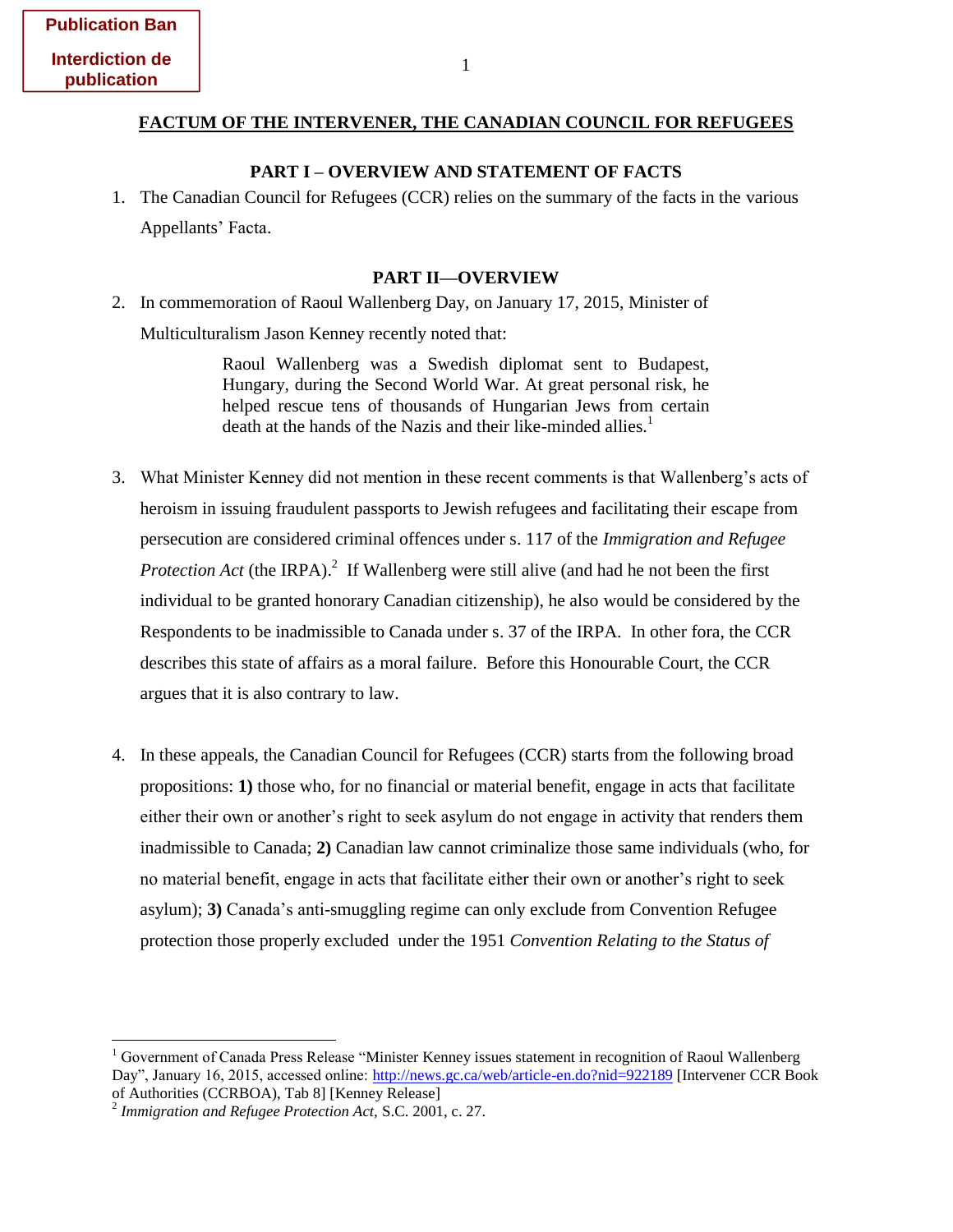**Publication Ban Interdiction de publication**

> *Refugees*<sup>3</sup>; and 4) poorly defined and loosely supervised 'saving' mechanisms cannot prop up legislation that otherwise violates Canada's constitutional and international legal obligations.

- 5. With respect to s. 37 of the IRPA, the CCR submits that, properly construed, the term "smuggling" in s. 37 is consonant with the use of this term in the *Protocol Against The Smuggling Of Migrants By Land, Sea And Air* (Smuggling Protocol) supplementing the Convention against Transnational Organised Crime (UNCTOC).<sup>4</sup> As such, smuggling under s. 37 should only apply to those engaged in people smuggling for financial or material benefit.
- 6. With respect to s. 117 of the IRPA, the CCR submits that, to the extent that it criminalizes humanitarians who, without expectation of financial or material benefit, assist refugee claimants, family members of refugees who assist one another in claiming refugee status and refugees rendering assistance to one another to assert their claims, the provision is overly broad. As such, the trial judge in these matters was correct to declare s. 117(1) of the IRPA of no force and effect, pursuant to s. 52 of the *Constitution Act, 1982*.

#### **PART III – ARGUMENT**

#### <span id="page-11-1"></span><span id="page-11-0"></span>A. **Common Principles**

- 7. A coherent approach to Canada's anti- smuggling laws relies upon an understanding of the common principles underpinning both s. 37 and s. 117 of the IRPA.
- 8. The first principle is that the affirmative right to seek asylum enshrined in the *Universal Declaration of Human Rights<sup>5</sup>* and elaborated upon in the Refugee Convention is a fundamental tenet of international law. The Refugee Convention has a human rights purpose.<sup>6</sup>

<sup>3</sup> *Convention Relating to the Status of Refugees*, Can. T.S. 1969 No. 6, entered into force April 22, 1954, entered into force for Canada September 2, 1969 and the *Protocol relating to the Status of Refugees*, 606 U.N.T.S. 267, entered into force October 4, 1967, entered into force in Canada June 4, 1969 [Refugee Convention] [Appellant JPBOA, Tab 71].

<sup>&</sup>lt;sup>4</sup> *UN General Assembly, Convention Against Transnational Organized Crime, 15 November 2000, 2225 UNTS* 209 (entered into force 29 September 2003, accession by Canada 13 May 2002); *UN General Assembly, Protocol against the Smuggling of Migrants by Land, Sea and Air, supplementing the United Nations Convention against Transnational Organized Crime* 15 November 2000, 2225 UNTS 209 (entered into force 28 January 2004, accession by Canada 13 May 2002) [Smuggling Protocol] [JPBOA, Tabs 73 & 74].

<sup>5</sup> G.A. Res. 217 A (III), U.N. Doc. A/810, at 71 (1948), Art. 14(1).

<sup>&</sup>lt;sup>6</sup> See the Preamble to the Refugee Convention [JPBOA, Tab 71]; *Canada (Attorney General) v. Ward*, [1993] 2 SCR 689 at 733 [CCRBOA, Tab 1]; *Pushpanathan v. Canada (Minister of Citizenship and Immigration)*, [1998] 1 SCR 982 at para. 46 [JPBOA, Tab 49].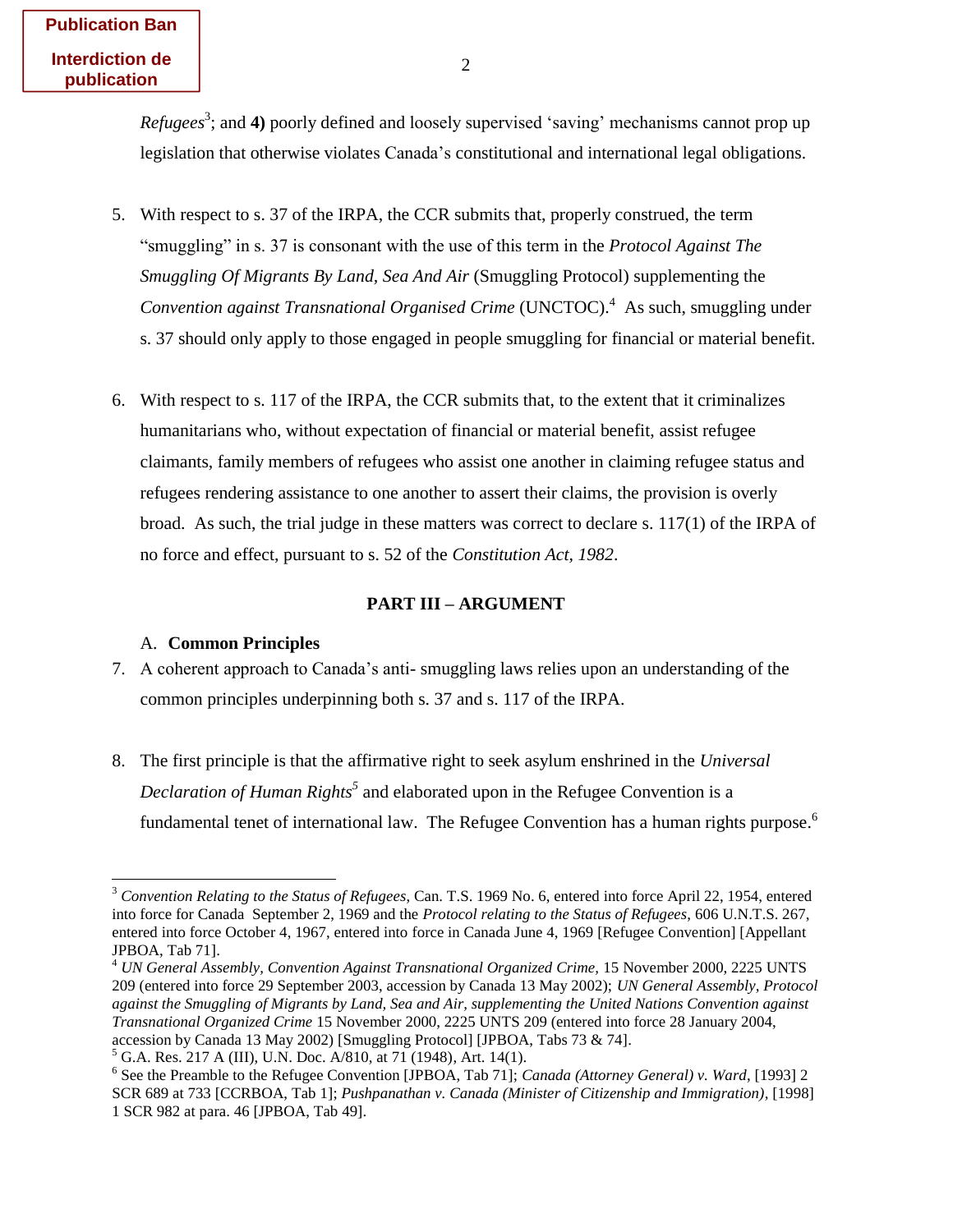| <b>Publication Ban</b> |
|------------------------|
| Interdiction de        |
| publication            |

9. Flowing from this, the second principle is that, at international law, it is widely accepted that humanitarian workers in the selfless tradition of Mr. Wallenberg, and refugees who assist one another in their escape from persecution *commit no wrong*. It is for this reason that such individuals – those who assist migrants for no financial or material benefit – were specifically excluded from the ambit of the Smuggling Protocol. As Gallagher and David have noted:

> The drafting history of the Protocol confirms that the inclusion of the element of acting "in order to obtain" a "financial or other material benefit" was intended to ensure that the offense excluded the activities of those who provided support to migrants for humanitarian reasons or on the basis of close family ties. The relevant Interpretative Notes to the Protocol affirm that it was not the intention of the Protocol to criminalize the activities of family members or support groups such as religious or nongovernmental organizations.<sup>7</sup>

10. Furthermore, Article 19 of the Smuggling Protocol reinforces that it is not meant to impede refugees from exercising their right to seek asylum under the Refugee Convention:

> Nothing in this Protocol shall affect the other rights, obligations and responsibilities of States and individuals under international law, including international humanitarian law and international human rights law and, in particular, where applicable, the 1951 Convention and the 1967 Protocol relating to the Status of Refugees and the principle of non-refoulement as contained therein.

- 11. Third, the Refugee Convention prohibits the *refoulement* of refugees to states where they face a well-founded fear of persecution, subject only to the Convention's exclusion clauses and the provisions dealing with national security and public safety.<sup>8</sup> Removal of refugee claimants beyond the terms of these clauses violates the core purpose of the Refugee Convention. To this extent, signatories to the Refugee Convention explicitly acceded to the principle that state sovereignty is not absolute in relation to decisions about refugees' admission and removal.
- 12. Fourth, embedded within the Refugee Convention is a recognition that refugees must frequently engage in 'irregular migration' to assert their right to seek asylum from persecution. As such, parties to the Convention are expressly forbidden from imposing penalties on

<sup>7</sup> Gallagher, Anne T., and Fiona David. *The International Law of Migrant Smuggling*. (New York: Cambridge UP, 2014) at 366. [Consolidated RBOA Vol 3, Tab 145]

<sup>&</sup>lt;sup>8</sup> Refugee Convention, Articles 1, 32 and 33. [JPBOA, Tab 71]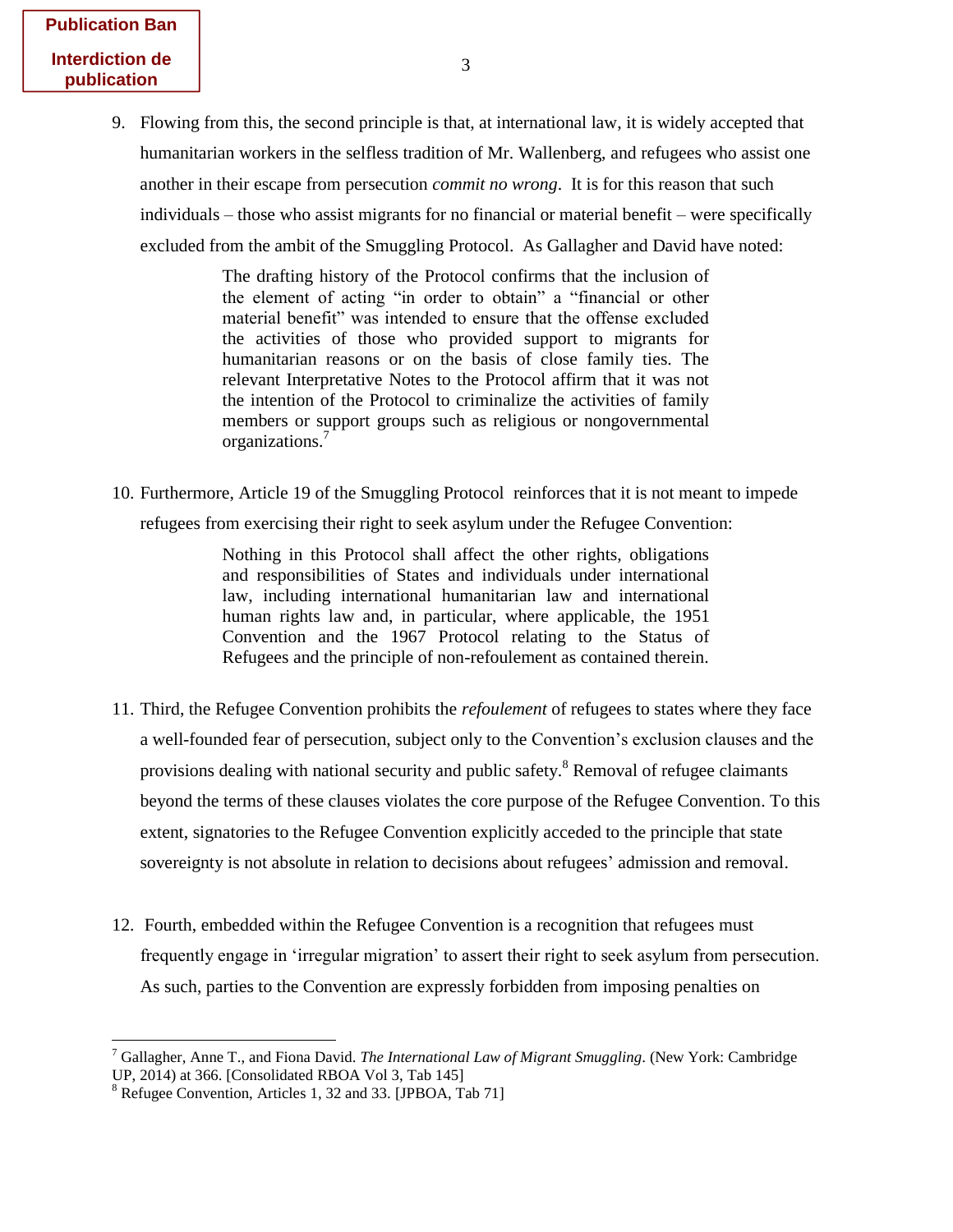refugees (and refugee claimants) on account of their illegal entry.<sup>9</sup> Nonetheless, states have frequently and increasingly sought to avoid assuming obligations to refugee populations by asserting their right to limit the arrival of asylum seekers, operationalized through highly sophisticated processes of visa controls and interdiction practices.<sup>10</sup> As a result, asylum seekers must increasingly rely on assistance to exercise their fundamental right to seek asylum from persecution. The potential penalization of humanitarian workers seeking to provide such assistance is likely to have a chilling effect upon them,<sup>11</sup> forcing the persecuted into the hands of exploitative human smugglers in a manner inconsistent with the rule of law.<sup>12</sup>

- 13. Fifth, international law provides an important interpretive context with which to examine the objectives of domestic legislation. Parliament is presumed to legislate in a manner that is consistent with Canada's international obligations, and the "values and principles" of international law. The presumption is only rebutted by unambiguous evidence of specific legislative intent to depart from Canada's international legal obligations.<sup>13</sup>
- 14. Taken together, these uncontroversial principles firmly establish that to the extent that Canadian law criminalizes the actions of humanitarian refugee workers or refugees who assist one another in their search for asylum or imposes any form of penalty on refugees on account of their illegal entry, it does so in a manner that is incompatible with international law.

#### <span id="page-13-0"></span>**B. The Proper Construction of Section 37 of the IRPA**

- 15. Section 37 of the IRPA relates to "organized criminality". Paragraph 37(1)(b) of that provision renders persons inadmissible for: "engaging, in the context of transnational crime, in activities such as people smuggling, trafficking in persons or money laundering." [emphasis added]
- 16. The impacts of an inadmissibility finding under section 37(1)(b) are profound. Refugee claims of those found inadmissible may not be referred to the Refugee Protection Division.<sup>14</sup> Consideration of their Pre-Removal Risk Assessment shall be only on the basis of section 97

 $9^9$  Refugee Convention, Article 31. [JPBOA, Tab 71]

<sup>&</sup>lt;sup>10</sup> J. Hathaway, "The Rights of Refugees under International Law" Cambridge University Press at pages 278-302.

<sup>11</sup> *R v. Parker,* [2000] [C.A] O.J. No 2787 at para. 81. [CCRBOA, Tab 7]

<sup>12</sup> *Hitzig v. Canada,* [2003] O.J. No 3117 at paras. 112-118; leave to appeal denied, [2004] S.C.C.A. No 5. [CCRBOA, Tab 3]

<sup>13</sup> *Nemeth v. Canada (Justice),* 2010 SCC 56, [2010] 3 S.C.R. 281 at paras 34-35. [JPBOA, Tab 42]

 $^{14}$  IRPA, s. 101(1)(f).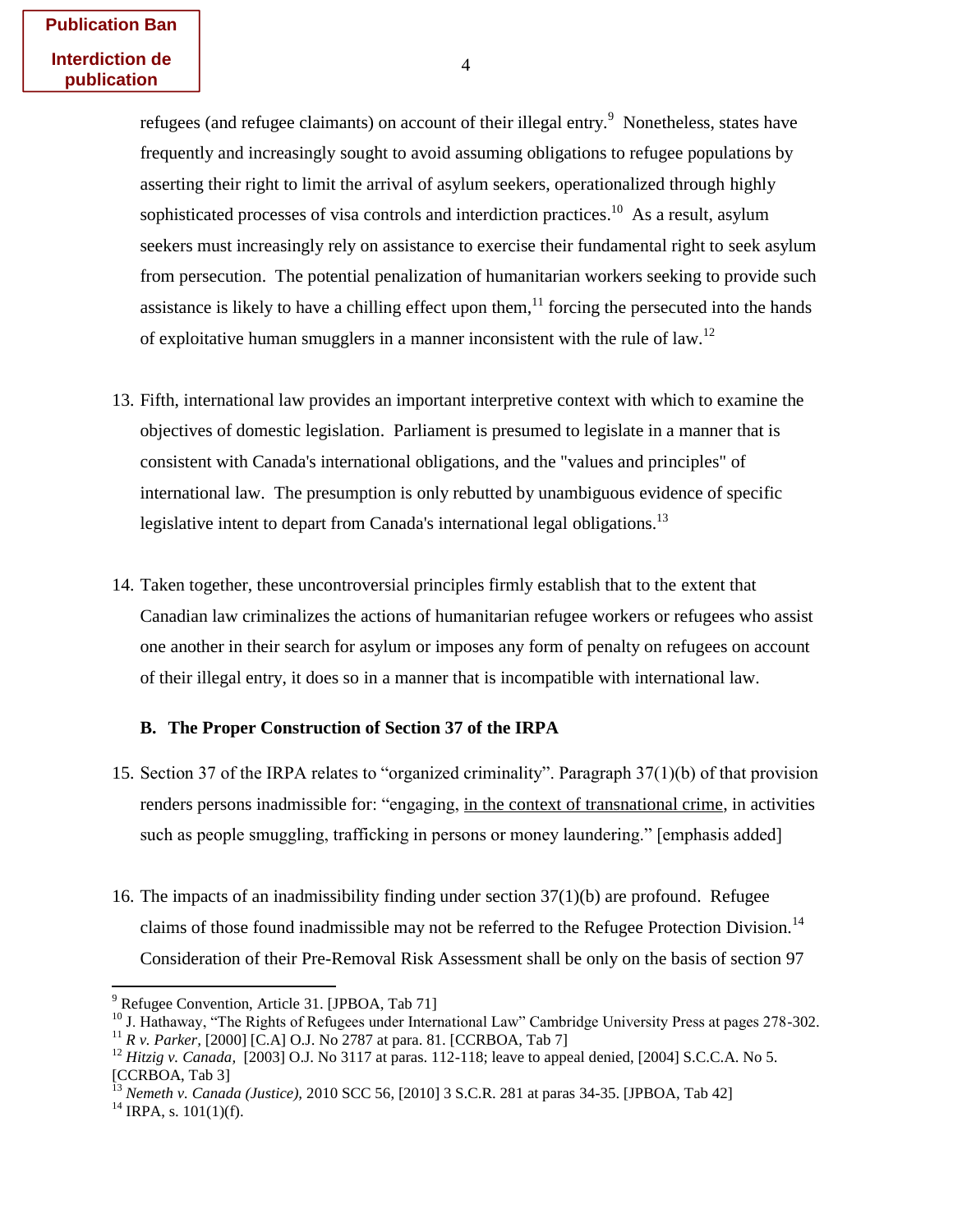of the IRPA.<sup>15</sup> The inadmissible person is unable to seek protection under the Refugee Convention and has no corresponding protection against *refoulement* to a country where he or she faces persecution.<sup>16</sup> Persons found to be inadmissible under s. 37 are also prevented from obtaining permanent resident status and being reunited with family members, many of whom may be experiencing similar situations of persecution. Finally, individuals found inadmissible under section 37 also face the very real stigma of being labelled as "organized criminals".

- 17. The CCR respectfully submits that refugees do not engage in organized criminality by disobeying migration controls in fleeing persecution and nor do humanitarian workers who aid their flight. The CCR submits therefore that under a correct interpretation of s. 37 humanitarian workers and refugees who facilitate others' escape from persecution for no financial or material benefit are not captured by s. 37 of the IRPA.
- 18. The CCR further submits that neither *de minimis* material benefit nor a benefit that is incidental to an individual's safety and well-being while in transit are captured by s. 37 of the  $IRPA.<sup>17</sup>$
- 19. The CCR's interpretation of s. 37 is largely consistent with that of Justice Zinn of the Federal Court in the *Rodriguez Hernandez* matter, namely that a plain reading of s.37 indicates that it is a provision aimed at organized, transnational crime and which identifies specific activities – trafficking in persons, money laundering and people smuggling – all of which share the central defining feature that they are committed *for financial benefit or profit*.
- 20. The direct reference in s. 37(1)(b) to transnational crime strongly suggests that the provision was meant to adhere to the terms of the UNCTOC and its Smuggling Protocol, to which Canada

  $^{15}$  IRPA, s. 113(d).

<sup>&</sup>lt;sup>16</sup> See IRPA, ss.  $101(1)(f)$ , 112 to 115.

<sup>17</sup> *The Interpretive Notes for the Official Records (travaux preparatoires) of the negotiations of the United Nations Convention against Transnational Organized Crimes and the Protocols thereto* [Interpretive Notes] make clear that the term "material benefit" was intended to capture non-financial benefits that may accrue to criminal organizations, for example "crimes in which the predominant motivation may be sexual gratification, such as the receipt or trade of materials by members of child pornography rings, the trading of children by members of paedophile rings or cost sharing among ring members." The implication is clear: modest benefits gained by asylum seekers in facilitating their own escape were not contemplated under the Smuggling Protocol. [JPBOA, Tab 75]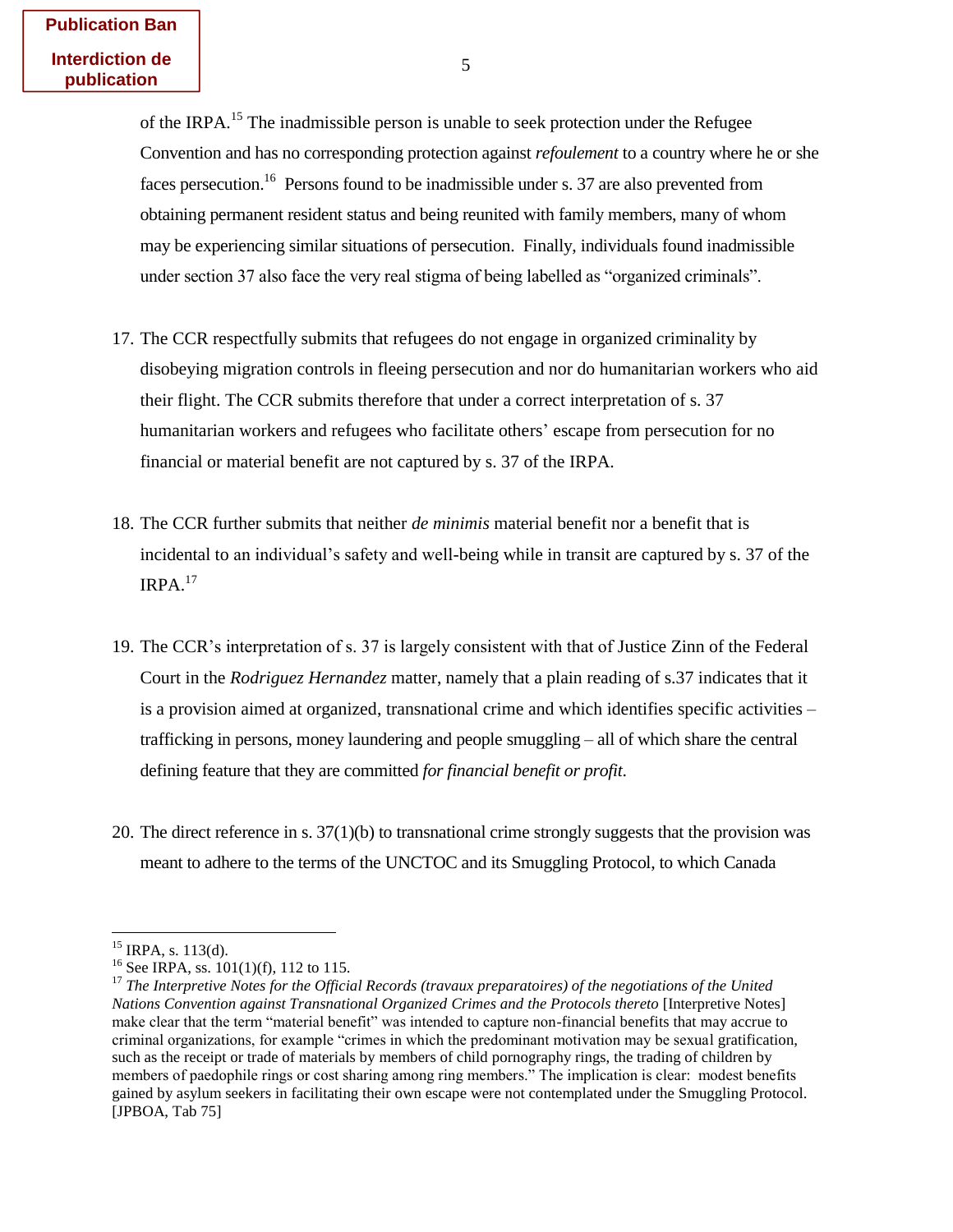acceded just prior to the implementation of the IRPA.<sup>18</sup> In the absence of a definition of "people" smuggling" in the IRPA, it stands to reason that the UNCTOC and its corresponding Protocols should be the point of reference for all of the sanctioned activities in s.37, including people smuggling.<sup>19</sup> This is consistent with the principle that domestic legislation should be interpreted in concert with international law absent unambiguous language requiring an alternative meaning.

- 21. Such an interpretation also allows for it to be enforced in a manner that is consistent with the Refugee Convention. The Refugee Convention mandates that the term refugee "shall" apply to "any person", with the sole exception of those listed in Article 1E and 1F. This Honourable Court recently considered the meaning of the exclusion clause found at Article 1F(b) of the Refugee Convention related to serious non-political crimes, confirming that it only finds application in respect of particularly grave crimes.<sup>20</sup> Under the Refugee Convention, all refugees are protected from *non*-*refoulement* except those who pose a danger to the security of the host country.<sup>21</sup>
- 22. As described above, a finding of inadmissibility under s.37 results in an inability to claim protection pursuant to the Refugee Convention, including the resultant risk of *refoulement*. The CCR submits that humanitarian smuggling activities do not constitute crimes, let alone ones of a particularly serious nature. As the Federal Court of Appeal's interpretation of s. 37 results in the automatic barring from refugee protection of people whom the Refugee Convention neither excludes nor deems a danger to public security, it is inconsistent with international refugee law.
- 23. Alternatively, if this Honourable Court concludes that as a matter of ordinary statutory interpretation the definition of "people smuggling" under s. 37 does not include a financial or material benefit component, the CCR respectfully submits that s. 37 offends s. 7 of the *Charter of Rights and Freedoms* for the reasons advanced by the various appellants in the s. 37 matters. The CCR specifically submits, however, that a finding of inadmissibility under s. 37 engages s. 7 interests because it immediately and permanently extinguishes refugees' rights to Convention refugee status determination and their unqualified right to an oral hearing into

<sup>18</sup> UNCTOC and Smuggling Protocol, *supra* note 4. [JPBOA, Tabs 73 & 74]

<sup>19</sup> *Hernandez v. Minister of Public Safety and Emergency Preparedness (Canada)*, 2012 FC 1417 at para. 72. [JPBOA, Tab 35].

<sup>20</sup> *Febles v. Canada (Citizenship and Immigration)*, 2014 SCC 68 at para. 62. [Respondent PPSCBOA, Tab 24]

<sup>&</sup>lt;sup>21</sup> Refugee Convention, Article 1 and 33. [JPBOA, Tab 71]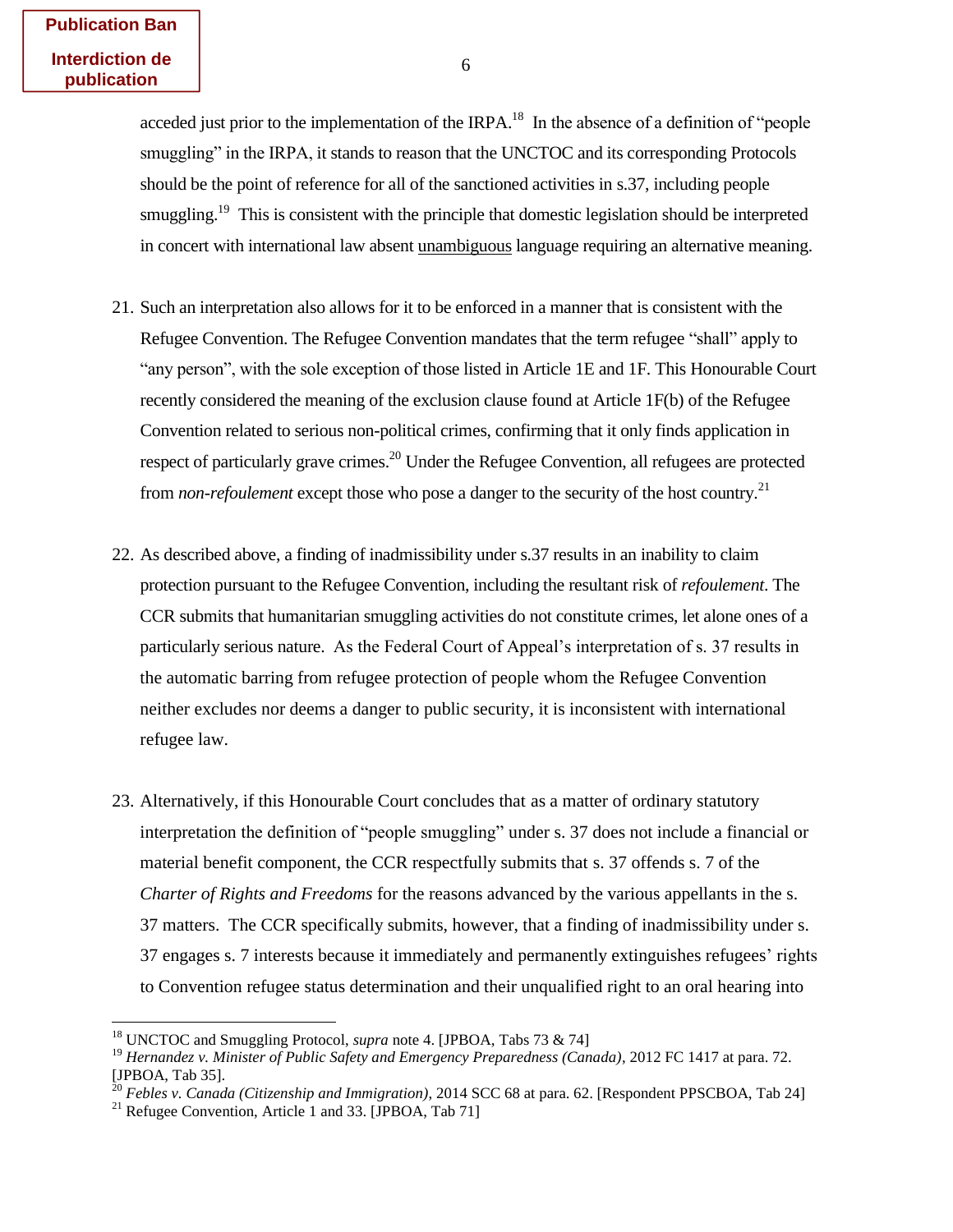their assertion of risk.<sup>22</sup>

24. Following a s. 37 inadmissibility finding, the removal process commences and the most a refugee can obtain is a stay of removal that can be cancelled by the Minister.<sup>23</sup> For those at risk of persecution, but whose risk may not be protected under s.97 of the IRPA, the deprivation of their s.7 rights has fully crystallized at the moment of the s.37 finding. The CCR respectfully submits that the burden of ameliorating this violation at some later stage in the removal process should not fall to the refugee claimant who has experienced the deprivation. $^{24}$ 

## <span id="page-16-0"></span>**C. The Overbreadth of Section 117 of the IRPA**

- 25. The CCR agrees with the arguments of the appellants on the overbreadth of s. 117 of the IRPA. The CCR also agrees with the statutory history analysis of s. 117 provided by the appellant Handasamy and the British Columbia Civil Liberties Association in the court below. The CCR submits that s.117's objective has always been narrowly directed at criminalizing those who financially or materially benefit from organizing, aiding or abetting the entry of undocumented migrants to Canada.
- 26. The CCR's primary concern with respect to s.117 is that its overbreadth criminalizes the humanitarian actions of virtually all of its constituents. CCR members are routinely asked to assist refugee claimants in navigating the myriad legal and practical steps involved in making a refugee claim in Canada. Where such advice is provided to a refugee claimant who has not yet approached the Canadian border, it can easily be construed as abetting entry in violation of section 117. Criminalization of such advice compromises, rather than furthers, the core objective of Canada's refugee program which, as set out in the IRPA, "is in the first instance about saving lives and offering protection to the displaced and persecuted."<sup>25</sup>
- 27. The focus of the s. 117 appeals is rightly on the validity of the provision from a criminal law

 $\overline{a}$ 

<sup>22</sup> See IRPA, ss. 101(1)(f), 112 to 115 and *Singh v. Canada (M.E.I.)*, [1985] 1 S.C.R. 177. [JPBOA, Tab 65] While those who apply for s.97 protection *may* be granted an oral hearing the determination as to when one will be conducted is left to a PRRA officer: see IRPA s. 113(b) and s. 167 of the *Regulations*. <sup>23</sup> IRPA s.14(1) and (2).

<sup>24</sup> *R. v. Seaboyer*, [1991] 2 S.C.R. 577, paras. 86-88. [CCRBOA, Tab 4]

 $^{25}$  IRPA, s. 3(2).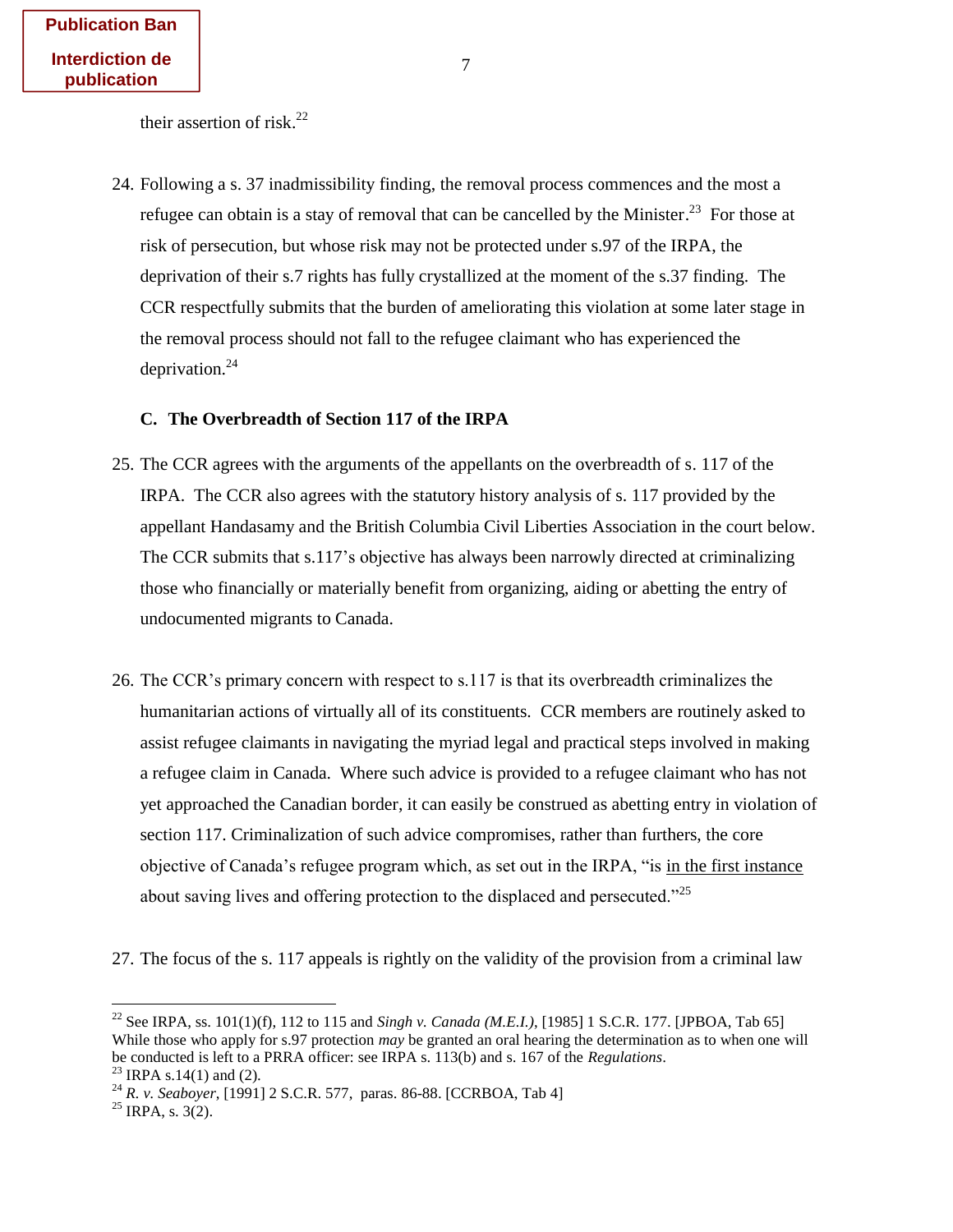perspective. Additionally, however, the CCR notes that a conviction (or potentially even an acquittal) under s. 117 of the IRPA can have grave consequences on a refugee claimant's ability to seek refugee protection in Canada.

28. If this Honourable Court is to uphold the Federal Court of Appeal's interpretation of s.37 of the IRPA, a conviction under s.117 would necessarily result in a finding of inadmissibility under s.37. Even on the narrower view of inadmissibility under s.37, a conviction under s.117 could result in a finding of inadmissibility for serious criminality.<sup>26</sup> *Any* conviction in Canada for an offence under an Act of Parliament punishable by a maximum term of imprisonment of at least ten years now renders an individual ineligible to have their refugee claim heard.<sup>27</sup> As s.117 of the IRPA now provides for a maximum sentence of life imprisonment, anyone convicted under that provision, regardless of mitigating factors, will be barred from asserting a claim for refugee protection under the Refugee Convention.<sup>28</sup> As outlined above in relation to s. 37, because the scope of this bar is wider than the exclusions provided for in the Refugee Convention, s. 117 is also contrary to international refugee law.

#### <span id="page-17-0"></span>**D. Consent of the Attorney General and Ministerial Exemptions Insufficient**

- 29. The CCR further submits that the requirement that the Attorney General consent to prosecution under s. 117 and the theoretical availability of a Ministerial waiver of inadmissibility in respect of s.37 cannot save legislation that is otherwise contrary to international law and the *Charter*.
- 30. It is an established principle of law that prosecutorial discretion cannot save an unconstitutional provision. To find otherwise would be, in the words of this Honourable Court, to "disregard totally s. 52 of the *Constitution Act, 1982*, which provides that any law which is inconsistent with the Constitution is of no force or effect to the extent of the inconsistency and the courts are duty bound to make that pronouncement, not to delegate the avoidance of a violation to the prosecution *or to anyone else for that matter.*" 29

 $^{26}$  IRPA, s. 36

 $^{27}$  IRPA s.101(2)(a).

 $^{28}$  IRPA s.112(3)(b).

<sup>29</sup> *R. v. Smith*, [1987] 1 S.C.R. 1045, per Lamer. J. at paras 86-88 (emphasis added). [Appellant Appulonappa Joint BOA, Tab 77]See also R*. v. Zundel,* [1992] 2 S.C.R. 731 per McLachlin J at para 64: "To justify an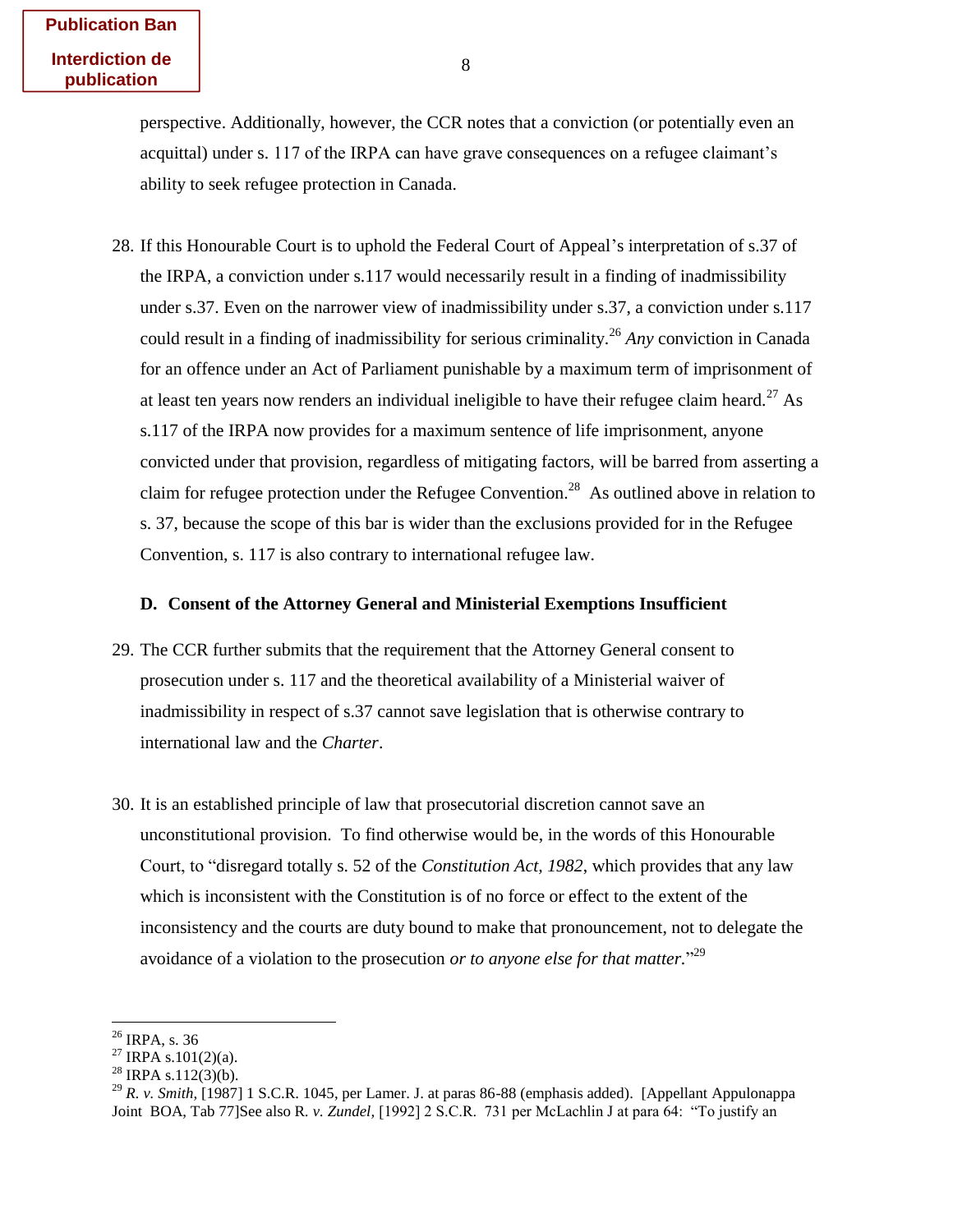- 31. The CCR submits that the rationale underpinning this Court's approach to prosecutorial discretion and its ability to salvage unconstitutional laws<sup>30</sup> is directly applicable to Ministerial discretion under s.42.1 of the IRPA. Such Ministerial decisions are also subject to significant deference,  $31$  they are vaguely defined and the Minister may render a decision based on factors unrelated to the legislation's asserted role as a curative to constitutional overbreadth.<sup>32</sup>
- 32. Moreover, unlike prosecutorial discretion, determinations under s.42.1 are typically made after an inadmissibility determination. Courts have found that delay is an inherent and necessary component of Ministerial determinations<sup>33</sup> and there is no requirement that the s.42.1 decision be made in a timely manner.<sup>34</sup> In fact, ten year delays in rendering such decisions are routine.<sup>35</sup> Removal may occur prior to a s. 42.1 determination, before the risk of persecution can be assessed and without vindication of the individual's *Charter* rights. Finally, the effect of deferring considerations of *Charter* compliance to a distant s. 42.1 determination is to task those whose *Charter* rights will be infringed with the heavy burden of triggering the government's own asserted remedy. This is made all the more problematic when considering the vulnerability of many refugee claimants and the difficulties they face in navigating complex legal issues, often with minimal or no state-based legal aid support. In other contexts, this Honourable Court has firmly rejected this dubious approach to Constitutional compliance.<sup>36</sup> This CCR respectfully submits that it should likewise do so here.

#### <span id="page-18-0"></span>**E. Defining Humanitarian Assistance**

33. In both sets of appeals before this Honourable Court, the CCR asserts that Canadian law cannot criminalize or otherwise penalize humanitarians who, without expectation of financial or material benefit, assist refugee claimants. Nor can Canadian law criminalize or otherwise penalize family members of refugees who assist one another in claiming refugee status and

 $\overline{a}$ 

invasion of a constitutional right on the ground that public authorities can be trusted not to violate it is to undermine the very premise upon which the Charter is predicated." [PPSCBOA, Tab 56]

<sup>30</sup> *R. v. Anderson,* 2014 SCC 41, recently confirming that prosecutorial discretion is only reviewable for abuse of process. [Appellant Appulonappa Joint BOA, Tab 55]

<sup>31</sup> *Agraira v. Canada (Minister of Public Safety and Emergency Preparedness),* [2013] 2 S.C.R. 559

 $32$  See in particular s. 42.1(3) of the IRPA.

<sup>33</sup> *Stables, ibid*.

<sup>34</sup> See *Hassanzadeh v. Canada,* [2005] F.C.J. No 1121 [CCRBOA, Tab 2]; *Suleyman v. Canada*, [2008] F.C.J. No 983. [CCRBOA, Tab 5]

<sup>&</sup>lt;sup>35</sup> Access to Information Responses dated May, 2011, July 26,2012 and December 11, 2014 [Appellant B010] BOA, Tab 40]; *Stables v. Canada,* [2011] F.C.J. No 1613 paragraph 18 -21. [Consolidated RBOA, Tab 180] <sup>36</sup> *Seaboyer, supra* note 23. [CCRBOA, Tab 4]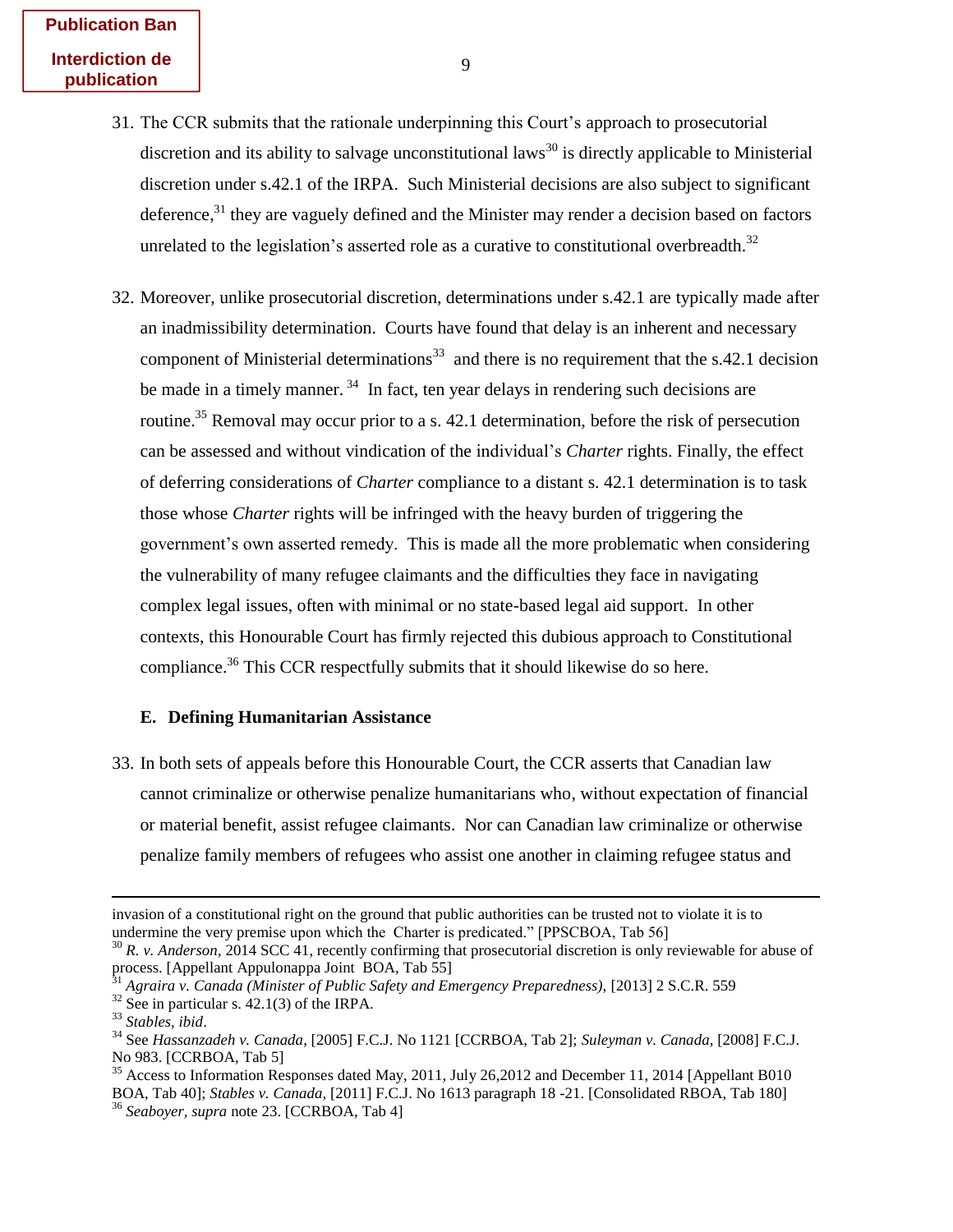refugees rendering assistance to one another to assert their claims.

- 34. In this light, the CCR further submits that differentiating those who have engaged in justifiable acts of refugee assistance from those who have engaged in unlawful human smuggling operations is an accomplishable task.<sup>37</sup> The task would involve the weighing of various evidentiary considerations regarding the smuggling event, including:
	- a. whether it was initiated for financial gain or material benefit;
	- b. whether the alleged smuggling event involved the actions of refugee claimants mutually assisting one another;
	- c. whether the alleged smuggling event involved family members assisting one another in seeking asylum;
	- d. whether it was organized in association with a multi-faceted criminal organization;
	- e. whether it involved the exploitation or abuse of the migrant;
	- f. whether it sought to exercise power or control over the migrant;
	- g. whether it resulted in the endangerment of the life or safety of, or causing bodily harm or death to, the migrant.

#### <span id="page-19-0"></span>F. **Conclusion**

 $\overline{a}$ 

35. To close, we return to the words of Minister Kenney, who concluded his remarks on Raoul Wallenberg by noting:

> As the Minister for Multiculturalism, I encourage all Canadians to reflect on Raoul Wallenberg's legacy. It is my sincere hope that all Canadians will be inspired by his selfless spirit and heroism.<sup>38</sup>

36. The matters that arise in the cases at bar also require this Honourable Court to reflect on Wallenberg's legacy. The CCR's constituency is largely composed of individuals who, through their own selfless spirit, try to assist those who seek shelter from persecution. The CCR does not ask this Court to laud such individuals but it does respectfully request that it recognize the lawfulness of their actions.

<sup>37</sup> As is done in several countries, see Irish *Illegal Immigrants (Trafficking) Act*, 2000, s. 2(2) and the United Kingdom's *Immigration Act* 1971, c. 77. [Appellant Appulonappa Joint BOA, Tab 10]

<sup>38</sup> Kenney Release, *supra* note 1 [CCRBOA TAB 8]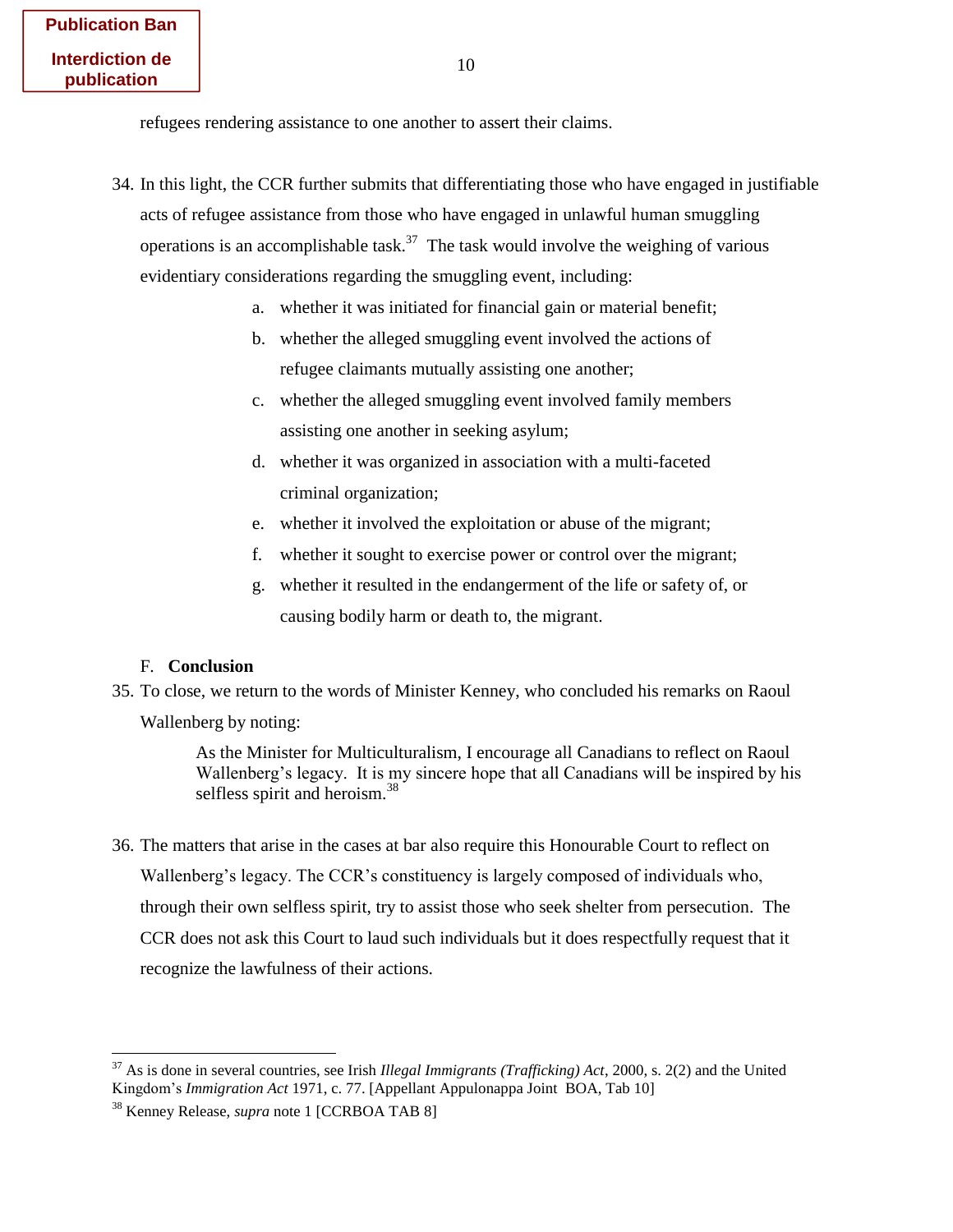## **PART IV – COSTS**

<span id="page-20-0"></span>37. The CCR seeks no costs and respectfully requests that none be awarded against it.

## **PART V: ORDER SOUGHT**

<span id="page-20-1"></span>38. The CCR takes no position on the disposition of the appeal but respectfully requests that it be determined in light of the submissions set out above. The CCR requests leave to be heard in oral argument.

## **ALL OF WHICH IS RESPECTFULLY SUBMITTED.**

DATED this 30<sup>th</sup> day of January, 2015.

\_\_\_\_\_\_\_\_\_\_\_\_\_\_\_\_\_\_\_\_\_\_\_\_\_\_\_\_

\_\_\_\_\_\_\_\_\_\_\_\_\_\_\_\_\_\_\_\_\_\_\_\_\_\_\_\_\_

\_\_\_\_\_\_\_\_\_\_\_\_\_\_\_\_\_\_\_\_\_\_\_\_\_\_\_\_\_

**\_\_\_\_\_\_\_\_\_\_\_\_\_\_\_\_\_\_\_\_\_\_\_\_\_\_\_\_\_** 

**CATHERINE BRUCE** 

**ANGUS GRANT** 

**LAURA BEST** 

**FADI YACHOUA** 

Counsel for the intervener, the Canadian Council for Refugees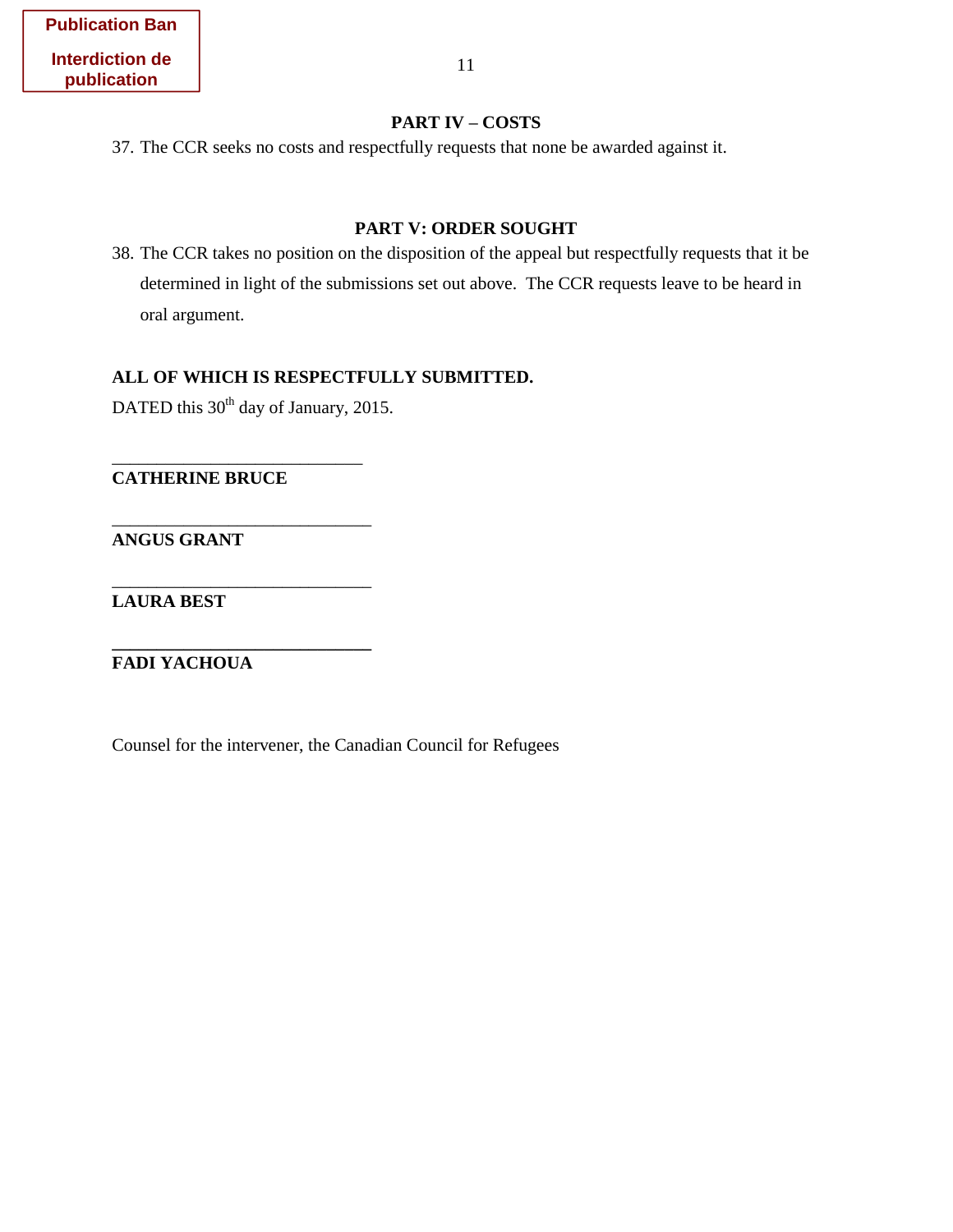# **PART VI – TABLE OF AUTHORITIES**

<span id="page-21-0"></span>

| <b>INTERNATIONAL MATERIALS</b>                                                                                                                                                                                                                                                                                           | <b>CITED AT</b><br>PARAGRAPH(S) |
|--------------------------------------------------------------------------------------------------------------------------------------------------------------------------------------------------------------------------------------------------------------------------------------------------------------------------|---------------------------------|
| Convention Relating to the Status of Refugees, Can. T.S. 1969 No. 6,<br>entered into force April 22, 1954, entered into force for Canada September<br>2, 1969 and the Protocol relating to the Status of Refugees, 606 U.N.T.S.<br>267, entered into force October 4, 1967, entered into force in Canada June<br>4, 1969 | 4, 11, 12, 21                   |
| UN General Assembly, Convention Against Transnational Organized Crime, 15<br>November 2000, 2225 UNTS 209 (entered into force 29 September 2003, accession by<br>Canada 13 May 2002)                                                                                                                                     | 4, 9, 10, 20                    |
| UN General Assembly, Protocol against the Smuggling of Migrants by Land, Sea and<br>Air, supplementing the United Nations Convention against Transnational Organized<br>Crime 15 November 2000, 2225 UNTS 209 (entered into force 28 January 2004,<br>accession by Canada 13 May 2002) [Smuggling Protocol]              | 4, 9, 10, 20                    |
| Universal Declaration of Human Rights, G.A. Res. 217 A (III), U.N. Doc.<br>A/810, at 71 (1948), Art. 14(1).                                                                                                                                                                                                              | 8                               |
| Irish Illegal Immigrants (Trafficking) Act, 2000, s. 2(2)                                                                                                                                                                                                                                                                | 34                              |
| United Kingdom Immigration Act 1971, c. 77, s. 25A.                                                                                                                                                                                                                                                                      | 34                              |

| <b>CANADIAN CASES</b>                               | <b>CITED AT</b> |
|-----------------------------------------------------|-----------------|
|                                                     | PARAGRAPH(S)    |
|                                                     |                 |
| Canada (Attorney General) v. Ward, [1993] 2 SCR 689 | 8               |
| Pushpanathan v. Canada (MCI), [1998] 1 SCR 982      | 8               |
| <i>R v. Parker,</i> [2000] [C.A] O.J. No 2787       | 12              |
| Hitzig v. Canada, [2003] O.J. No 3117               | 12              |
| Nemeth v. Canada (Justice), 2010 SCC 56             | 12              |
| R. v. Seaboyer, [1991] 2 S.C.R. 577                 | 24, 32          |
| R. v. Smith, [1987] 1 S.C.R. 1045                   | 30              |
| R. v. Zundel, [1992] 2 S.C.R. 731                   | 30              |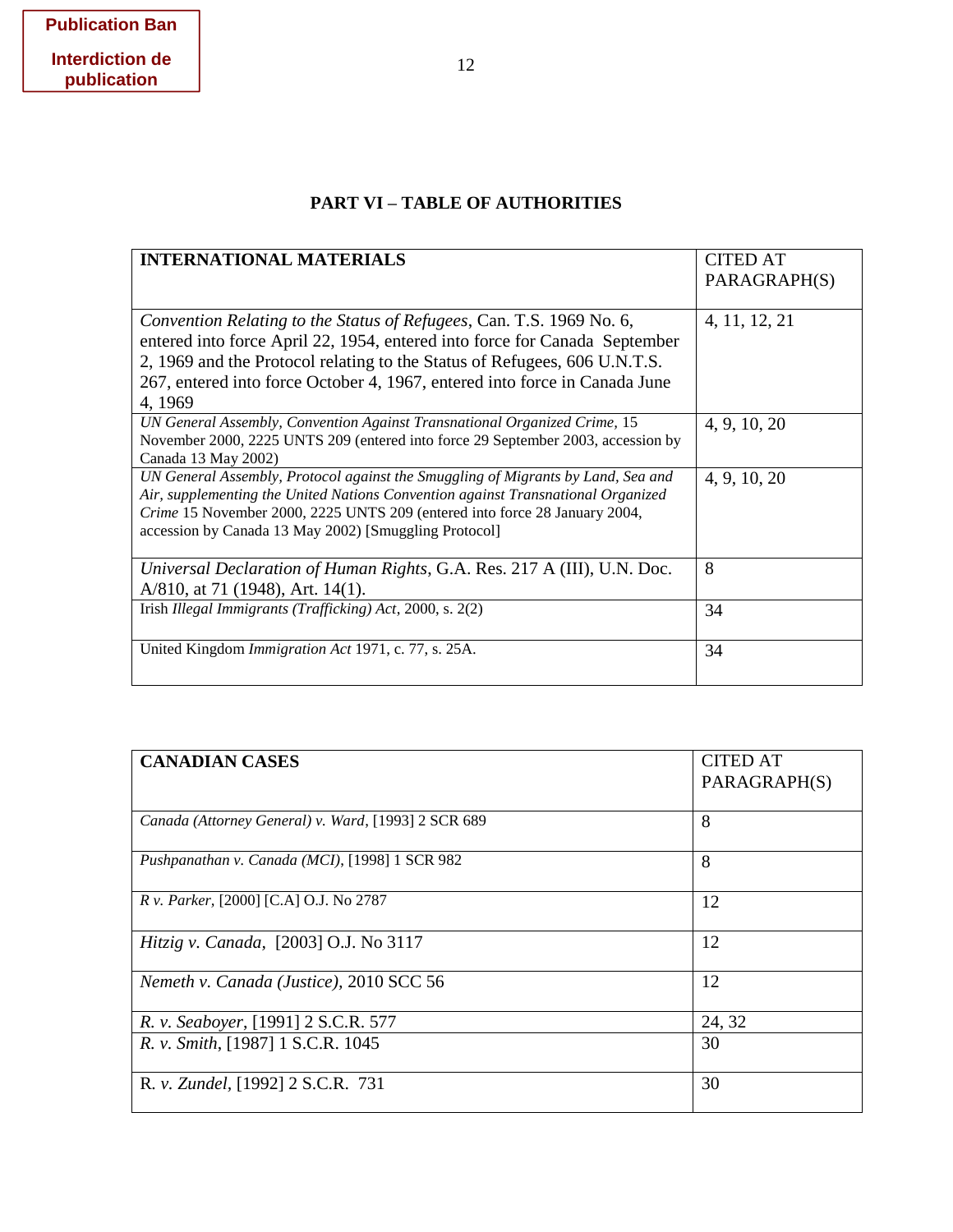| R. v. Anderson, 2014 SCC 41                                                 | 31 |
|-----------------------------------------------------------------------------|----|
| Agraira v. Canada (Minister of Public Safety and Emergency<br>Preparedness) | 31 |
| Stables v. Canada, [2011] F.C.J. No 1613                                    | 32 |
| Hassanzadeh v. Canada, [2005] F.C.J. No 1121                                | 32 |
| Suleyman v. Canada, [2008] F.C.J. No 983                                    | 32 |

| <b>CASES (FOREIGN AND INTERNATIONAL)</b> | <b>CITED AT</b><br><b>PARAGRAPH(S)</b> |
|------------------------------------------|----------------------------------------|
| --                                       |                                        |

| <b>SECONDARY SOURCES</b>                                                                                                                                                                              | <b>CITED AT</b><br><b>PARAGRAPH(S)</b> |
|-------------------------------------------------------------------------------------------------------------------------------------------------------------------------------------------------------|----------------------------------------|
| Government of Canada Press Release "Minister Kenney issues statement in<br>recognition of Raoul Wallenberg Day", January 16, 2015, accessed online:<br>http://news.gc.ca/web/article-en.do?nid=922189 | 2, 35                                  |
| Gallagher, Anne T., and Fiona David. The International Law of Migrant<br><i>Smuggling.</i> (New York: Cambridge UP, 2014) at 366                                                                      | 9                                      |
| J. Hathaway, "The Rights of Refugees under International Law" Cambridge<br>University Press at pages 278-302.                                                                                         | 12                                     |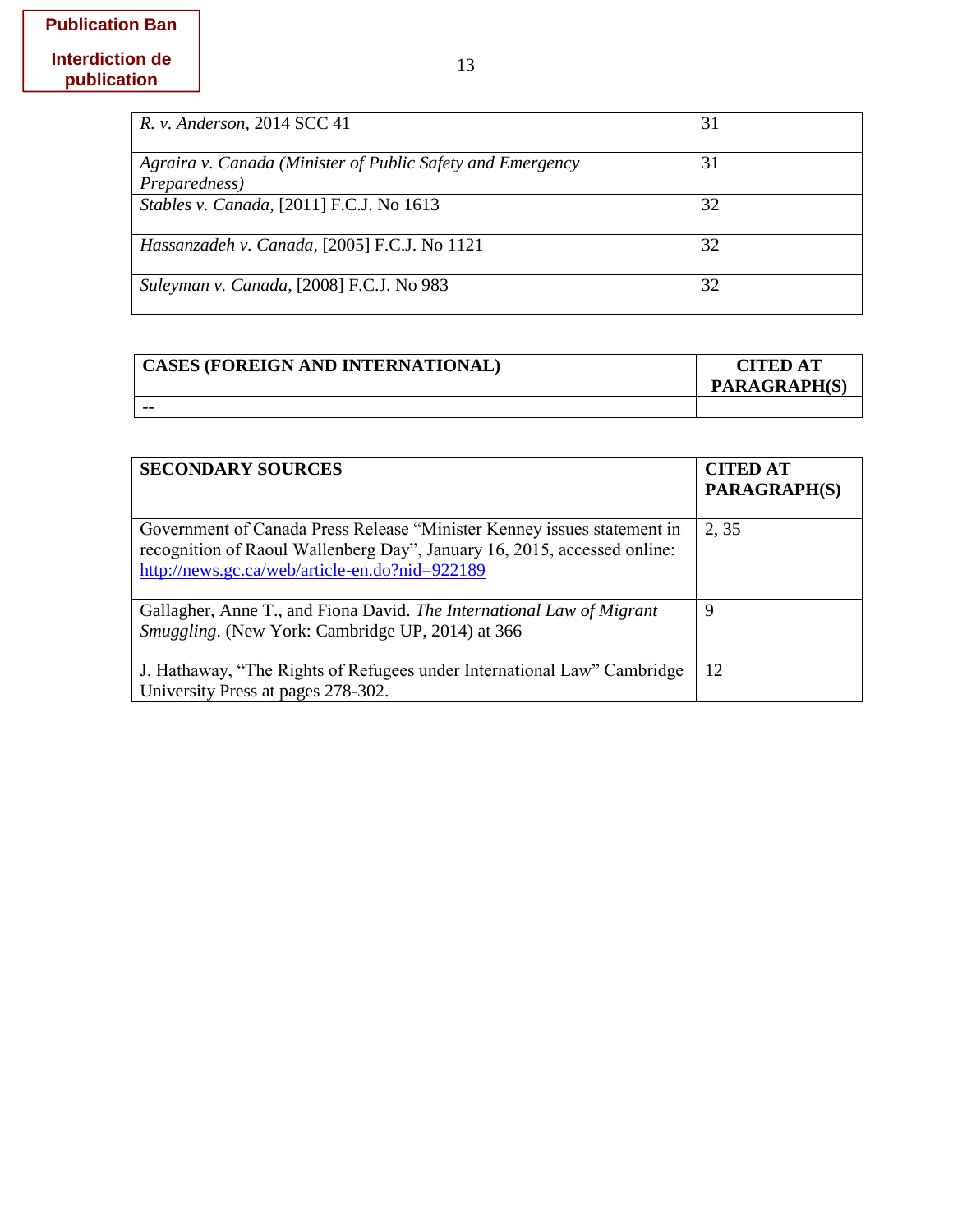<span id="page-23-0"></span>

| <b>Immigration and Refugee Protection Act (S.C.</b><br>2001, c. 27)                                                                                                                                                                                                                | Loi sur l'immigration et la protection des<br>réfugiés (L.C. 2001, ch. 27)                                                                                                                                                                                                                                               |
|------------------------------------------------------------------------------------------------------------------------------------------------------------------------------------------------------------------------------------------------------------------------------------|--------------------------------------------------------------------------------------------------------------------------------------------------------------------------------------------------------------------------------------------------------------------------------------------------------------------------|
| 3 (2) The objectives of this Act with respect to<br>refugees are                                                                                                                                                                                                                   | 3(2) S'agissant des réfugiés, la présente loi a<br>pour objet :                                                                                                                                                                                                                                                          |
| $(a)$ to recognize that the refugee program is<br>in the first instance about saving lives and<br>offering protection to the displaced and<br>persecuted;                                                                                                                          | $a)$ de reconnaître que le programme pour les<br>réfugiés vise avant tout à sauver des vies et à<br>protéger les personnes de la persécution;                                                                                                                                                                            |
| $(b)$ to fulfil Canada's international legal<br>obligations with respect to refugees and<br>affirm Canada's commitment to international<br>efforts to provide assistance to those in need<br>of resettlement;                                                                      | $b$ ) de remplir les obligations en droit<br>international du Canada relatives aux<br>réfugiés et aux personnes déplacées et<br>d'affirmer la volonté du Canada de participer<br>aux efforts de la communauté internationale<br>pour venir en aide aux personnes qui doivent<br>se réinstaller;                          |
| $(c)$ to grant, as a fundamental expression of<br>Canada's humanitarian ideals, fair<br>consideration to those who come to Canada<br>claiming persecution;                                                                                                                         | $c$ ) de faire bénéficier ceux qui fuient la<br>persécution d'une procédure équitable<br>reflétant les idéaux humanitaires du Canada;                                                                                                                                                                                    |
| $(d)$ to offer safe haven to persons with a well-<br>founded fear of persecution based on race,<br>religion, nationality, political opinion or<br>membership in a particular social group, as<br>well as those at risk of torture or cruel and<br>unusual treatment or punishment; | d) d'offrir l'asile à ceux qui craignent avec<br>raison d'être persécutés du fait de leur race,<br>leur religion, leur nationalité, leurs opinions<br>politiques, leur appartenance à un groupe<br>social en particulier, ainsi qu'à ceux qui<br>risquent la torture ou des traitements ou<br>peines cruels et inusités; |
| $(e)$ to establish fair and efficient procedures<br>that will maintain the integrity of the<br>Canadian refugee protection system, while<br>upholding Canada's respect for the human<br>rights and fundamental freedoms of all<br>human beings;                                    | $e$ ) de mettre en place une procédure équitable<br>et efficace qui soit respectueuse, d'une part,<br>de l'intégrité du processus canadien d'asile<br>et, d'autre part, des droits et des libertés<br>fondamentales reconnus à tout être humain;                                                                         |
| $(f)$ to support the self-sufficiency and the<br>social and economic well-being of refugees<br>by facilitating reunification with their family<br>members in Canada;                                                                                                               | $f$ ) d'encourager l'autonomie et le bien-être<br>socioéconomique des réfugiés en facilitant la<br>réunification de leurs familles au Canada;                                                                                                                                                                            |
| $(g)$ to protect the health and safety of<br>Canadians and to maintain the security of                                                                                                                                                                                             | g) de protéger la santé des Canadiens et de<br>garantir leur sécurité;<br>$\boldsymbol{h}$ ) de promouvoir, à l'échelle internationale,                                                                                                                                                                                  |

## **PART VII – STATUTES AND REGULATIONS**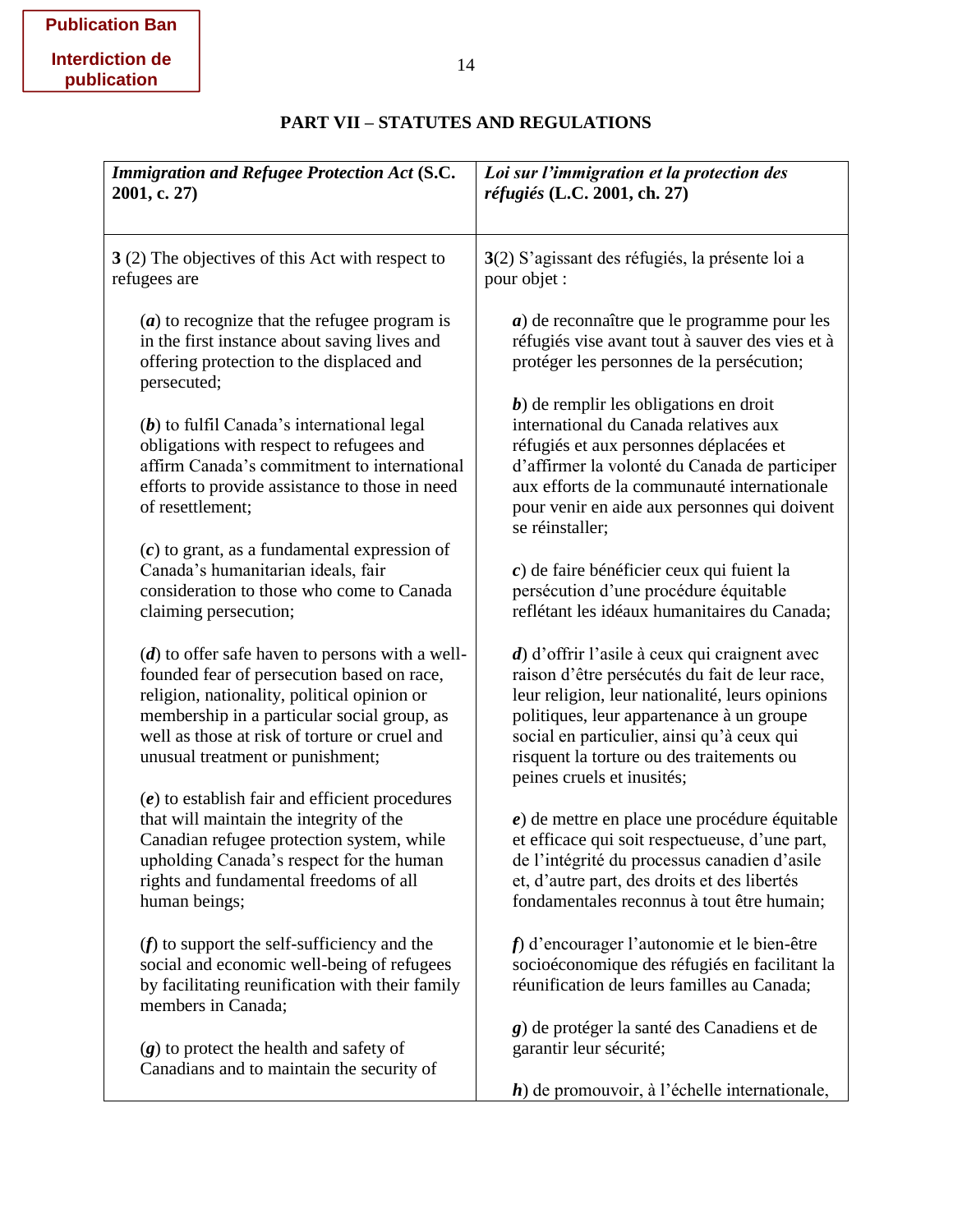| Canadian society; and                            | la sécurité et la justice par l'interdiction du   |
|--------------------------------------------------|---------------------------------------------------|
|                                                  | territoire aux personnes et demandeurs            |
| $(h)$ to promote international justice and       | d'asile qui sont de grands criminels ou           |
| security by denying access to Canadian           | constituent un danger pour la sécurité.           |
| territory to persons, including refugee          |                                                   |
| claimants, who are security risks or serious     | (3) L'interprétation et la mise en oeuvre de la   |
| criminals.                                       | présente loi doivent avoir pour effet :           |
|                                                  |                                                   |
| (3) This Act is to be construed and applied in a | a) de promouvoir les intérêts du Canada sur       |
| manner that                                      | les plans intérieur et international;             |
|                                                  |                                                   |
| $(a)$ furthers the domestic and international    | b) d'encourager la responsabilisation et la       |
| interests of Canada;                             | transparence par une meilleure connaissance       |
|                                                  | des programmes d'immigration et de ceux           |
| $(b)$ promotes accountability and transparency   | pour les réfugiés;                                |
| by enhancing public awareness of                 |                                                   |
| immigration and refugee programs;                | $c$ ) de faciliter la coopération entre le        |
|                                                  | gouvernement fédéral, les gouvernements           |
| $(c)$ facilitates cooperation between the        | provinciaux, les États étrangers, les             |
| Government of Canada, provincial                 | organisations internationales et les              |
| governments, foreign states, international       | organismes non gouvernementaux;                   |
| organizations and non-governmental               |                                                   |
| organizations;                                   | $d$ ) d'assurer que les décisions prises en vertu |
|                                                  | de la présente loi sont conformes à la Charte     |
| $(d)$ ensures that decisions taken under this    | canadienne des droits et libertés, notamment      |
| Act are consistent with the Canadian Charter     | en ce qui touche les principes, d'une part,       |
| of Rights and Freedoms, including its            | d'égalité et de protection contre la              |
| principles of equality and freedom from          | discrimination et, d'autre part, d'égalité du     |
| discrimination and of the equality of English    | français et de l'anglais à titre de langues       |
| and French as the official languages of          | officielles du Canada;                            |
| Canada;                                          |                                                   |
|                                                  | $e$ ) de soutenir l'engagement du                 |
| $(e)$ supports the commitment of the             | gouvernement du Canada à favoriser                |
| Government of Canada to enhance the              | l'épanouissement des minorités francophones       |
| vitality of the English and French linguistic    | et anglophones du Canada;                         |
| minority communities in Canada; and              |                                                   |
|                                                  | $f$ ) de se conformer aux instruments             |
| $(f)$ complies with international human rights   | internationaux portant sur les droits de          |
| instruments to which Canada is signatory.        | l'homme dont le Canada est signataire.            |
|                                                  |                                                   |
| <b>36.</b> (1) A permanent resident or a foreign | 36. (1) Emportent interdiction de territoire pour |
| national is inadmissible on grounds of serious   | grande criminalité les faits suivants:            |
| criminality for                                  |                                                   |
|                                                  | a) être déclaré coupable au Canada d'une          |
| $(a)$ having been convicted in Canada of         | infraction à une loi fédérale punissable          |
| an offence under an Act of Parliament            | d'un emprisonnement maximal d'au                  |
| punishable by a maximum term of                  | moins dix ans ou d'une infraction à une           |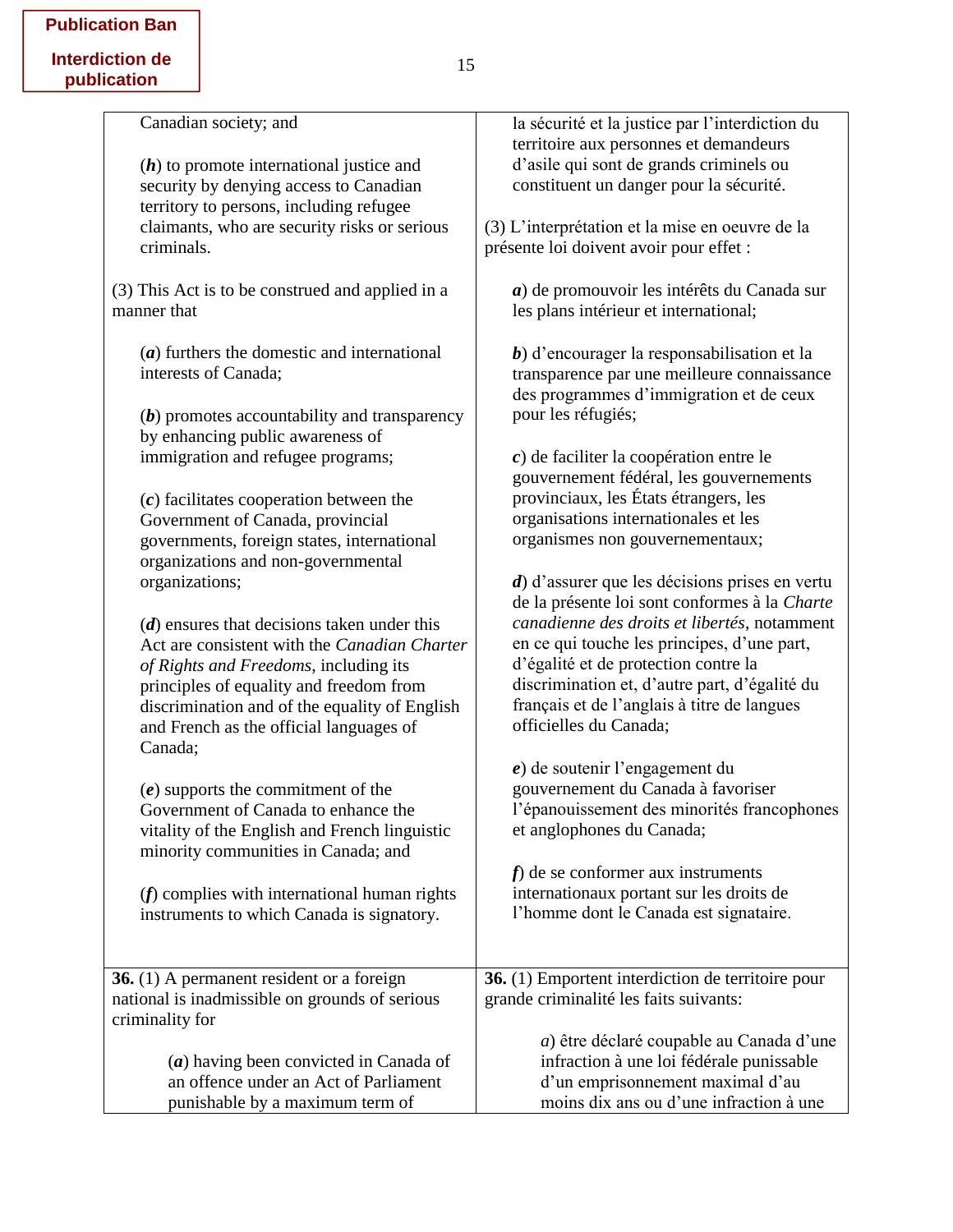| <b>Publication Ban</b> |
|------------------------|
| Interdiction de        |
| publication            |

| imprisonment of at least 10 years, or of<br>an offence under an Act of Parliament for<br>which a term of imprisonment of more<br>than six months has been imposed;<br>$(b)$ having been convicted of an offence<br>outside Canada that, if committed in<br>Canada, would constitute an offence<br>under an Act of Parliament punishable by<br>a maximum term of imprisonment of at<br>least 10 years; or<br>$(c)$ committing an act outside Canada that<br>is an offence in the place where it was<br>committed and that, if committed in<br>Canada, would constitute an offence<br>under an Act of Parliament punishable by<br>a maximum term of imprisonment of at<br>least 10 years.                                                     | loi fédérale pour laquelle un<br>emprisonnement de plus de six mois est<br>infligé;<br>b) être déclaré coupable, à l'extérieur du<br>Canada, d'une infraction qui, commise<br>au Canada, constituerait une infraction à<br>une loi fédérale punissable d'un<br>emprisonnement maximal d'au moins dix<br>ans;<br>c) commettre, à l'extérieur du Canada,<br>une infraction qui, commise au Canada,<br>constituerait une infraction à une loi<br>fédérale punissable d'un emprisonnement<br>maximal d'au moins dix ans.                                                                                                                                                                                                                                                                                                     |
|---------------------------------------------------------------------------------------------------------------------------------------------------------------------------------------------------------------------------------------------------------------------------------------------------------------------------------------------------------------------------------------------------------------------------------------------------------------------------------------------------------------------------------------------------------------------------------------------------------------------------------------------------------------------------------------------------------------------------------------------|--------------------------------------------------------------------------------------------------------------------------------------------------------------------------------------------------------------------------------------------------------------------------------------------------------------------------------------------------------------------------------------------------------------------------------------------------------------------------------------------------------------------------------------------------------------------------------------------------------------------------------------------------------------------------------------------------------------------------------------------------------------------------------------------------------------------------|
| 37. (1) A permanent resident or a foreign                                                                                                                                                                                                                                                                                                                                                                                                                                                                                                                                                                                                                                                                                                   | 37. (1) Emportent interdiction de territoire pour                                                                                                                                                                                                                                                                                                                                                                                                                                                                                                                                                                                                                                                                                                                                                                        |
| national is inadmissible on grounds of organized                                                                                                                                                                                                                                                                                                                                                                                                                                                                                                                                                                                                                                                                                            | criminalité organisée les faits suivants :                                                                                                                                                                                                                                                                                                                                                                                                                                                                                                                                                                                                                                                                                                                                                                               |
| criminality for                                                                                                                                                                                                                                                                                                                                                                                                                                                                                                                                                                                                                                                                                                                             |                                                                                                                                                                                                                                                                                                                                                                                                                                                                                                                                                                                                                                                                                                                                                                                                                          |
| $(a)$ being a member of an organization<br>that is believed on reasonable grounds to<br>be or to have been engaged in activity<br>that is part of a pattern of criminal<br>activity planned and organized by a<br>number of persons acting in concert in<br>furtherance of the commission of an<br>offence punishable under an Act of<br>Parliament by way of indictment, or in<br>furtherance of the commission of an<br>offence outside Canada that, if<br>committed in Canada, would constitute<br>such an offence, or engaging in activity<br>that is part of such a pattern; or<br>$(b)$ engaging, in the context of<br>transnational crime, in activities such as<br>people smuggling, trafficking in persons<br>or money laundering. | $a)$ être membre d'une organisation dont il<br>y a des motifs raisonnables de croire<br>qu'elle se livre ou s'est livrée à des<br>activités faisant partie d'un plan<br>d'activités criminelles organisées par<br>plusieurs personnes agissant de concert<br>en vue de la perpétration d'une infraction<br>à une loi fédérale punissable par mise en<br>accusation ou de la perpétration, hors du<br>Canada, d'une infraction qui, commise<br>au Canada, constituerait une telle<br>infraction, ou se livrer à des activités<br>faisant partie d'un tel plan;<br>b) se livrer, dans le cadre de la<br>criminalité transnationale, à des activités<br>telles le passage de clandestins, le trafic<br>de personnes ou le recyclage des produits<br>de la criminalité.<br>(2) Les faits visés à l'alinéa $(1)a$ n'emportent |
| (2) Paragraph $(1)(a)$ does not lead to a                                                                                                                                                                                                                                                                                                                                                                                                                                                                                                                                                                                                                                                                                                   | pas interdiction de territoire pour la seule raison                                                                                                                                                                                                                                                                                                                                                                                                                                                                                                                                                                                                                                                                                                                                                                      |
| determination of inadmissibility by reason only                                                                                                                                                                                                                                                                                                                                                                                                                                                                                                                                                                                                                                                                                             | que le résident permanent ou l'étranger est entré                                                                                                                                                                                                                                                                                                                                                                                                                                                                                                                                                                                                                                                                                                                                                                        |
| of the fact that the permanent resident or foreign                                                                                                                                                                                                                                                                                                                                                                                                                                                                                                                                                                                                                                                                                          | au Canada en ayant recours à une personne qui se                                                                                                                                                                                                                                                                                                                                                                                                                                                                                                                                                                                                                                                                                                                                                                         |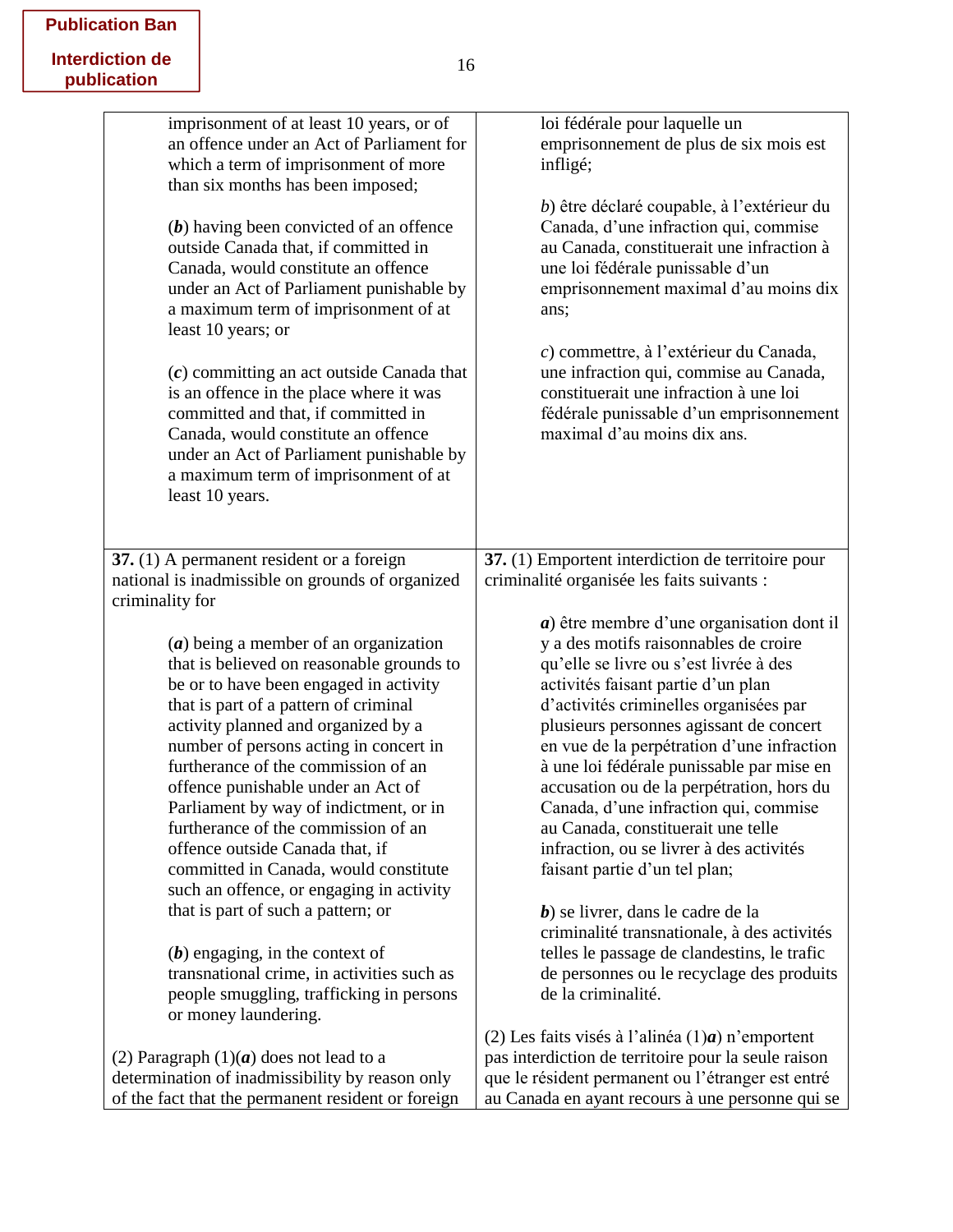|  | <b>Publication Ban</b> |  |
|--|------------------------|--|
|--|------------------------|--|

| livre aux activités qui y sont visées.                                                                                                                                                                                                                                                                                   |
|--------------------------------------------------------------------------------------------------------------------------------------------------------------------------------------------------------------------------------------------------------------------------------------------------------------------------|
| 95. (1) L'asile est la protection conférée à toute<br>personne dès lors que, selon le cas :                                                                                                                                                                                                                              |
| a) sur constat qu'elle est, à la suite<br>d'une demande de visa, un réfugié au<br>sens de la Convention ou une<br>personne en situation semblable, elle<br>devient soit un résident permanent au<br>titre du visa, soit un résident<br>temporaire au titre d'un permis de<br>séjour délivré en vue de sa<br>protection;  |
| b) la Commission lui reconnaît la<br>qualité de réfugié au sens de la<br>Convention ou celle de personne à<br>protéger;                                                                                                                                                                                                  |
| $c$ ) le ministre accorde la demande de<br>protection, sauf si la personne est<br>visée au paragraphe 112(3).<br>(2) Est appelée personne protégée la personne à<br>qui l'asile est conféré et dont la demande n'est<br>pas ensuite réputée rejetée au titre des                                                         |
| paragraphes 108(3), 109(3) ou 114(4).                                                                                                                                                                                                                                                                                    |
| 96. A qualité de réfugié au sens de la Convention<br>— le réfugié — la personne qui, craignant avec<br>raison d'être persécutée du fait de sa race, de sa<br>religion, de sa nationalité, de son appartenance à<br>un groupe social ou de ses opinions politiques :<br>$a)$ soit se trouve hors de tout pays dont elle a |
| la nationalité et ne peut ou, du fait de cette<br>crainte, ne veut se réclamer de la protection<br>de chacun de ces pays;                                                                                                                                                                                                |
| $b$ ) soit, si elle n'a pas de nationalité et se<br>trouve hors du pays dans lequel elle avait sa<br>résidence habituelle, ne peut ni, du fait de<br>cette crainte, ne veut y retourner.                                                                                                                                 |
| becomes a permanent resident under the visa or a<br>reasons of race, religion, nationality, membership                                                                                                                                                                                                                   |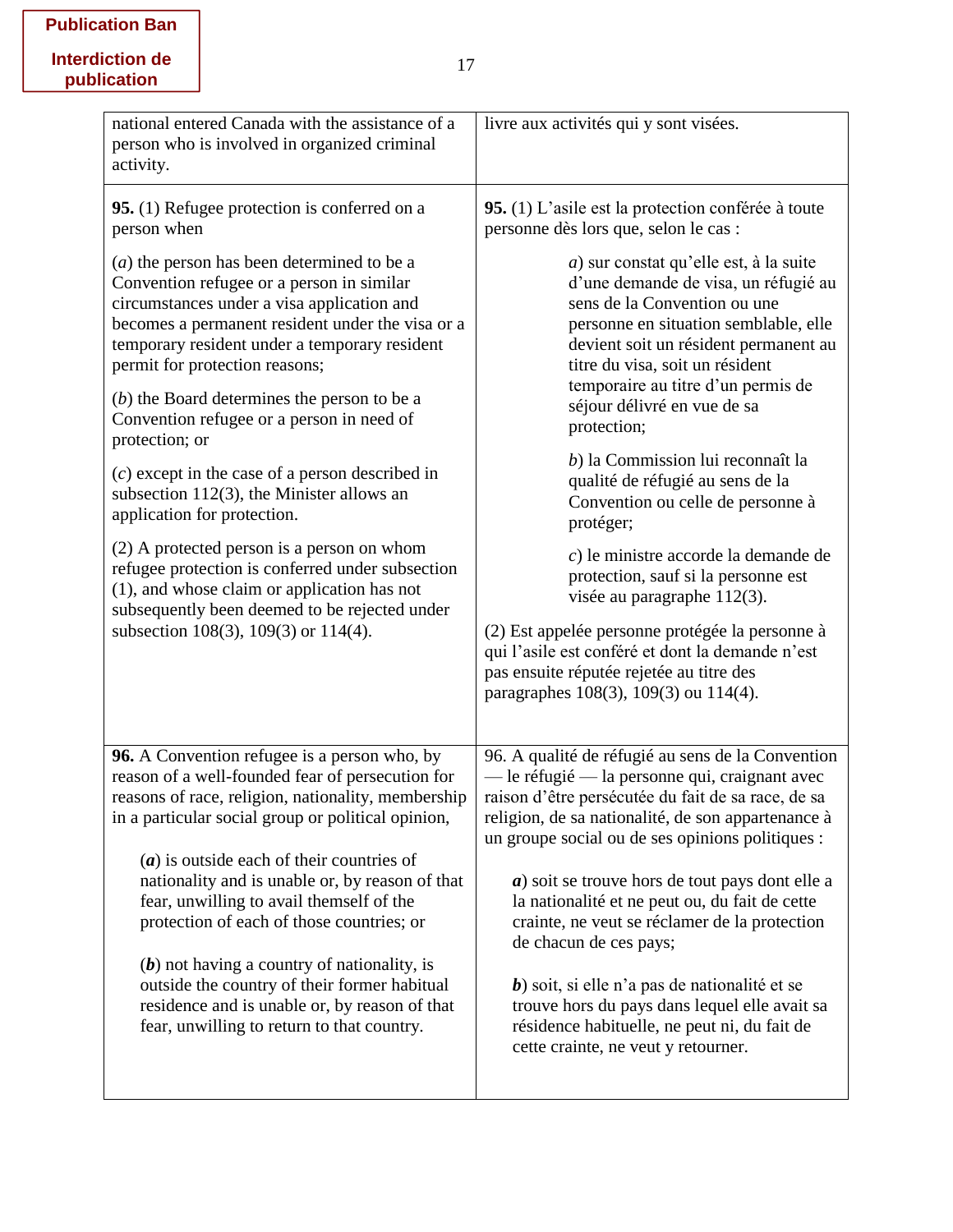| <b>97.</b> (1) A person in need of protection is a person                                     | 97. (1) A qualité de personne à protéger la                                                                                                                                                           |
|-----------------------------------------------------------------------------------------------|-------------------------------------------------------------------------------------------------------------------------------------------------------------------------------------------------------|
| in Canada whose removal to their country or                                                   | personne qui se trouve au Canada et serait                                                                                                                                                            |
| countries of nationality or, if they do not have a                                            | personnellement, par son renvoi vers tout pays                                                                                                                                                        |
| country of nationality, their country of former                                               | dont elle a la nationalité ou, si elle n'a pas de                                                                                                                                                     |
| habitual residence, would subject them                                                        | nationalité, dans lequel elle avait sa résidence                                                                                                                                                      |
| personally                                                                                    | habituelle, exposée :                                                                                                                                                                                 |
| $(a)$ to a danger, believed on substantial                                                    | $a$ ) soit au risque, s'il y a des motifs sérieux                                                                                                                                                     |
| grounds to exist, of torture within the                                                       | de le croire, d'être soumise à la torture au                                                                                                                                                          |
| meaning of Article 1 of the Convention                                                        | sens de l'article premier de la Convention                                                                                                                                                            |
| <b>Against Torture; or</b>                                                                    | contre la torture;                                                                                                                                                                                    |
| $(b)$ to a risk to their life or to a risk of cruel<br>and unusual treatment or punishment if | $b$ ) soit à une menace à sa vie ou au risque de<br>traitements ou peines cruels et inusités dans<br>le cas suivant :                                                                                 |
| (i) the person is unable or, because of                                                       | (i) elle ne peut ou, de ce fait, ne veut                                                                                                                                                              |
| that risk, unwilling to avail themself                                                        | se réclamer de la protection de ce                                                                                                                                                                    |
| of the protection of that country,                                                            | pays,                                                                                                                                                                                                 |
| (ii) the risk would be faced by the                                                           | (ii) elle y est exposée en tout lieu de                                                                                                                                                               |
| person in every part of that country                                                          | ce pays alors que d'autres personnes                                                                                                                                                                  |
| and is not faced generally by other                                                           | originaires de ce pays ou qui s'y                                                                                                                                                                     |
| individuals in or from that country,                                                          | trouvent ne le sont généralement pas,                                                                                                                                                                 |
| (iii) the risk is not inherent or                                                             | (iii) la menace ou le risque ne résulte                                                                                                                                                               |
| incidental to lawful sanctions, unless                                                        | pas de sanctions légitimes — sauf                                                                                                                                                                     |
| imposed in disregard of accepted                                                              | celles infligées au mépris des normes                                                                                                                                                                 |
| international standards, and                                                                  | internationales — et inhérents à                                                                                                                                                                      |
| (iv) the risk is not caused by the                                                            | celles-ci ou occasionnés par elles,                                                                                                                                                                   |
| inability of that country to provide                                                          | (iv) la menace ou le risque ne résulte                                                                                                                                                                |
| adequate health or medical care.                                                              | pas de l'incapacité du pays de fournir                                                                                                                                                                |
| (2) A person in Canada who is a member of a                                                   | des soins médicaux ou de santé                                                                                                                                                                        |
| class of persons prescribed by the regulations as                                             | adéquats.                                                                                                                                                                                             |
| being in need of protection is also a person in<br>need of protection.                        | (2) A également qualité de personne à protéger la<br>personne qui se trouve au Canada et fait partie<br>d'une catégorie de personnes auxquelles est<br>reconnu par règlement le besoin de protection. |
| <b>98.</b> A person referred to in section E or F of                                          | 98. La personne visée aux sections E ou F de                                                                                                                                                          |
| Article 1 of the Refugee Convention is not a                                                  | l'article premier de la Convention sur les réfugiés                                                                                                                                                   |
| Convention refugee or a person in need of                                                     | ne peut avoir la qualité de réfugié ni de personne                                                                                                                                                    |
| protection.                                                                                   | à protéger.                                                                                                                                                                                           |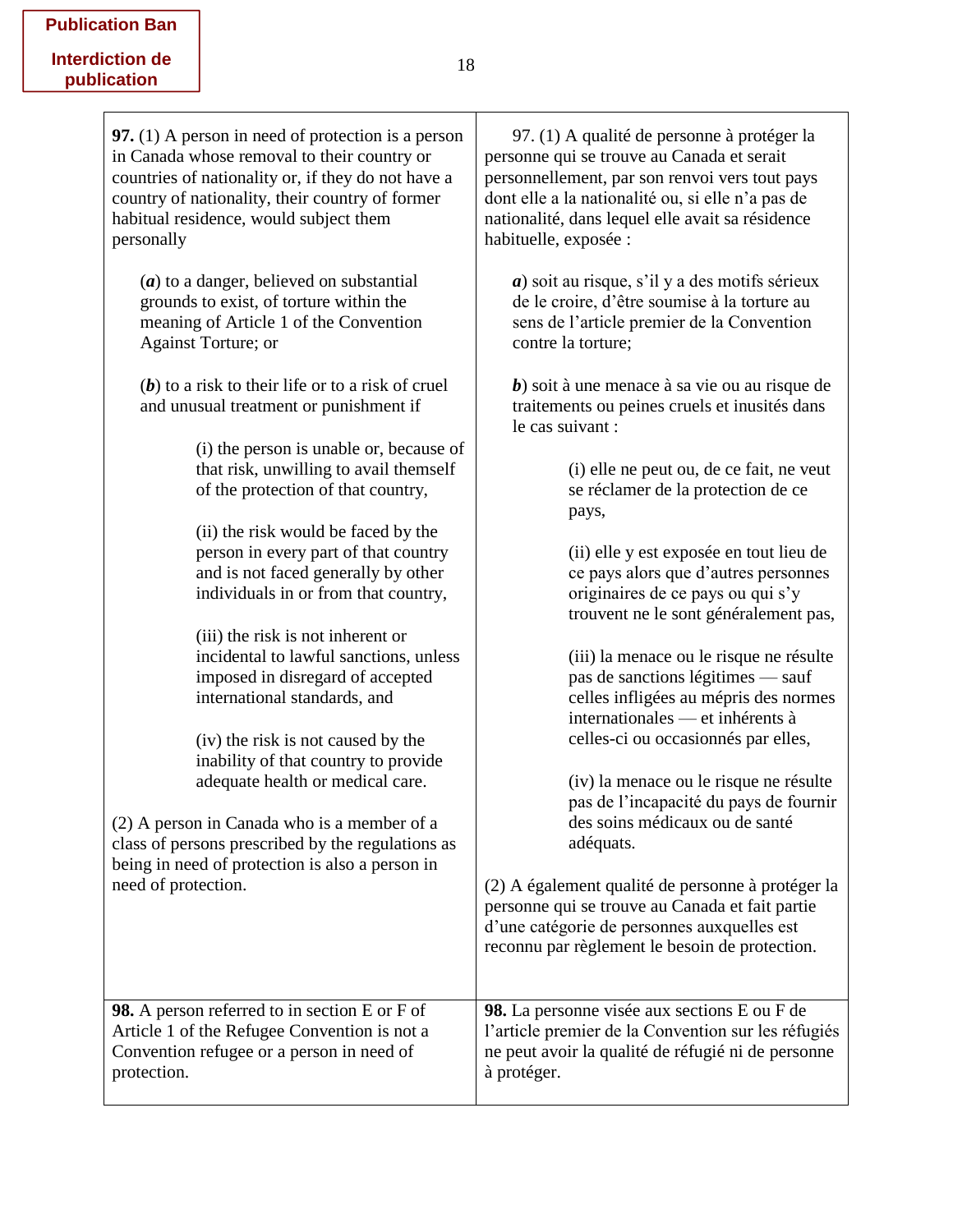| 101. (1) A claim is ineligible to be referred to the                             | 101. (1) La demande est irrecevable dans les cas                            |
|----------------------------------------------------------------------------------|-----------------------------------------------------------------------------|
| Refugee Protection Division if                                                   | suivants :                                                                  |
| $(a)$ refugee protection has been                                                | $a)$ l'asile a été conféré au demandeur                                     |
| conferred on the claimant under this<br>Act;                                     | au titre de la présente loi;                                                |
|                                                                                  | $b$ ) rejet antérieur de la demande                                         |
| $(b)$ a claim for refugee protection by<br>the claimant has been rejected by the | d'asile par la Commission;                                                  |
| Board;                                                                           | $c$ ) décision prononçant                                                   |
|                                                                                  | l'irrecevabilité, le désistement ou le                                      |
| $(c)$ a prior claim by the claimant was<br>determined to be ineligible to be     | retrait d'une demande antérieure;                                           |
| referred to the Refugee Protection                                               | $d$ ) reconnaissance de la qualité de                                       |
| Division, or to have been withdrawn                                              | réfugié par un pays vers lequel il peut                                     |
| or abandoned;                                                                    | être renvoyé;                                                               |
| $(d)$ the claimant has been recognized                                           | $e$ ) arrivée, directement ou                                               |
| as a Convention refugee by a country                                             | indirectement, d'un pays désigné par                                        |
| other than Canada and can be sent or                                             | règlement autre que celui dont il a la                                      |
| returned to that country;                                                        | nationalité ou dans lequel il avait sa<br>résidence habituelle;             |
| $(e)$ the claimant came directly or                                              |                                                                             |
| indirectly to Canada from a country                                              | f) prononcé d'interdiction de                                               |
| designated by the regulations, other                                             | territoire pour raison de sécurité ou                                       |
| than a country of their nationality or<br>their former habitual residence; or    | pour atteinte aux droits humains ou<br>internationaux — exception faite des |
|                                                                                  | personnes interdites de territoire au                                       |
| $(f)$ the claimant has been determined                                           | seul titre de l'alinéa $35(1)c$ ) — ,                                       |
| to be inadmissible on grounds of                                                 | grande criminalité ou criminalité                                           |
| security, violating human or                                                     | organisée.                                                                  |
| international rights, serious                                                    |                                                                             |
| criminality or organized criminality,                                            | (2) L'interdiction de territoire pour                                       |
| except for persons who are                                                       | grande criminalité visée à l'alinéa                                         |
| inadmissible solely on the grounds of                                            | $(1)$ f) n'emporte irrecevabilité de la                                     |
| paragraph $35(1)(c)$ .                                                           | demande que si elle a pour objet :                                          |
| (2) A claim is not ineligible by reason of serious                               | $a)$ une déclaration de culpabilité au                                      |
| criminality under paragraph $(1)(f)$ unless                                      | Canada pour une infraction à une loi<br>fédérale punissable d'un            |
| $(a)$ in the case of inadmissibility by                                          | emprisonnement maximal d'au moins                                           |
| reason of a conviction in Canada, the                                            | dix ans;                                                                    |
| conviction is for an offence under an                                            |                                                                             |
| Act of Parliament punishable by a                                                | $b$ ) une déclaration de culpabilité à                                      |
| maximum term of imprisonment of at                                               | l'extérieur du Canada pour une                                              |
|                                                                                  | infraction qui, commise au Canada,                                          |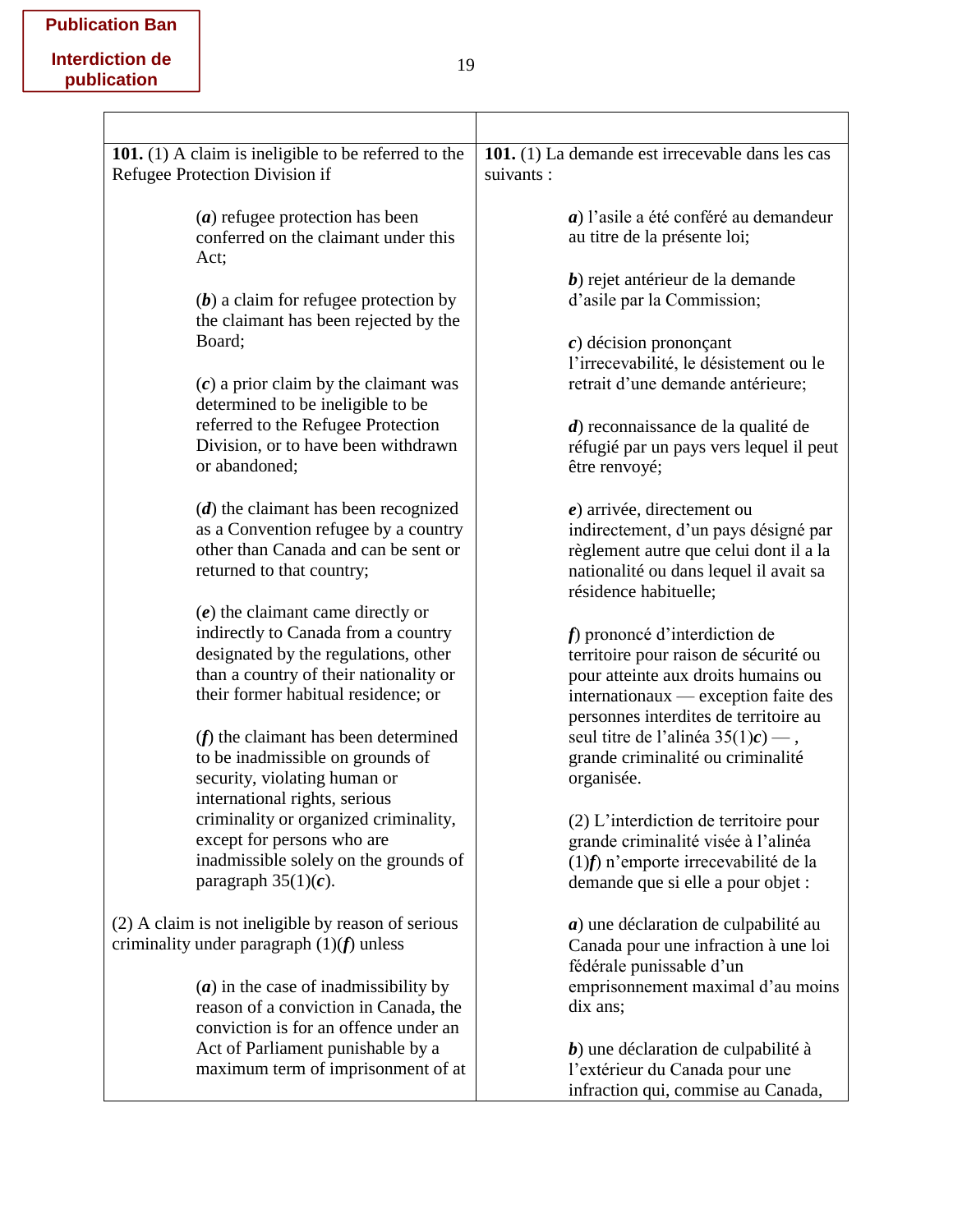## **Publication Ban**

| least 10 years; or<br>$(b)$ in the case of inadmissibility by<br>reason of a conviction outside<br>Canada, the conviction is for an<br>offence that, if committed in Canada,<br>would constitute an offence under an<br>Act of Parliament punishable by a<br>maximum term of imprisonment of at<br>least 10 years.                                                                                                                                                                                                                                                                                                                                                                                                                                                                                                                                                                                                  | constituerait une infraction à une loi<br>fédérale punissable d'un<br>emprisonnement maximal d'au moins<br>dix ans.                                                                                                                                                                                                                                                                                                                                                                                                                                                                                                                                                                                                                                                                                                                                                                          |
|---------------------------------------------------------------------------------------------------------------------------------------------------------------------------------------------------------------------------------------------------------------------------------------------------------------------------------------------------------------------------------------------------------------------------------------------------------------------------------------------------------------------------------------------------------------------------------------------------------------------------------------------------------------------------------------------------------------------------------------------------------------------------------------------------------------------------------------------------------------------------------------------------------------------|----------------------------------------------------------------------------------------------------------------------------------------------------------------------------------------------------------------------------------------------------------------------------------------------------------------------------------------------------------------------------------------------------------------------------------------------------------------------------------------------------------------------------------------------------------------------------------------------------------------------------------------------------------------------------------------------------------------------------------------------------------------------------------------------------------------------------------------------------------------------------------------------|
| 112. $(1)$ A person in Canada, other than a<br>person referred to in subsection $115(1)$ , may, in<br>accordance with the regulations, apply to the<br>Minister for protection if they are subject to a<br>removal order that is in force or are named in a<br>certificate described in subsection 77(1).<br>.                                                                                                                                                                                                                                                                                                                                                                                                                                                                                                                                                                                                      | 112. (1) La personne se trouvant au Canada et<br>qui n'est pas visée au paragraphe 115(1) peut,<br>conformément aux règlements, demander la<br>protection au ministre si elle est visée par une<br>mesure de renvoi ayant pris effet ou nommée au<br>certificat visé au paragraphe 77(1).                                                                                                                                                                                                                                                                                                                                                                                                                                                                                                                                                                                                    |
| (3) Refugee protection may not result from<br>an application for protection if the person<br>$(a)$ is determined to be inadmissible on<br>grounds of security, violating human or<br>international rights or organized<br>criminality;<br>$(b)$ is determined to be inadmissible on<br>grounds of serious criminality with respect<br>to a conviction in Canada of an offence<br>under an Act of Parliament punishable by a<br>maximum term of imprisonment of at least<br>10 years or with respect to a conviction<br>outside Canada for an offence that, if<br>committed in Canada, would constitute an<br>offence under an Act of Parliament<br>punishable by a maximum term of<br>imprisonment of at least 10 years;<br>$(c)$ made a claim to refugee protection that<br>was rejected on the basis of section F of<br>Article 1 of the Refugee Convention; or<br>$(d)$ is named in a certificate referred to in | (3) L'asile ne peut être conféré au<br>demandeur dans les cas suivants :<br>a) il est interdit de territoire pour raison de<br>sécurité ou pour atteinte aux droits humains<br>ou internationaux ou criminalité organisée;<br>b) il est interdit de territoire pour grande<br>criminalité pour déclaration de culpabilité<br>au Canada pour une infraction à une loi<br>fédérale punissable d'un emprisonnement<br>maximal d'au moins dix ans ou pour toute<br>déclaration de culpabilité à l'extérieur du<br>Canada pour une infraction qui, commise<br>au Canada, constituerait une infraction à<br>une loi fédérale punissable d'un<br>emprisonnement maximal d'au moins dix<br>ans;<br>c) il a été débouté de sa demande d'asile au<br>titre de la section F de l'article premier de<br>la Convention sur les réfugiés;<br>d) il est nommé au certificat visé au<br>paragraphe $77(1)$ . |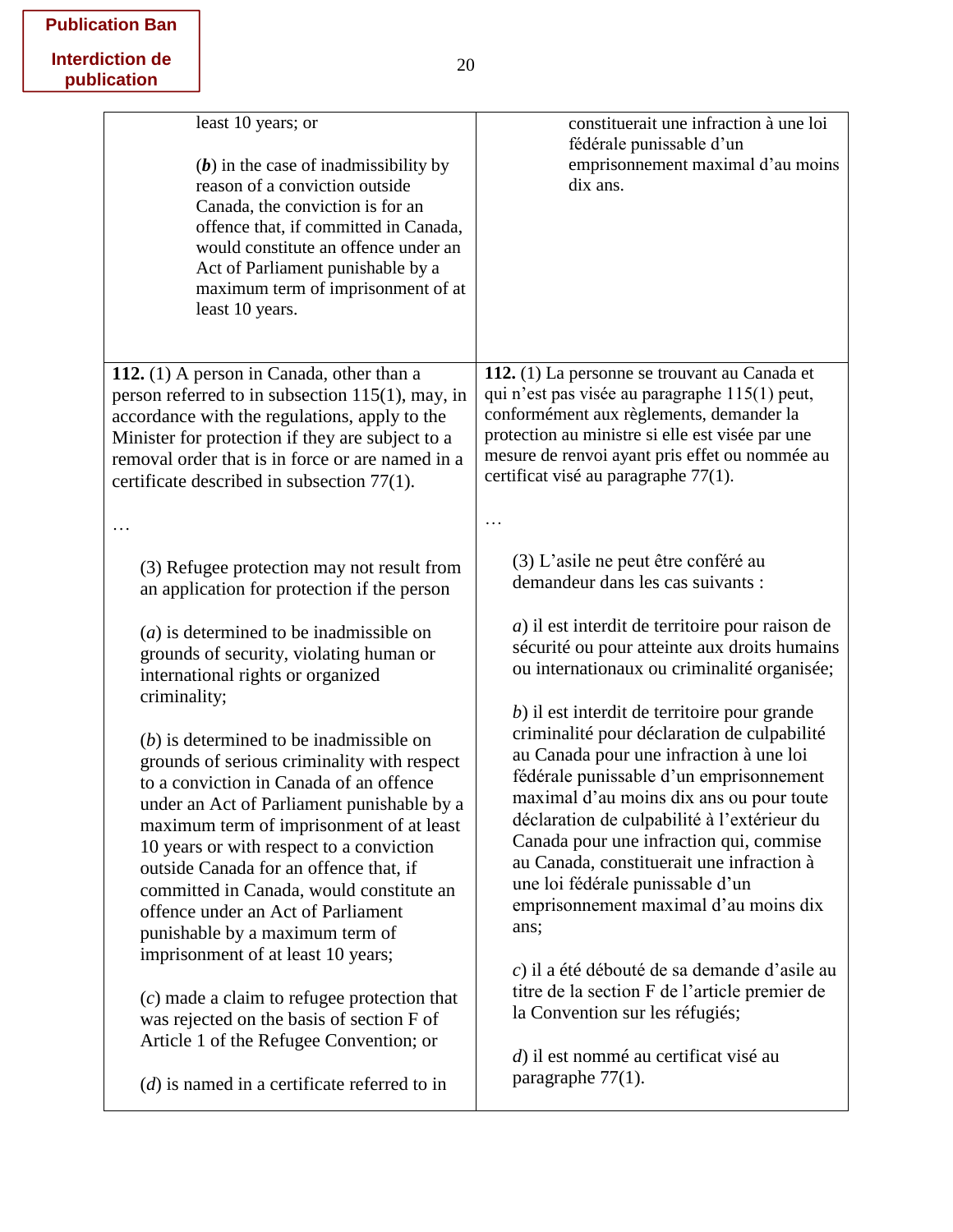| subsection $77(1)$ .                                                                                                                                                                                                                                                                                                                                                                                                                                                                                                                                                                                                                                                                                                                                                                                                                                                                                                                                                                                                                                                                                                                                                                                                                                                                             |                                                                                                                                                                                                                                                                                                                                                                                                                                                                                                                                                                                                                                                                                                                                                                                                                                                                                                                                                                                                                                                                                                                             |
|--------------------------------------------------------------------------------------------------------------------------------------------------------------------------------------------------------------------------------------------------------------------------------------------------------------------------------------------------------------------------------------------------------------------------------------------------------------------------------------------------------------------------------------------------------------------------------------------------------------------------------------------------------------------------------------------------------------------------------------------------------------------------------------------------------------------------------------------------------------------------------------------------------------------------------------------------------------------------------------------------------------------------------------------------------------------------------------------------------------------------------------------------------------------------------------------------------------------------------------------------------------------------------------------------|-----------------------------------------------------------------------------------------------------------------------------------------------------------------------------------------------------------------------------------------------------------------------------------------------------------------------------------------------------------------------------------------------------------------------------------------------------------------------------------------------------------------------------------------------------------------------------------------------------------------------------------------------------------------------------------------------------------------------------------------------------------------------------------------------------------------------------------------------------------------------------------------------------------------------------------------------------------------------------------------------------------------------------------------------------------------------------------------------------------------------------|
| 113. Consideration of an application for                                                                                                                                                                                                                                                                                                                                                                                                                                                                                                                                                                                                                                                                                                                                                                                                                                                                                                                                                                                                                                                                                                                                                                                                                                                         | 113. Il est disposé de la demande comme il                                                                                                                                                                                                                                                                                                                                                                                                                                                                                                                                                                                                                                                                                                                                                                                                                                                                                                                                                                                                                                                                                  |
| protection shall be as follows:                                                                                                                                                                                                                                                                                                                                                                                                                                                                                                                                                                                                                                                                                                                                                                                                                                                                                                                                                                                                                                                                                                                                                                                                                                                                  | suit :                                                                                                                                                                                                                                                                                                                                                                                                                                                                                                                                                                                                                                                                                                                                                                                                                                                                                                                                                                                                                                                                                                                      |
| $(a)$ an applicant whose claim to refugee<br>protection has been rejected may present<br>only new evidence that arose after the<br>rejection or was not reasonably available,<br>or that the applicant could not reasonably<br>have been expected in the circumstances to<br>have presented, at the time of the rejection;<br>$(b)$ a hearing may be held if the Minister,<br>on the basis of prescribed factors, is of the<br>opinion that a hearing is required;<br>$(c)$ in the case of an applicant not described<br>in subsection $112(3)$ , consideration shall be<br>on the basis of sections 96 to 98;<br>$(d)$ in the case of an applicant described in<br>subsection $112(3)$ — other than one<br>described in subparagraph $(e)(i)$ or $(ii)$ —<br>consideration shall be on the basis of the<br>factors set out in section 97 and<br>(i) in the case of an applicant for<br>protection who is inadmissible on<br>grounds of serious criminality,<br>whether they are a danger to the<br>public in Canada, or<br>(ii) in the case of any other<br>applicant, whether the application<br>should be refused because of the<br>nature and severity of acts<br>committed by the applicant or<br>because of the danger that the<br>applicant constitutes to the security<br>of Canada; and | a) le demandeur d'asile débouté ne peut<br>présenter que des éléments de preuve<br>survenus depuis le rejet ou qui n'étaient<br>alors pas normalement accessibles ou, s'ils<br>l'étaient, qu'il n'était pas raisonnable, dans<br>les circonstances, de s'attendre à ce qu'il<br>les ait présentés au moment du rejet;<br>b) une audience peut être tenue si le<br>ministre l'estime requis compte tenu des<br>facteurs réglementaires;<br>c) s'agissant du demandeur non visé au<br>paragraphe $112(3)$ , sur la base des articles<br>96 à 98:<br>d) s'agissant du demandeur visé au<br>paragraphe 112(3) — sauf celui visé au<br>sous-alinéa $e$ )(i) ou (ii) —, sur la base des<br>éléments mentionnés à l'article 97 et,<br>d'autre part :<br>(i) soit du fait que le demandeur<br>interdit de territoire pour grande<br>criminalité constitue un danger pour<br>le public au Canada,<br>(ii) soit, dans le cas de tout autre<br>demandeur, du fait que la demande<br>devrait être rejetée en raison de la<br>nature et de la gravité de ses actes<br>passés ou du danger qu'il constitue<br>pour la sécurité du Canada; |
| 114. $(1)$ A decision to allow the application for                                                                                                                                                                                                                                                                                                                                                                                                                                                                                                                                                                                                                                                                                                                                                                                                                                                                                                                                                                                                                                                                                                                                                                                                                                               | 114. (1) La décision accordant la demande de<br>protection a pour effet de conférer l'asile au                                                                                                                                                                                                                                                                                                                                                                                                                                                                                                                                                                                                                                                                                                                                                                                                                                                                                                                                                                                                                              |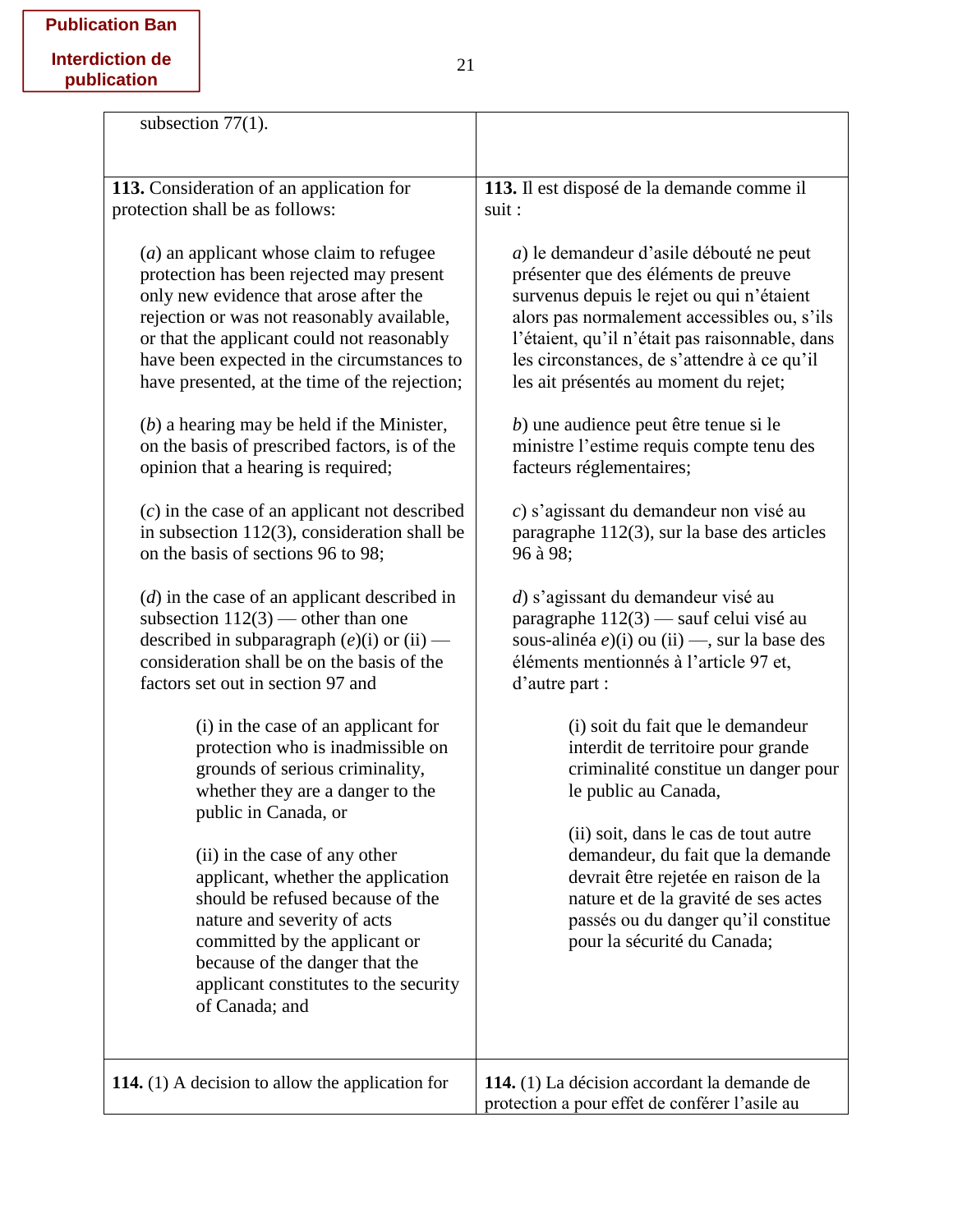|  | <b>Publication Ban</b> |  |
|--|------------------------|--|
|--|------------------------|--|

| protection has<br>$(a)$ in the case of an applicant not described<br>in subsection $112(3)$ , the effect of conferring<br>refugee protection; and<br>$(b)$ in the case of an applicant described in<br>subsection $112(3)$ , the effect of staying the<br>removal order with respect to a country or<br>place in respect of which the applicant was<br>determined to be in need of protection.<br>(2) If the Minister is of the opinion that the<br>circumstances surrounding a stay of the<br>enforcement of a removal order have<br>changed, the Minister may re-examine, in<br>accordance with paragraph $113(d)$ and the<br>regulations, the grounds on which the<br>application was allowed and may cancel the<br>stay. | demandeur; toutefois, elle a pour effet, s'agissant<br>de celui visé au paragraphe 112(3), de surseoir,<br>pour le pays ou le lieu en cause, à la mesure de<br>renvoi le visant.<br>(2) Le ministre peut révoquer le sursis s'il<br>estime, après examen, sur la base de l'alinéa<br>113d) et conformément aux règlements, des<br>motifs qui l'ont justifié, que les circonstances<br>l'ayant amené ont changé.<br>(3) Le ministre peut annuler la décision<br>ayant accordé la demande de protection s'il<br>estime qu'elle découle de présentations<br>erronées sur un fait important quant à un<br>objet pertinent, ou de réticence sur ce fait. |
|------------------------------------------------------------------------------------------------------------------------------------------------------------------------------------------------------------------------------------------------------------------------------------------------------------------------------------------------------------------------------------------------------------------------------------------------------------------------------------------------------------------------------------------------------------------------------------------------------------------------------------------------------------------------------------------------------------------------------|-----------------------------------------------------------------------------------------------------------------------------------------------------------------------------------------------------------------------------------------------------------------------------------------------------------------------------------------------------------------------------------------------------------------------------------------------------------------------------------------------------------------------------------------------------------------------------------------------------------------------------------------------------|
| 115. (1) A protected person or a person who is                                                                                                                                                                                                                                                                                                                                                                                                                                                                                                                                                                                                                                                                               | 115. (1) Ne peut être renvoyée dans un pays où                                                                                                                                                                                                                                                                                                                                                                                                                                                                                                                                                                                                      |
| recognized as a Convention refugee by another                                                                                                                                                                                                                                                                                                                                                                                                                                                                                                                                                                                                                                                                                | elle risque la persécution du fait de sa race, de sa                                                                                                                                                                                                                                                                                                                                                                                                                                                                                                                                                                                                |
| country to which the person may be returned                                                                                                                                                                                                                                                                                                                                                                                                                                                                                                                                                                                                                                                                                  | religion, de sa nationalité, de son appartenance à                                                                                                                                                                                                                                                                                                                                                                                                                                                                                                                                                                                                  |
| shall not be removed from Canada to a country                                                                                                                                                                                                                                                                                                                                                                                                                                                                                                                                                                                                                                                                                | un groupe social ou de ses opinions politiques, la                                                                                                                                                                                                                                                                                                                                                                                                                                                                                                                                                                                                  |
| where they would be at risk of persecution for                                                                                                                                                                                                                                                                                                                                                                                                                                                                                                                                                                                                                                                                               | torture ou des traitements ou peines cruels et                                                                                                                                                                                                                                                                                                                                                                                                                                                                                                                                                                                                      |
| reasons of race, religion, nationality, membership                                                                                                                                                                                                                                                                                                                                                                                                                                                                                                                                                                                                                                                                           | inusités, la personne protégée ou la personne                                                                                                                                                                                                                                                                                                                                                                                                                                                                                                                                                                                                       |
| in a particular social group or political opinion or                                                                                                                                                                                                                                                                                                                                                                                                                                                                                                                                                                                                                                                                         | dont il est statué que la qualité de réfugié lui a été                                                                                                                                                                                                                                                                                                                                                                                                                                                                                                                                                                                              |
| at risk of torture or cruel and unusual treatment                                                                                                                                                                                                                                                                                                                                                                                                                                                                                                                                                                                                                                                                            | reconnue par un autre pays vers lequel elle peut                                                                                                                                                                                                                                                                                                                                                                                                                                                                                                                                                                                                    |
| or punishment.                                                                                                                                                                                                                                                                                                                                                                                                                                                                                                                                                                                                                                                                                                               | être renvoyée.                                                                                                                                                                                                                                                                                                                                                                                                                                                                                                                                                                                                                                      |
| $(2)$ Subsection $(1)$ does not apply in<br>the case of a person<br>$(a)$ who is inadmissible on grounds of<br>serious criminality and who<br>constitutes, in the opinion of the<br>Minister, a danger to the public in<br>Canada; or                                                                                                                                                                                                                                                                                                                                                                                                                                                                                        | $(2)$ Le paragraphe $(1)$ ne s'applique<br>pas à l'interdit de territoire :<br>$a)$ pour grande criminalité qui, selon<br>le ministre, constitue un danger pour<br>le public au Canada;<br>$b$ ) pour raison de sécurité ou pour                                                                                                                                                                                                                                                                                                                                                                                                                    |
| $(b)$ who is inadmissible on grounds of                                                                                                                                                                                                                                                                                                                                                                                                                                                                                                                                                                                                                                                                                      | atteinte aux droits humains ou                                                                                                                                                                                                                                                                                                                                                                                                                                                                                                                                                                                                                      |
| security, violating human or                                                                                                                                                                                                                                                                                                                                                                                                                                                                                                                                                                                                                                                                                                 | internationaux ou criminalité                                                                                                                                                                                                                                                                                                                                                                                                                                                                                                                                                                                                                       |
| international rights or organized                                                                                                                                                                                                                                                                                                                                                                                                                                                                                                                                                                                                                                                                                            | organisée si, selon le ministre, il ne                                                                                                                                                                                                                                                                                                                                                                                                                                                                                                                                                                                                              |
| criminality if, in the opinion of the                                                                                                                                                                                                                                                                                                                                                                                                                                                                                                                                                                                                                                                                                        | devrait pas être présent au Canada en                                                                                                                                                                                                                                                                                                                                                                                                                                                                                                                                                                                                               |
| Minister, the person should not be                                                                                                                                                                                                                                                                                                                                                                                                                                                                                                                                                                                                                                                                                           | raison soit de la nature et de la                                                                                                                                                                                                                                                                                                                                                                                                                                                                                                                                                                                                                   |
| allowed to remain in Canada on the                                                                                                                                                                                                                                                                                                                                                                                                                                                                                                                                                                                                                                                                                           | gravité de ses actes passés, soit du                                                                                                                                                                                                                                                                                                                                                                                                                                                                                                                                                                                                                |
| basis of the nature and severity of                                                                                                                                                                                                                                                                                                                                                                                                                                                                                                                                                                                                                                                                                          | danger qu'il constitue pour la sécurité                                                                                                                                                                                                                                                                                                                                                                                                                                                                                                                                                                                                             |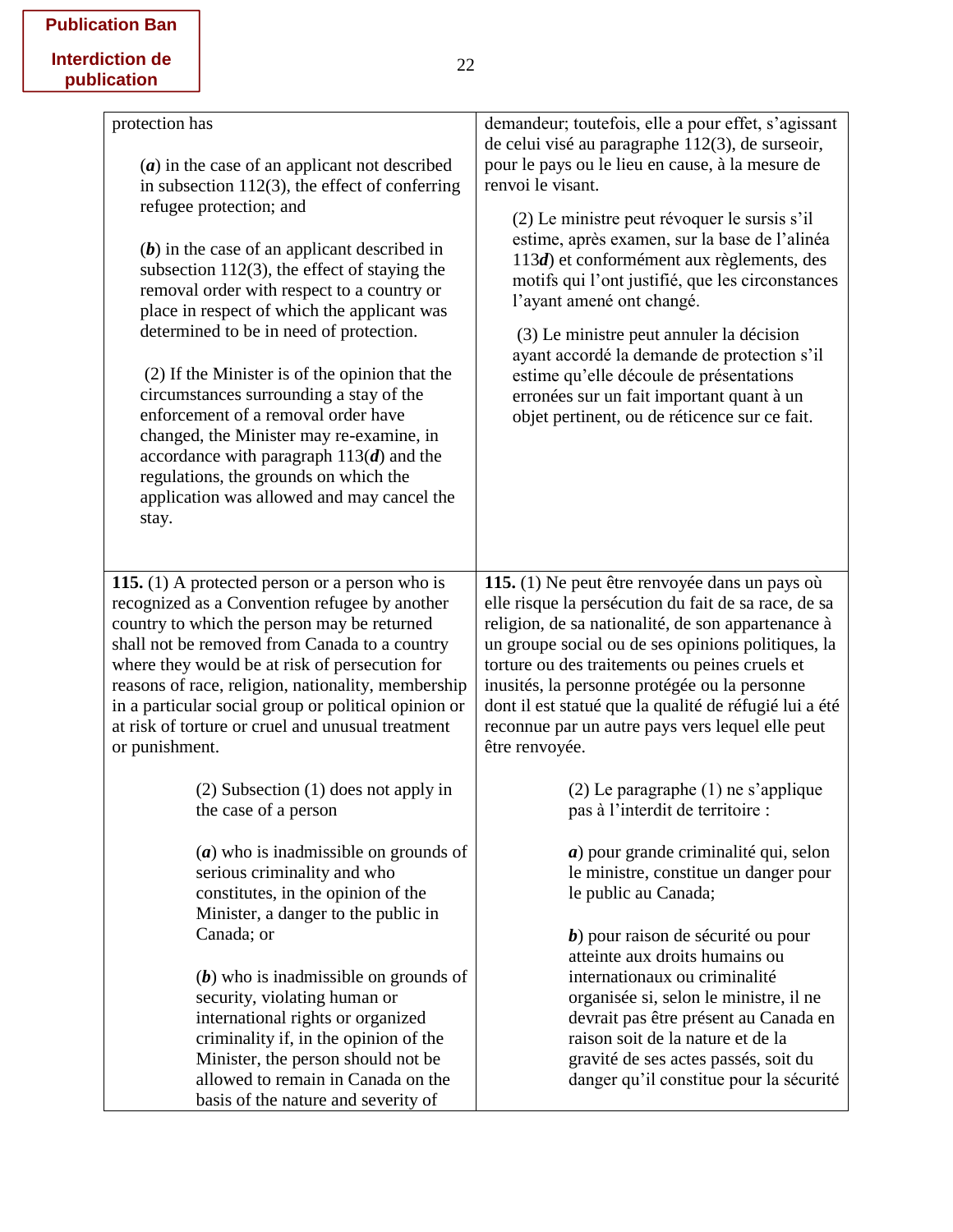|  | <b>Publication Ban</b> |  |
|--|------------------------|--|
|--|------------------------|--|

| acts committed or of danger to the                                                                                                                                                                                                                                                                                                                                                                                             | du Canada.                                                                                                                                                                                                                                                                                                                                                         |
|--------------------------------------------------------------------------------------------------------------------------------------------------------------------------------------------------------------------------------------------------------------------------------------------------------------------------------------------------------------------------------------------------------------------------------|--------------------------------------------------------------------------------------------------------------------------------------------------------------------------------------------------------------------------------------------------------------------------------------------------------------------------------------------------------------------|
| security of Canada.<br>(3) A person, after a determination<br>under paragraph $101(1)(e)$ that the<br>person's claim is ineligible, is to be<br>sent to the country from which the<br>person came to Canada, but may be<br>sent to another country if that country<br>is designated under subsection $102(1)$<br>or if the country from which the<br>person came to Canada has rejected<br>their claim for refugee protection. | (3) Une personne ne peut, après<br>prononcé d'irrecevabilité au titre de<br>l'alinéa $101(1)e$ , être renvoyée que<br>vers le pays d'où elle est arrivée au<br>Canada sauf si le pays vers lequel<br>elle sera renvoyée a été désigné au<br>titre du paragraphe 102(1) ou que sa<br>demande d'asile a été rejetée dans le<br>pays d'où elle est arrivée au Canada. |
| 117. (1) No person shall organize, induce, aid or                                                                                                                                                                                                                                                                                                                                                                              | 117. (1) Il est interdit à quiconque d'organiser                                                                                                                                                                                                                                                                                                                   |
| abet the coming into Canada of one or more                                                                                                                                                                                                                                                                                                                                                                                     | l'entrée au Canada d'une ou de plusieurs                                                                                                                                                                                                                                                                                                                           |
| persons knowing that, or being reckless as to                                                                                                                                                                                                                                                                                                                                                                                  | personnes ou de les inciter, aider ou encourager à                                                                                                                                                                                                                                                                                                                 |
| whether, their coming into Canada is or would be                                                                                                                                                                                                                                                                                                                                                                               | y entrer en sachant que leur entrée est ou serait                                                                                                                                                                                                                                                                                                                  |
| in contravention of this Act.                                                                                                                                                                                                                                                                                                                                                                                                  | en contravention avec la présente loi ou en ne se<br>souciant pas de ce fait.                                                                                                                                                                                                                                                                                      |
| $(2)$ A person who contravenes subsection $(1)$                                                                                                                                                                                                                                                                                                                                                                                |                                                                                                                                                                                                                                                                                                                                                                    |
| with respect to fewer than 10 persons is guilty of                                                                                                                                                                                                                                                                                                                                                                             | (2) Quiconque contrevient au paragraphe (1)                                                                                                                                                                                                                                                                                                                        |
| an offence and liable                                                                                                                                                                                                                                                                                                                                                                                                          | relativement à moins de dix personnes commet                                                                                                                                                                                                                                                                                                                       |
|                                                                                                                                                                                                                                                                                                                                                                                                                                | une infraction et est passible, sur déclaration de                                                                                                                                                                                                                                                                                                                 |
| $(a)$ on conviction on indictment                                                                                                                                                                                                                                                                                                                                                                                              | culpabilité :                                                                                                                                                                                                                                                                                                                                                      |
| (i) for a first offence, to a fine                                                                                                                                                                                                                                                                                                                                                                                             | $a)$ par mise en accusation :                                                                                                                                                                                                                                                                                                                                      |
| of not more than \$500,000 or                                                                                                                                                                                                                                                                                                                                                                                                  |                                                                                                                                                                                                                                                                                                                                                                    |
| to a term of imprisonment of                                                                                                                                                                                                                                                                                                                                                                                                   | (i) pour une première infraction,                                                                                                                                                                                                                                                                                                                                  |
| not more than 10 years, or to                                                                                                                                                                                                                                                                                                                                                                                                  | d'une amende maximale de cinq                                                                                                                                                                                                                                                                                                                                      |
| both, or                                                                                                                                                                                                                                                                                                                                                                                                                       | cent mille dollars et d'un                                                                                                                                                                                                                                                                                                                                         |
|                                                                                                                                                                                                                                                                                                                                                                                                                                | emprisonnement maximal de dix                                                                                                                                                                                                                                                                                                                                      |
| (ii) for a subsequent offence,                                                                                                                                                                                                                                                                                                                                                                                                 | ans, ou de l'une de ces peines,                                                                                                                                                                                                                                                                                                                                    |
| to a fine of not more than                                                                                                                                                                                                                                                                                                                                                                                                     |                                                                                                                                                                                                                                                                                                                                                                    |
| \$1,000,000 or to a term of                                                                                                                                                                                                                                                                                                                                                                                                    | (ii) en cas de récidive, d'une                                                                                                                                                                                                                                                                                                                                     |
| imprisonment of not more<br>than 14 years, or to both; and                                                                                                                                                                                                                                                                                                                                                                     | amende maximale de un million<br>de dollars et d'un                                                                                                                                                                                                                                                                                                                |
|                                                                                                                                                                                                                                                                                                                                                                                                                                | emprisonnement maximal de                                                                                                                                                                                                                                                                                                                                          |
| $(b)$ on summary conviction, to a fine                                                                                                                                                                                                                                                                                                                                                                                         | quatorze ans, ou de l'une de ces                                                                                                                                                                                                                                                                                                                                   |
| of not more than \$100,000 or to a                                                                                                                                                                                                                                                                                                                                                                                             | peines;                                                                                                                                                                                                                                                                                                                                                            |
| term of imprisonment of not more                                                                                                                                                                                                                                                                                                                                                                                               |                                                                                                                                                                                                                                                                                                                                                                    |
| than two years, or to both.                                                                                                                                                                                                                                                                                                                                                                                                    | $b$ ) par procédure sommaire, d'une                                                                                                                                                                                                                                                                                                                                |
|                                                                                                                                                                                                                                                                                                                                                                                                                                | amende maximale de cent mille dollars et                                                                                                                                                                                                                                                                                                                           |
| $(3)$ A person who contravenes subsection $(1)$                                                                                                                                                                                                                                                                                                                                                                                | d'un emprisonnement maximal de deux                                                                                                                                                                                                                                                                                                                                |
| with respect to a group of 10 persons or more is                                                                                                                                                                                                                                                                                                                                                                               | ans, ou de l'une de ces peines.                                                                                                                                                                                                                                                                                                                                    |
| guilty of an offence and liable on conviction by                                                                                                                                                                                                                                                                                                                                                                               |                                                                                                                                                                                                                                                                                                                                                                    |
| way of indictment to a fine of not more than                                                                                                                                                                                                                                                                                                                                                                                   | (3) Quiconque contrevient au paragraphe (1)                                                                                                                                                                                                                                                                                                                        |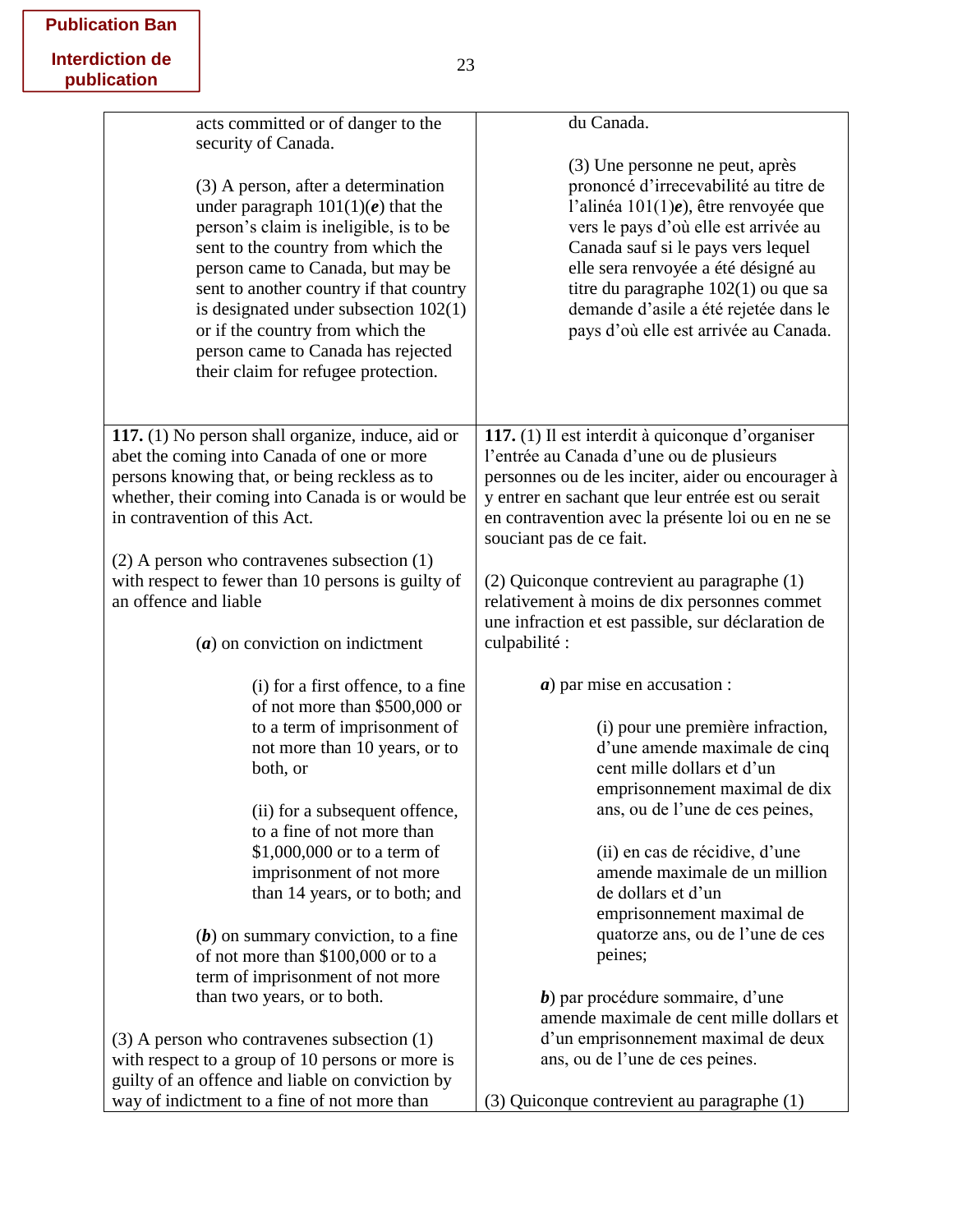|  | <b>Publication Ban</b> |  |
|--|------------------------|--|
|--|------------------------|--|

| \$1,000,000 or to life imprisonment, or to both.   | relativement à un groupe de dix personnes et plus                                                                                                   |
|----------------------------------------------------|-----------------------------------------------------------------------------------------------------------------------------------------------------|
| $(3.1)$ A person who is convicted on indictment of | commet une infraction et est passible, sur                                                                                                          |
| an offence under subsection $(2)$ or $(3)$ with    | déclaration de culpabilité par mise en accusation,<br>d'une amende maximale de un million de dollars                                                |
| respect to fewer than 50 persons is also liable to | et de l'emprisonnement à perpétuité, ou de l'une                                                                                                    |
| a minimum punishment of imprisonment for a         | de ces peines.                                                                                                                                      |
| term of                                            |                                                                                                                                                     |
| $(a)$ three years, if either                       | (3.1) Quiconque est déclaré coupable, par mise<br>en accusation, de l'infraction prévue aux<br>paragraphes $(2)$ ou $(3)$ visant moins de cinquante |
| (i) the person, in committing the                  | personnes est aussi passible des peines                                                                                                             |
| offence, endangered the life or                    | minimales suivantes :                                                                                                                               |
| safety of, or caused bodily harm                   |                                                                                                                                                     |
| or death to, any of the persons                    | $a)$ trois ans si, selon le cas :                                                                                                                   |
| with respect to whom the offence                   |                                                                                                                                                     |
| was committed, or                                  | (i) l'auteur, en commettant                                                                                                                         |
|                                                    | l'infraction, a entraîné la mort                                                                                                                    |
| (ii) the commission of the                         | de toute personne visée par                                                                                                                         |
| offence was for profit, or was                     | l'infraction ou des blessures à                                                                                                                     |
| for the benefit of, at the                         | celle-ci ou a mis en danger sa                                                                                                                      |
| direction of or in association                     | vie ou sa sécurité,                                                                                                                                 |
| with a criminal organization                       |                                                                                                                                                     |
| or terrorist group; or                             | (ii) l'infraction a été commise                                                                                                                     |
|                                                    | au profit ou sous la direction<br>d'une organisation criminelle                                                                                     |
| $(b)$ five years, if both                          | ou d'un groupe terroriste ou                                                                                                                        |
| (i) the person, in committing                      | en association avec l'un ou                                                                                                                         |
| the offence, endangered the                        | l'autre de ceux-ci ou en vue                                                                                                                        |
| life or safety of, or caused                       | de tirer un profit;                                                                                                                                 |
| bodily harm or death to, any                       |                                                                                                                                                     |
| of the persons with respect to                     | $b$ ) cinq ans si, à la fois :                                                                                                                      |
| whom the offence was                               |                                                                                                                                                     |
| committed, and                                     | (i) l'auteur, en commettant                                                                                                                         |
|                                                    | l'infraction, a entraîné la mort                                                                                                                    |
| (ii) the commission of the                         | de toute personne visée par                                                                                                                         |
| offence was for profit, or was                     | l'infraction ou des blessures à                                                                                                                     |
| for the benefit of, at the                         | celle-ci ou a mis en danger sa                                                                                                                      |
| direction of or in association                     | vie ou sa sécurité,                                                                                                                                 |
| with a criminal organization                       |                                                                                                                                                     |
| or terrorist group.                                | (ii) l'infraction a été commise                                                                                                                     |
|                                                    | au profit ou sous la direction                                                                                                                      |
| $(3.2)$ A person who is convicted of an offence    | d'une organisation criminelle                                                                                                                       |
| under subsection $(3)$ with respect to a group of  | ou d'un groupe terroriste ou                                                                                                                        |
| 50 persons or more is also liable to a minimum     | en association avec l'un ou                                                                                                                         |
| punishment of imprisonment for a term of           | l'autre de ceux-ci ou en vue                                                                                                                        |
|                                                    | de tirer un profit.                                                                                                                                 |
| $(a)$ five years, if either                        |                                                                                                                                                     |

(3.2) Quiconque est déclaré coupable de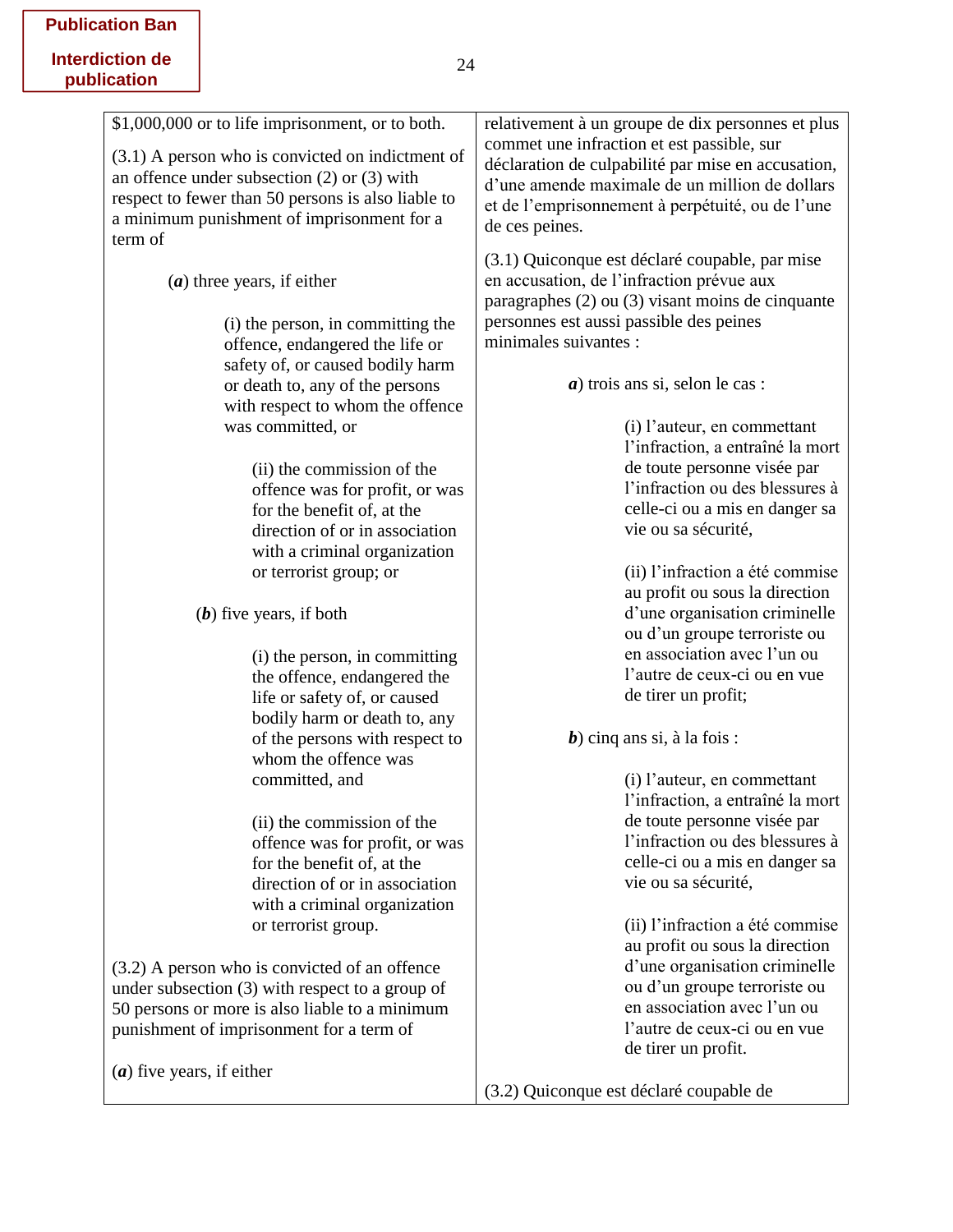|  |  |  | <b>Publication Ban</b> |
|--|--|--|------------------------|
|--|--|--|------------------------|

| (i) the person, in committing<br>the offence, endangered the<br>life or safety of, or caused<br>bodily harm or death to, any<br>of the persons with respect to<br>whom the offence was<br>committed, or<br>(ii) the commission of the<br>offence was for profit, or was<br>for the benefit of, at the<br>direction of or in association<br>with a criminal organization<br>or terrorist group; or<br>$(b)$ 10 years, if both<br>(i) the person, in committing<br>the offence, endangered the<br>life or safety of, or caused<br>bodily harm or death to, any<br>of the persons with respect to<br>whom the offence was<br>committed, and<br>(ii) the commission of the<br>offence was for profit, or was<br>for the benefit of, at the<br>direction of or in association | l'infraction prévue au paragraphe (3) visant un<br>groupe de cinquante personnes et plus est aussi<br>passible des peines minimales suivantes :<br>$a)$ cinq ans si, selon le cas :<br>(i) l'auteur, en commettant<br>l'infraction, a entraîné la mort<br>de toute personne visée par<br>l'infraction ou des blessures à<br>celle-ci ou a mis en danger sa<br>vie ou sa sécurité,<br>(ii) l'infraction a été commise<br>au profit ou sous la direction<br>d'une organisation criminelle<br>ou d'un groupe terroriste ou<br>en association avec l'un ou<br>l'autre de ceux-ci ou en vue<br>de tirer un profit;<br>$b$ ) dix ans si, à la fois :<br>(i) l'auteur, en commettant<br>l'infraction, a entraîné la mort<br>de toute personne visée par<br>l'infraction ou des blessures à<br>celle-ci ou a mis en danger sa<br>vie ou sa sécurité, |
|--------------------------------------------------------------------------------------------------------------------------------------------------------------------------------------------------------------------------------------------------------------------------------------------------------------------------------------------------------------------------------------------------------------------------------------------------------------------------------------------------------------------------------------------------------------------------------------------------------------------------------------------------------------------------------------------------------------------------------------------------------------------------|----------------------------------------------------------------------------------------------------------------------------------------------------------------------------------------------------------------------------------------------------------------------------------------------------------------------------------------------------------------------------------------------------------------------------------------------------------------------------------------------------------------------------------------------------------------------------------------------------------------------------------------------------------------------------------------------------------------------------------------------------------------------------------------------------------------------------------------------|
| with a criminal organization<br>or terrorist group.<br>(4) No proceedings for an offence under this<br>section may be instituted except by or with the<br>consent of the Attorney General of Canada.                                                                                                                                                                                                                                                                                                                                                                                                                                                                                                                                                                     | (ii) l'infraction a été commise<br>au profit ou sous la direction<br>d'une organisation criminelle<br>ou d'un groupe terroriste ou<br>en association avec l'un ou<br>l'autre de ceux-ci ou en vue<br>de tirer un profit.<br>(4) Il n'est engagé aucune poursuite pour une<br>infraction prévue au présent article sans le<br>consentement du procureur général du Canada.                                                                                                                                                                                                                                                                                                                                                                                                                                                                    |
| <b>SCHEDULE</b><br>(Subsection 2(1))                                                                                                                                                                                                                                                                                                                                                                                                                                                                                                                                                                                                                                                                                                                                     | <b>ANNEXE</b><br>(paragraphe $2(1)$ )                                                                                                                                                                                                                                                                                                                                                                                                                                                                                                                                                                                                                                                                                                                                                                                                        |